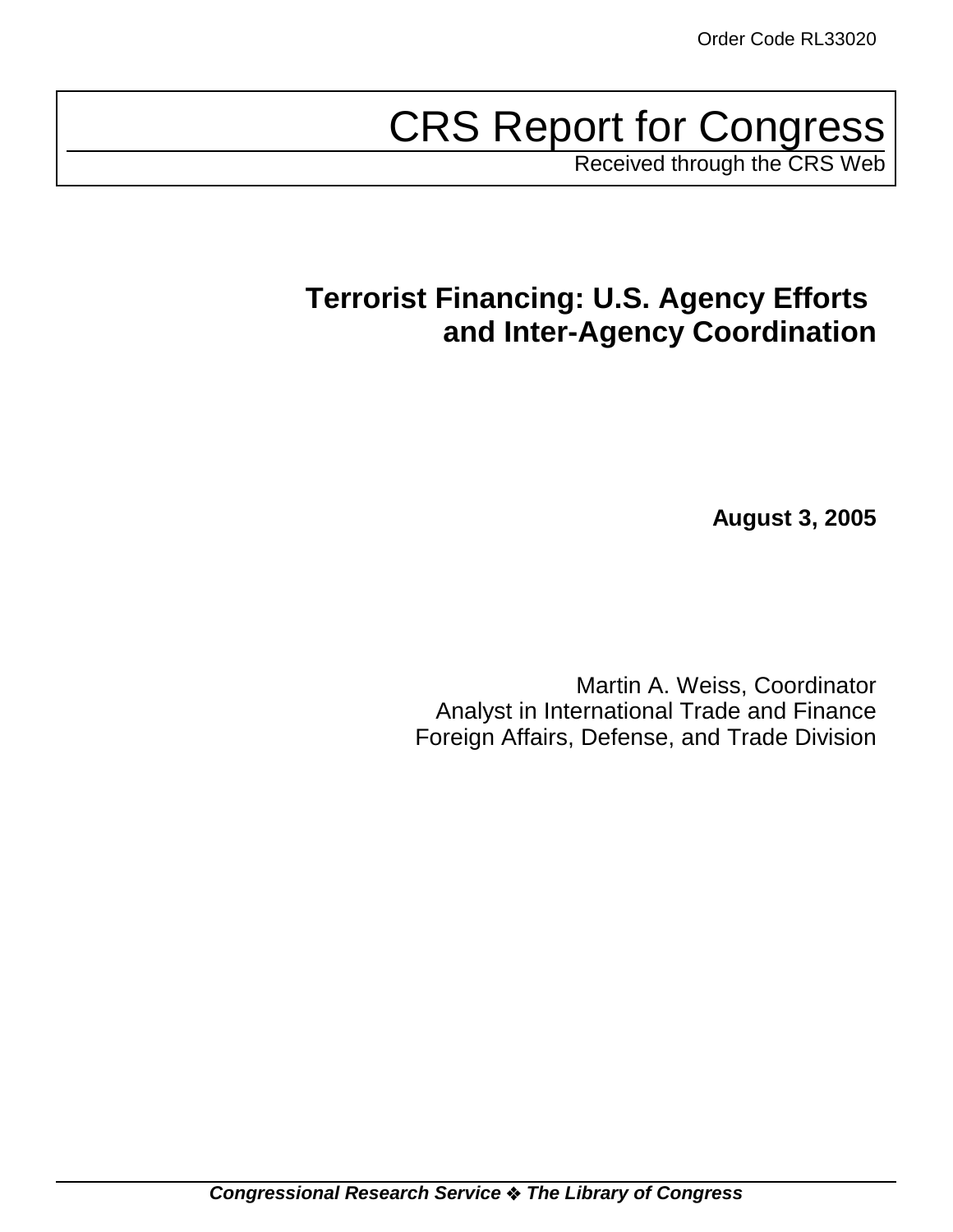## Terrorist Financing: U.S. Agency Efforts and Inter-Agency Coordination

### **Summary**

Stopping the ability of terrorists to finance their operations is a key component of the U.S. counterterrorism strategy. To accomplish this, the Administration has implemented a three-tiered approach based on (1) intelligence and domestic legal and regulatory efforts; (2) technical assistance to provide capacity-building programs for U.S. allies; and (3) global efforts to create international norms and guidelines.

Effective implementation of this strategy requires the participation of, and coordination among, several elements of the U.S. Government. This report provides an agency-by-agency survey of U.S. efforts. This report will be updated as events warrant.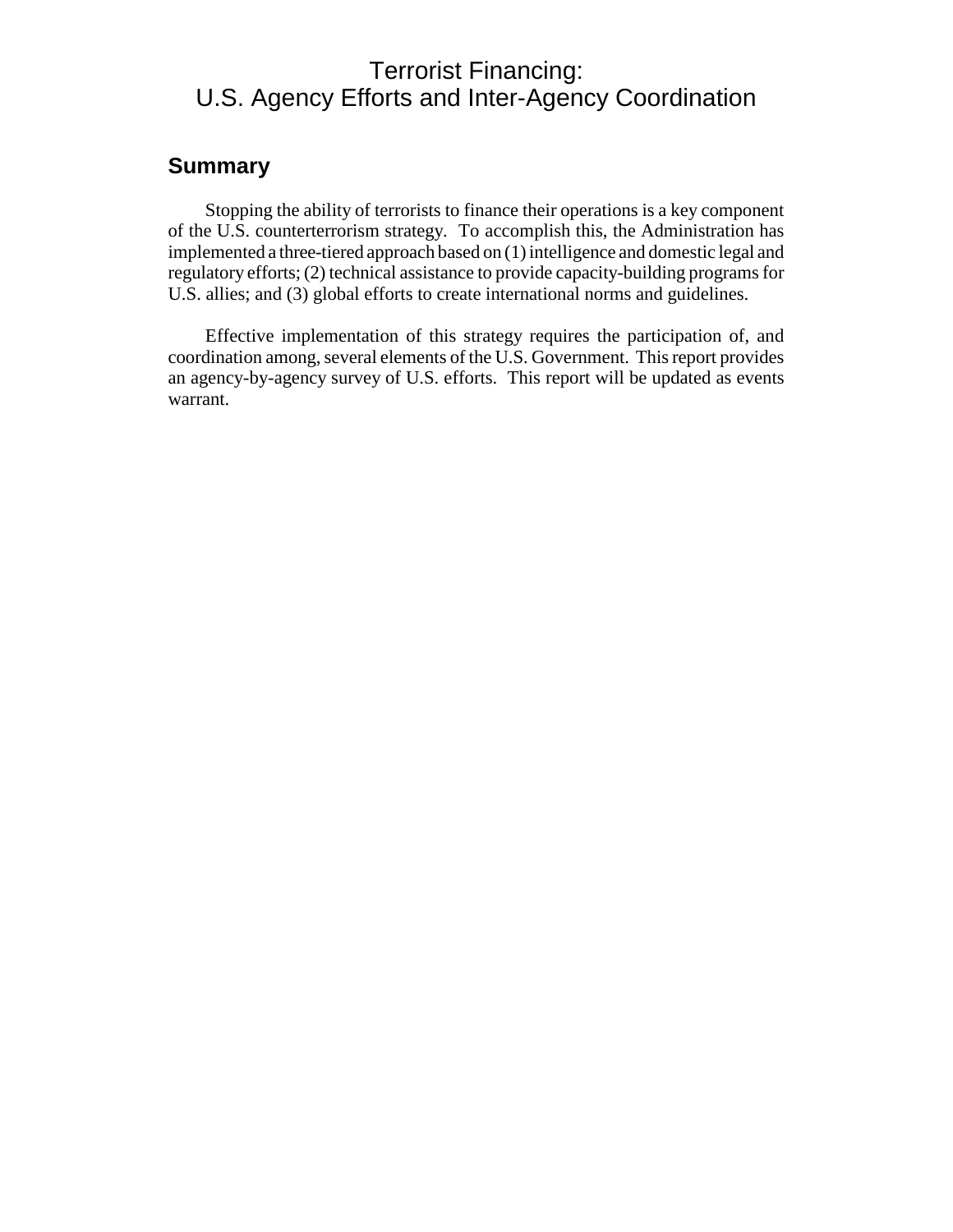## **Contents**

| The Annunzio-Wylie Anti-Money Laundering Act 4                  |  |
|-----------------------------------------------------------------|--|
|                                                                 |  |
| The Money Laundering and Financial Crimes Strategy Act  5       |  |
|                                                                 |  |
| The Suppression of the Financing of Terrorism                   |  |
|                                                                 |  |
| The Intelligence Reform and Terrorism Prevention Act of 2004  8 |  |
|                                                                 |  |
|                                                                 |  |
|                                                                 |  |
|                                                                 |  |
|                                                                 |  |
| The Offices Within the Department of the Treasury  15           |  |
|                                                                 |  |
|                                                                 |  |
| Role in Government's Campaign Against Terrorist Financing  22   |  |
|                                                                 |  |
| Coordination and Cooperation with Other Treasury Bureaus and    |  |
|                                                                 |  |
| Measures of Success in Campaign Against Terrorist Financing  26 |  |
|                                                                 |  |
|                                                                 |  |
|                                                                 |  |
|                                                                 |  |
|                                                                 |  |
|                                                                 |  |
|                                                                 |  |
| Relationships and Coordination with Other Agencies 29           |  |
| Bureau of Immigration and Customs Enforcement (ICE)  29         |  |
|                                                                 |  |
|                                                                 |  |
|                                                                 |  |
| Relationships and Coordination with Other Relevant Agencies  32 |  |
| U.S. Secret Service                                             |  |
|                                                                 |  |
|                                                                 |  |
|                                                                 |  |
| The FBI Mission to Counter Terrorist Financing 36               |  |
|                                                                 |  |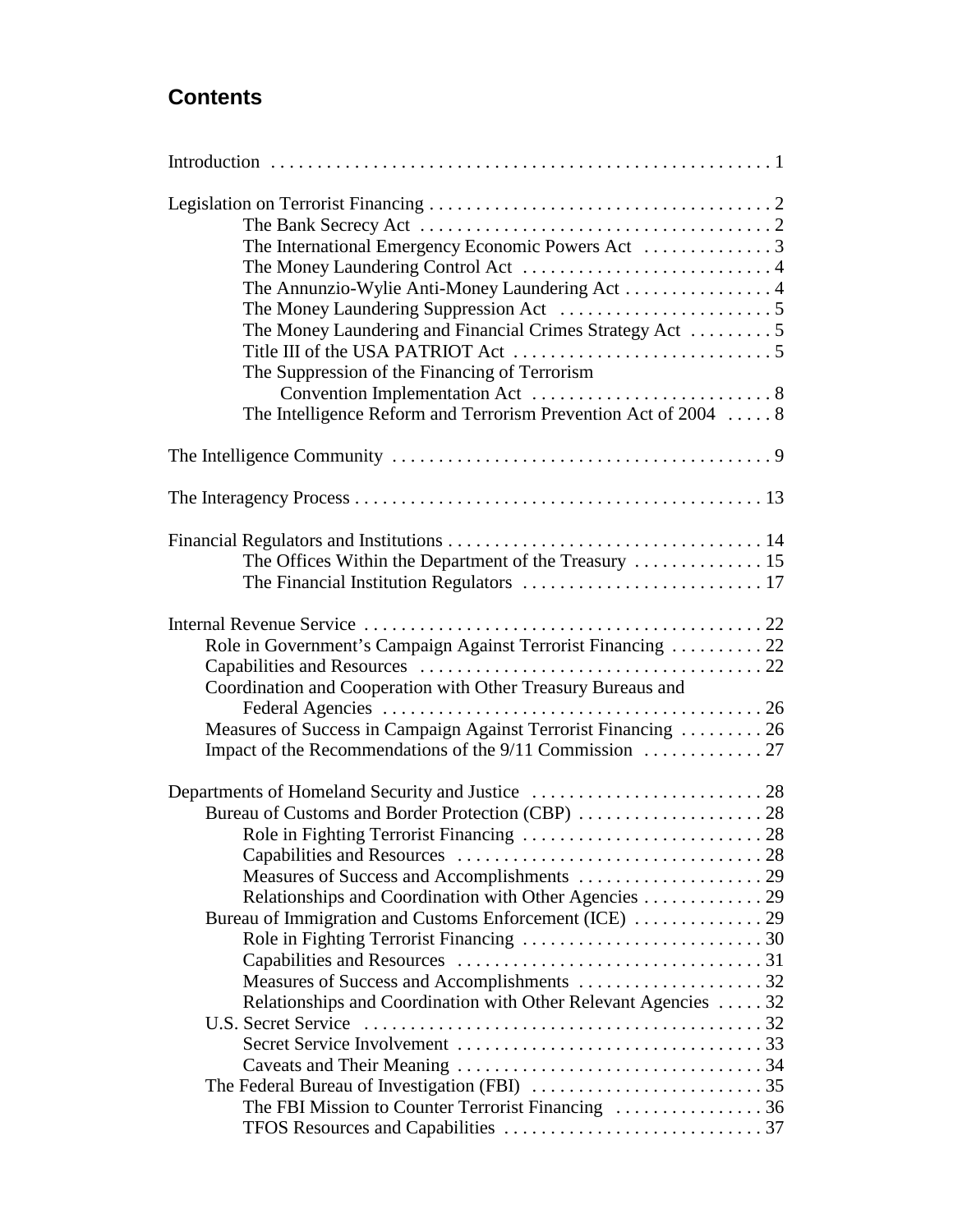| FBI Measures of Success and Related Accomplishments  39       |  |
|---------------------------------------------------------------|--|
| Relationships to and Coordination with Other Agencies 39      |  |
| Bureau of Alcohol, Tobacco, Firearms and Explosives (ATF)  41 |  |
| ATF's Mission and Roles Related to Terrorist Financing 41     |  |
| ATF Coordination with Other Federal Agencies  42              |  |
|                                                               |  |
| DEA's Responsibilities with Regard to Terrorist Financing  42 |  |
| DEA Resources Devoted to Combating Terrorist Financing 43     |  |
| Measures of Success and Accomplishments  43                   |  |
| DEA Coordination with Other Federal Agencies  43              |  |
|                                                               |  |
|                                                               |  |
|                                                               |  |
|                                                               |  |
| Middle East and North Africa Financial Action Task Force  48  |  |
|                                                               |  |
|                                                               |  |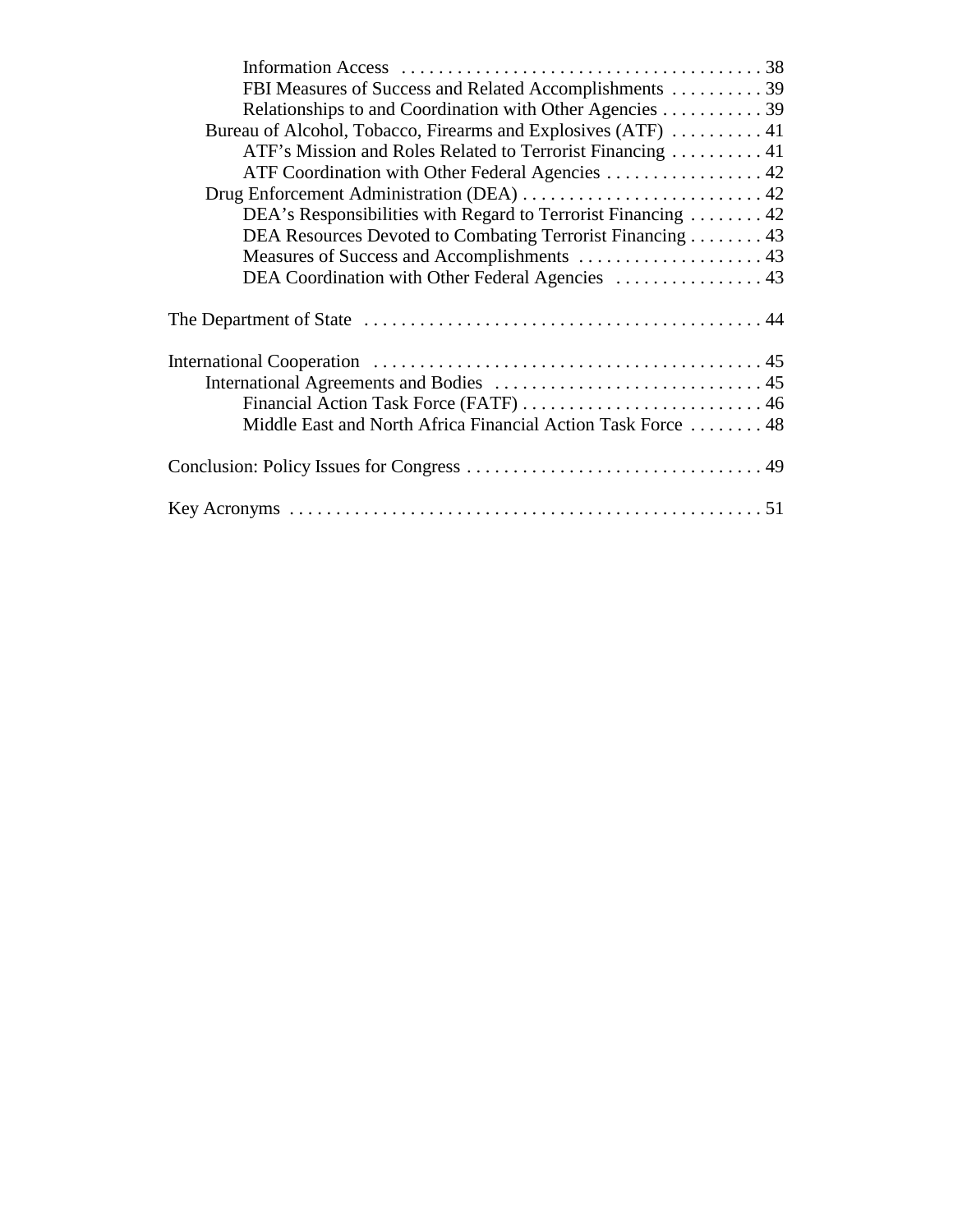## Terrorist Financing: Current Efforts and Policy Issues for Congress

## **Introduction1**

Since the September 11, 2001 attacks, there has been significant interest in terrorist financing. Following the attacks, the Administration's strategy to combat terrorist financing was focused foremost on freezing terrorist assets. According to the U.S. Department of the Treasury, the aim of U.S. policy was "starving the terrorists of funding and shutting down the institutions that support or facilitate terrorism."2 In the months immediately following the attacks, substantial funds were frozen internationally. After this initial sweep, however, the freezing of terrorist assets slowed down considerably.

According to the Department of the Treasury's *Terrorist Assets Report*, as of December 2004, programs targeting assets of international terrorist organizations have resulted in the blocking in the United States of almost \$10 million. Of the \$1.6 billion in state sponsors of terrorism's assets located in the United States, \$1.5 billion have been frozen by U.S. economic sanctions. Of that \$1.5 billion, the assets of Libya, which were blocked on September, 20, 2004, made up all but \$425 million.<sup>3</sup>

According to many analysts, these numbers are very small and seem to support the 9/11 Commission's conclusion that the United States must "[e]xpect less from trying to dry up terrorist money and more from following the money for intelligence, as a tool to hunt terrorists, understand their networks, and disrupt their operations."4

As detailed in the March 2005 U.S. Department of State *International Narcotics* Control Strategy Report,<sup>5</sup> the United States has a three-tiered anti-money launderingcounter-narcotics/counterterrorist financing strategy that employs:

<sup>3</sup> *Terrorist Assets Report*, Department of the Treasury, available at [http://www.treas.gov/offices/enforcement/ofac/reports/tar2004.pdf].

4 Executive Summary, Final Report of the National Commission on Terrorist Attacks Upon the United States, July 2004,pgs. 18-19, available at [http://www.9-11commission.gov/report/911ReportExec.pdf].

<sup>&</sup>lt;sup>1</sup> This section was prepared by Martin A. Weiss/Foreign Affairs Defense and Trade Division (FDT).

<sup>&</sup>lt;sup>2</sup> Statement of Secretary Paul O'Neill on Signing of Executive Order Authorizing the Treasury Department to Block Funds of Terrorists and their Associates, September 24, 2001.

<sup>&</sup>lt;sup>5</sup> 2005 International Narcotics Control Strategy Report, Department of State, available at [http://www.state.gov/g/inl/rls/nrcrpt/2005/].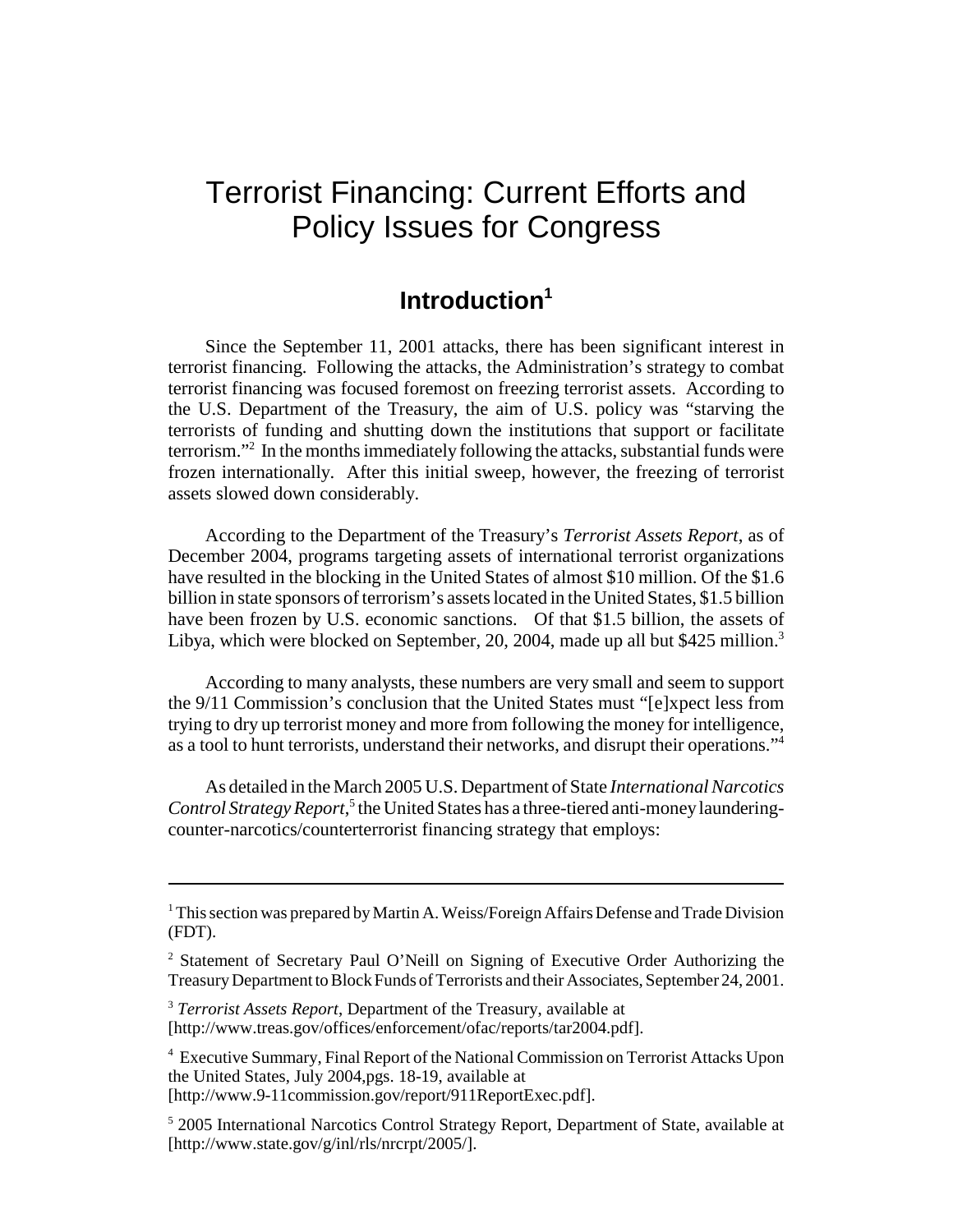- ! Traditional and non-traditional law enforcement techniques and intelligence operations to disrupt and dismantle terrorist financiers networks. (These efforts may include investigations, diplomatic actions, criminal prosecutions, designations, among other actions);
- Capacity building programs to improve the domestic financial, legal, and regulatory institutions of U.S. allies; and
- Global efforts to deter terrorist financing.

Implementing this strategy requires coordination of many different elements of national power including intelligence gathering, financial regulation, law enforcement, and building international coalitions. Following a review of legislation on terrorist financing, this report provides an agency-by-agency survey of these U.S. efforts.<sup>6</sup>

## **Legislation on Terrorist Financing<sup>7</sup>**

"Money laundering" has traditionally been understood to mean the process by which "dirty" money derived from illegal activity is disguised as legitimate — or "clean" — by virtue of how it is distributed among financial institutions. The federal government stepped up its efforts to target money laundering in 1970 with the passage of the Bank Secrecy Act (BSA) and subsequent amendments. In the years following the enactment of the BSA, Congress added criminal and civil sanctions for money launderers. The threat posed by terrorists, however, forced Congress in 2001 to bring terrorist financing — which often is accomplished with legally-derived funds — within the range of activities punishable under the federal money laundering laws. What follows is an overview of these laws.

**The Bank Secrecy Act.** Congress laid the foundations of the federal antimoney laundering (AML) framework in 1970 when it passed the BSA,<sup>8</sup> the major money laundering provisions of which make up the Currency and Foreign Transaction Reporting Act (CFTRA). The BSA framework focuses on financial institutions' record- keeping, so that federal agencies are able to apprehend criminals

<sup>6</sup> For a discussion of the U.S. overall terrorism strategy, see CRS Report RL32522, *U.S. Anti-Terror Strategy and the 9/11 Commission Report*. For a discussion of the full 9/11 Commission recommendations, see CRS Report RL32519, *Terrorism: Key Recommendations of the 9/11 Commission and Recent Major Commissions and Inquiries*, and CRS Report RL32501, *9/11 Commission Recommendations: New Structures and Organization*. For a discussion of terrorist financing in general, see CRS Report RS21902, *Terrorist Financing: The 9/11 Commission Recommendation*; CRS Report RL31658, *Terrorist Financing: The U.S. and International Response*; and CRS Report RL32499, *Saudi Arabia: Terrorist Financing Issues*.

<sup>&</sup>lt;sup>7</sup> This section was prepared by Nathan Brooks/American Law Division (ALD).

<sup>8</sup> P.L. 91-508 (codified, as amended, at 12 U.S.C. § 1829b; 12 U.S.C. §§ 1951-1959; 31 U.S.C. § 5311 et seq.).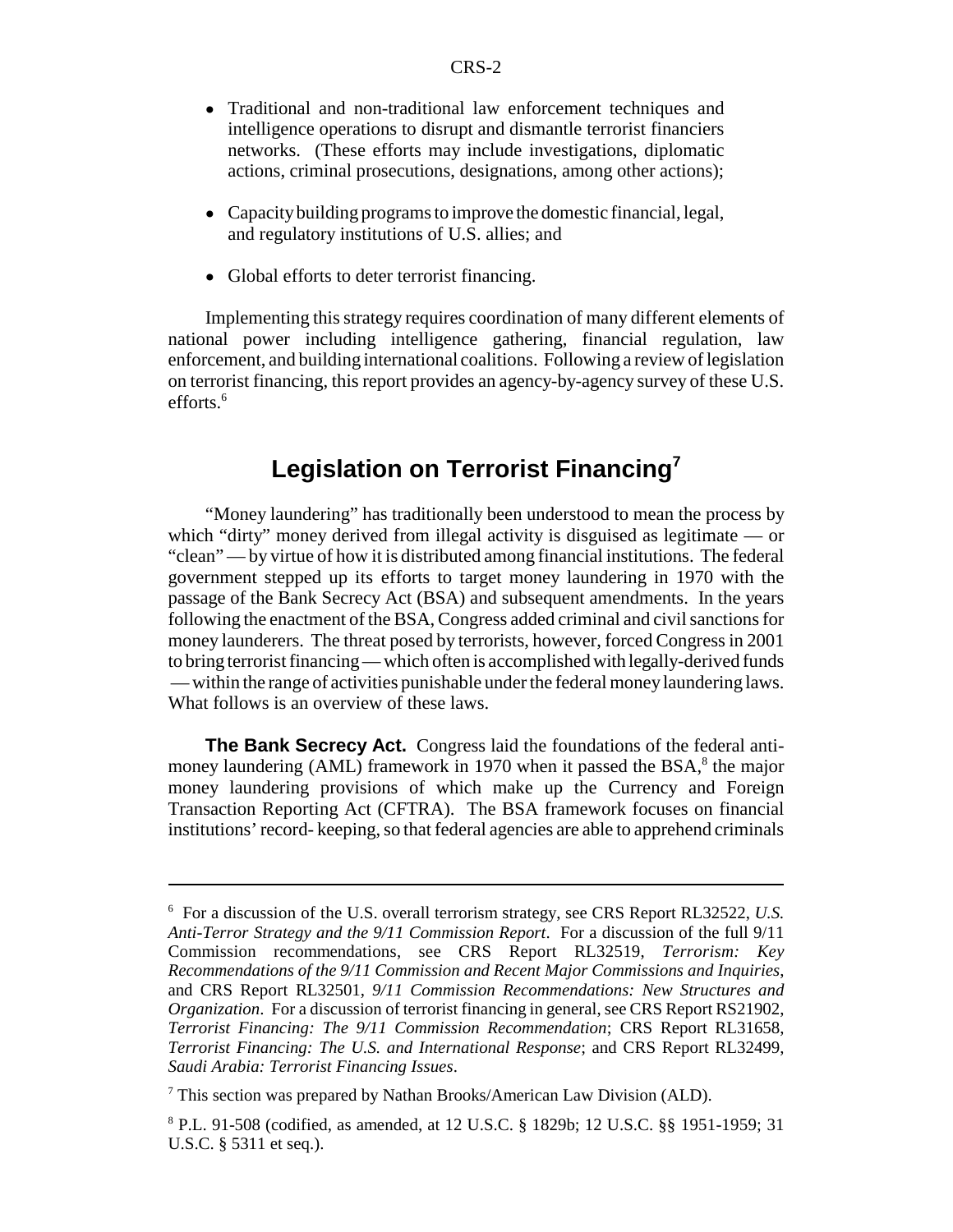by tracing their money trails.<sup>9</sup> Under this statute and subsequent amendments to it, primary responsibility rests with the financial institutions themselves in gathering information and passing it on to federal officials. CFTRA also contains  $\text{civil}^{10}$  and  $c$ riminal<sup>11</sup> penalties for violations of its reporting requirements.

 Under CFTRA, financial institutions must file reports for cash transactions exceeding the amount set by the Secretary of the Treasury in regulations.<sup>12</sup> The Secretary has set the amount for filing these currency transaction reports (CTRs) at  $$10,000$ <sup>13</sup>. The Secretary also requires financial institutions to file suspicious activity reports (SARs) for transactions of at least \$5,000 in which the bank suspects or has reason to suspect the transaction involves illegally-obtained funds or is intended to evade reporting requirements.<sup>14</sup>

CFTRA contains significant requirements related to foreign-based monetary transactions. Citizens are required to keep records and file reports regarding transactions with foreign financial agencies, and the Treasury Secretary must promulgate regulations in this area.<sup>15</sup> The statute also requires the filing of reports by anyone who exports from the United States or imports into the United States a monetary instrument of more than \$10,000.<sup>16</sup>

The Internal Revenue Service has certain authorities and responsibilities under the BSA (see p.21).

**The International Emergency Economic Powers Act.** Under the International Emergency Economic Powers  $Act<sup>17</sup>$  (IEEPA), enacted in 1977, the President has broad powers pursuant to a declaration of a national emergency with respect to a threat "which has its source in whole or substantial part outside the United States, to the national security, foreign policy, or economy of the United States."<sup>18</sup> These powers include the ability to seize foreign assets under U.S. jurisdiction, to prohibit any transactions in foreign exchange, to prohibit payments

- $12$  31 U.S.C. § 5313(a).
- 13 31 C.F.R. § 103.22(b)(1).
- 14 31 C.F.R. § 103.18.
- 15 31 U.S.C. § 5314.
- 16 31 U.S.C. § 5316.

<sup>17</sup> Title II of P.L. 95-223 (codified at 50 U.S.C. § 1701 et seq.).

<sup>&</sup>lt;sup>9</sup> "Financial institution" is defined very broadly to include, *inter alia*, banks, thrifts, credit unions, pawn brokers, broker-dealers, insurance companies, auto dealers, travel agencies, casinos, the United States Postal Service, etc. 31 U.S.C. § 5312(a)(2).

<sup>10</sup> *Id.* at § 5321.

<sup>11</sup> *Id.* at § 5322.

<sup>&</sup>lt;sup>18</sup> 50 U.S.C. § 1701(a). Under the Trading With the Enemy Act of 1917 (40 Stat. 411; codified, as amended, at 50 U.S.C. app. § 1 et seq.), the President has broad economic sanctioning authority during wartime. IEEPA extended these powers to situations in which the President declares a national emergency.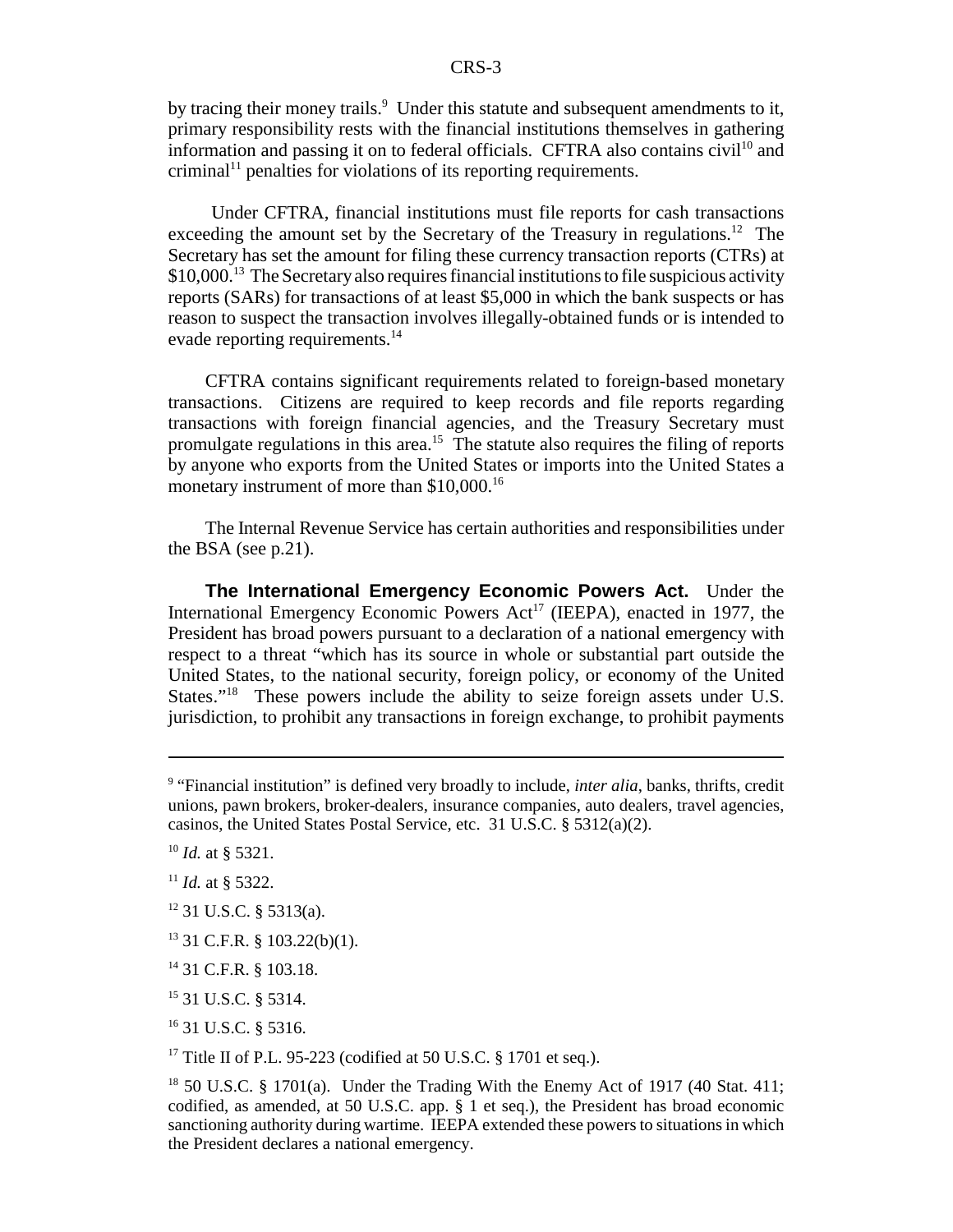between financial institutions involving foreign currency, and to prohibit the import/export of foreign currency.<sup>19</sup>

**The Money Laundering Control Act.** Congress criminalized money laundering in 1986 with the passage of the Money Laundering Control Act.<sup>20</sup> Defining money laundering as conducting financial transactions with property known to be derived from unlawful activity in order to further or conceal such activity, the act made three specific types of money laundering illegal: 1) domestic money laundering; 2) international money laundering; and 3) attempted money laundering uncovered as part of an undercover sting operation.<sup>21</sup> If the transaction is for an amount in excess of \$10,000, the government does not have to show that the defendant knew the transaction in question was meant to further or conceal an illegal act, only that the defendant knew the property was procured via illegal activity.<sup>22</sup>

**The Annunzio-Wylie Anti-Money Laundering Act.** With the passage of the Annunzio-Wylie Anti-Money Laundering  $Act^{23}$  in 1992, Congress increased the penalties for depository institutions that violate the federal anti-money laundering laws. In addition to authorizing the Secretary of the Treasury to require filings of the aforementioned SARs, the act made it possible for banking regulators to place into conservatorship banks and credit unions that violate these laws.24 In addition, the act gave the Office of the Comptroller of the Currency (OCC) the power to revoke the charters of national banks found to be guilty of money laundering or cash reporting offenses,25 and gave the Federal Deposit Insurance Corporation (FDIC) the authority to terminate federal insurance for guilty state banks and savings associations.<sup>26</sup> The

 $19\,50$  U.S.C. § 1702. Relying on the powers granted in IEEPA, President Bush on September 23, 2001, issued Executive Order 13224, authorizing the Department of the Treasury to designate individuals and entities as terrorist financiers, who are then denied access to the U.S. financial system. The Treasury Department's Office of Foreign Assets Control maintains this specially designated nationals (SDN) list, which can be found at [http://www.ustreas.gov/offices/eotffc/ofac/sdn/].

<sup>&</sup>lt;sup>20</sup> P.L. 99-570, § 1352 (codified, as amended, at 18 U.S.C. §§ 1956-1957).

<sup>21 18</sup> U.S.C. § 1956.

 $22$  18 U.S.C. § 1957. For these section 1957 crimes involving transactions over \$10,000, a much larger group of transactions are included than are illegal under section 1956.

 $23$  Title XV of P.L. 102-550 (codified at various sections of Titles 12 and 31 of the U.S. Code).

<sup>&</sup>lt;sup>24</sup> 12 U.S.C. § 1821(c)(5)(M); 12 U.S.C. § 1786(h)(1)(C).

 $25$  12 U.S.C. § 93(c).

 $26$  12 U.S.C. § 1818(w).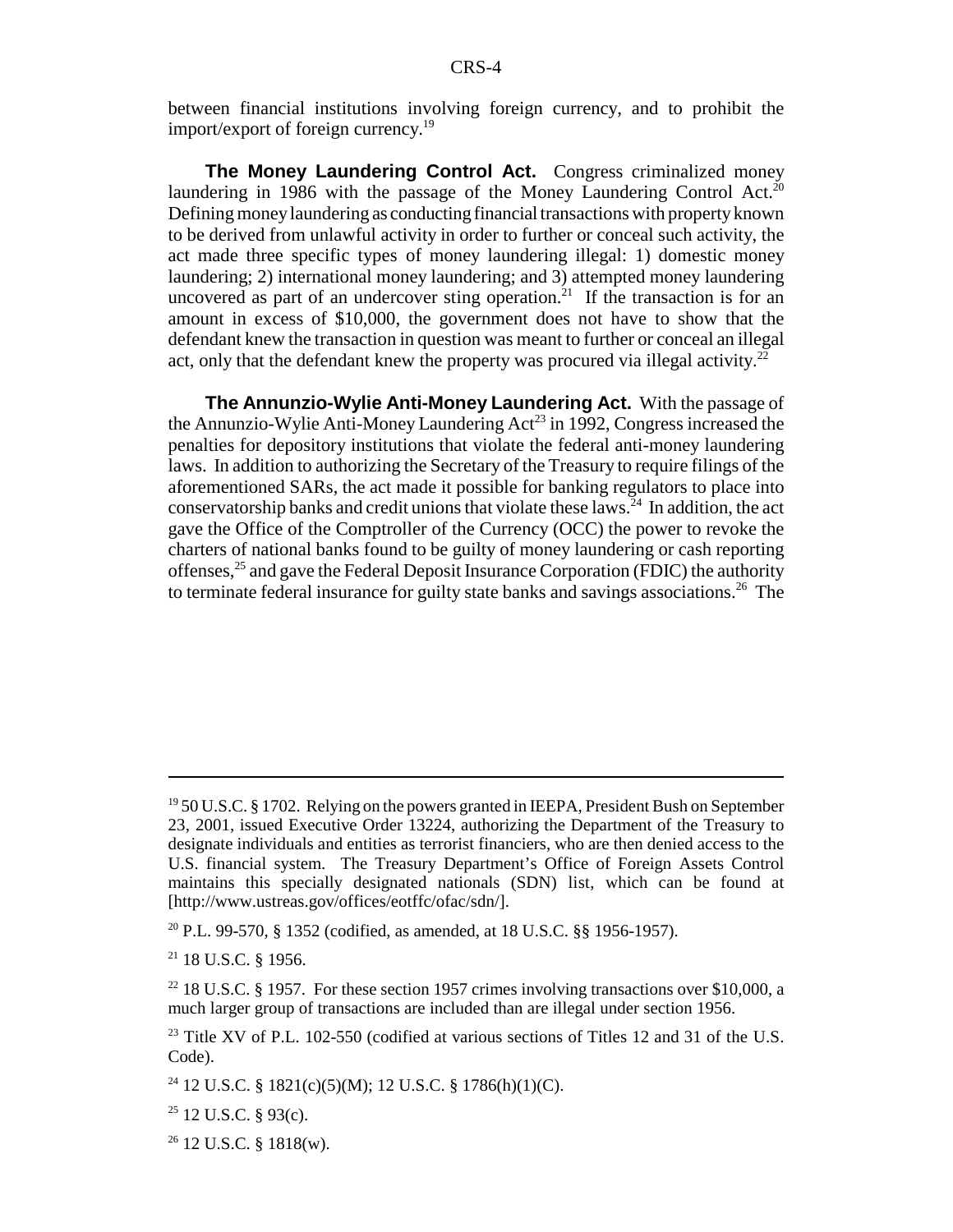Annunzio-Wylie Act also introduced federal penalties for operating money transmitting businesses<sup>27</sup> operating without licenses under state law.<sup>28</sup>

**The Money Laundering Suppression Act.** In the early 1990's it became apparent that the number of currency transaction reports being filed greatly surpassed the ability of regulators to analyze them. So, in 1994, Congress passed legislation<sup>29</sup> mandating certain exemptions from reporting requirements in an effort to reduce the number of CTR filings by 30%.<sup>30</sup> In addition, the act directed the Treasury Secretary to designate a single agency to receive suspicious activity report filings.<sup>31</sup> Under this statute, money transmitting businesses are required to register with the Treasury Secretary. In addition, the act clarified the BSA's applicability to state-chartered and tribal gaming establishments. $32$ 

**The Money Laundering and Financial Crimes Strategy Act.** Congress in 1998 directed the Treasury Secretary to develop a national strategy for combating money laundering.<sup>33</sup> As part of this strategy, the Treasury Secretary  $-$  in consultation with the U.S. Attorney General — must attempt to prioritize money laundering enforcement efforts by identifying areas of the U.S. as "high-risk money laundering and related financial crimes areas" (HIFCAs).<sup>34</sup> In addition, the Treasury Secretary may issue grants to state and local law enforcement agencies for fighting money laundering in HIFCAs.<sup>35</sup>

**Title III of the USA PATRIOT Act.** In the wake of the terrorist attacks of September 11, 2001, Congress passed the USA PATRIOT Act.<sup>36</sup> Congress devoted Title III of this act to combating terrorist financing.<sup>37</sup> Given that funds used to

 $29$  Title IV of P.L. 103-325 (codified at various sections of Title 31 of the U.S. Code).

<sup>30</sup> 31 U.S.C. § 5313 note.

<sup>31</sup> *Id.* at § 5318 note.

 $32$  12 U.S.C. § 5312(a)(2)(X).

33 P.L. 105-310 (codified at 31 U.S.C. § 5340 et seq.).

34 31 U.S.C. § 5342. As of June 2005, seven such areas have been designated as HIFCAs: New York/New Jersey; San Juan/Puerto Rico; Los Angeles; the southwestern border, including Arizona and Texas; the Northern District of Illinois (Chicago); the Northern District of California (San Francisco); and South Florida (Miami). *See* IRS, Criminal Investigation's (CI) Role on Terrorism Task Forces, available at:

[http://www.irs.gov/compliance/enforcement/article/0,,id=107510,00.html].

35 31 U.S.C. § 5354.

36 P.L. 107-56. The acronym USA PATRIOT stands for "Uniting and Strengthening America by Providing Appropriate Tools Required to Intercept and Obstruct Terrorists."

<sup>37</sup> This Title is called the International Money Laundering Abatement and Anti-Terrorist (continued...)

 $27$  These are those businesses engaged in check cashing, currency exchange, money transmission or remittance, money order/traveler's check redemption, etc. *See id.* at § 5330 note.

<sup>28 18</sup> U.S.C. § 1960.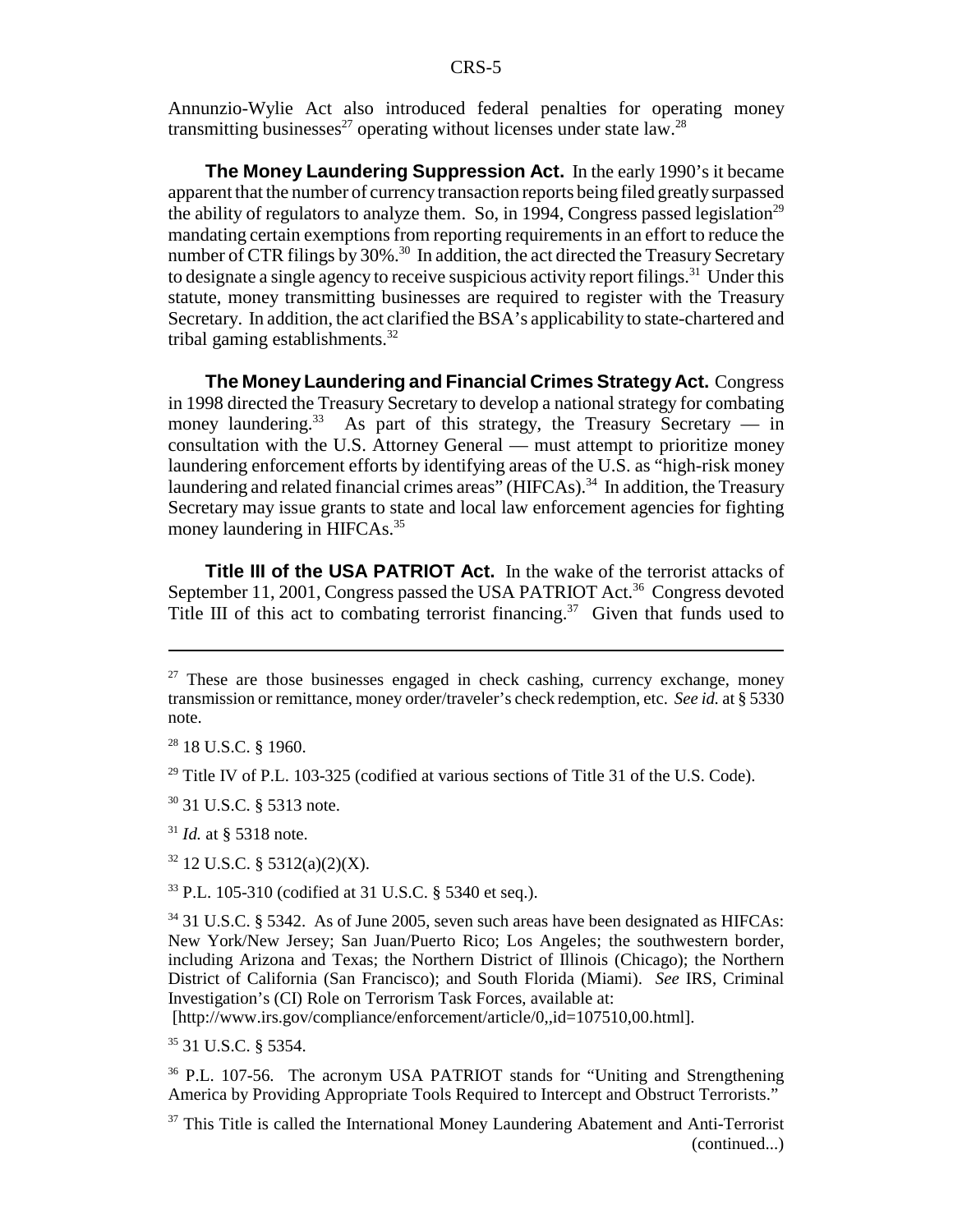finance terrorist activities are often not derived from illegal activities, prosecution for funding terrorist activities under the pre-USA PATRIOT Act money laundering laws was difficult. Title III, however, made providing material support to a foreign terrorist organization a predicate offense for money laundering prosecution under section 1956 of Title 18 of the U.S. Code.<sup>38</sup>

Under Title III, the Treasury Secretary may require domestic financial institutions to undertake certain "special measures" if the Secretary concludes that specific regions, financial institutions, or transactions outside of the United States are of primary money laundering concern.39 In addition to retaining more specific records on financial institutions, these special measures include obtaining information on beneficial ownership of accounts and information relating to certain payable-through<sup>40</sup> and correspondent accounts.<sup>41</sup> The Treasury Secretary is also empowered to prohibit or restrict the opening of these payable-through and correspondent accounts, $42$  and U.S. financial institutions are required to establish internal procedures to detect money laundered through these accounts.<sup>43</sup> In addition, financial institutions and broker-dealers are prohibited from maintaining correspondent accounts for foreign "shell banks," i.e., banks that have no physical presence in their supposed home countries.44 Institutions are subject to fines of up to \$1 million for violations of these provisions.<sup>45</sup>

Title III allows for judicial review of assets seized due to suspicion of terroristrelated activities and the applicability of the "innocent owner" defense, <sup>46</sup> although the government is permitted in such cases to submit evidence that would not otherwise be admissible under the Federal Rules of Evidence, if following those rules would

38 18 U.S.C. § 2339B.

39 31 U.S.C. § 5318A(a).

43 31 U.S.C. § 5318(i).

44 31 U.S.C. § 5318(j).

45 31 U.S.C. § 5321(a)(7); 31 U.S.C. § 5322(d).

 $37$  (...continued)

Financing Act. For a more detailed discussion of Title III of the USA PATRIOT Act, see CRS Report RL31208, *International Money Laundering Abatement and Anti-Terrorist Financing Act of 2001, Title III of P.L. 107-56*, by M. Maureen Murphy.

<sup>&</sup>lt;sup>40</sup> "Payable through accounts" are generally checking accounts marketed to foreign banks that would not otherwise have the ability to offer their customers access to the U.S. banking system.

<sup>&</sup>lt;sup>41</sup> "Correspondent accounts" are bank accounts established with a U.S. financial institution to receive deposits or otherwise handle financial transactions of a foreign financial institution.

<sup>42 31</sup> U.S.C. § 5318A(b).

<sup>46</sup> An "innocent owner" under federal law is one who either did not know of the illegal activity or, upon learning of the illegal activity, did all that was reasonable to terminate use of the property in question. 18 U.S.C. § 983(d).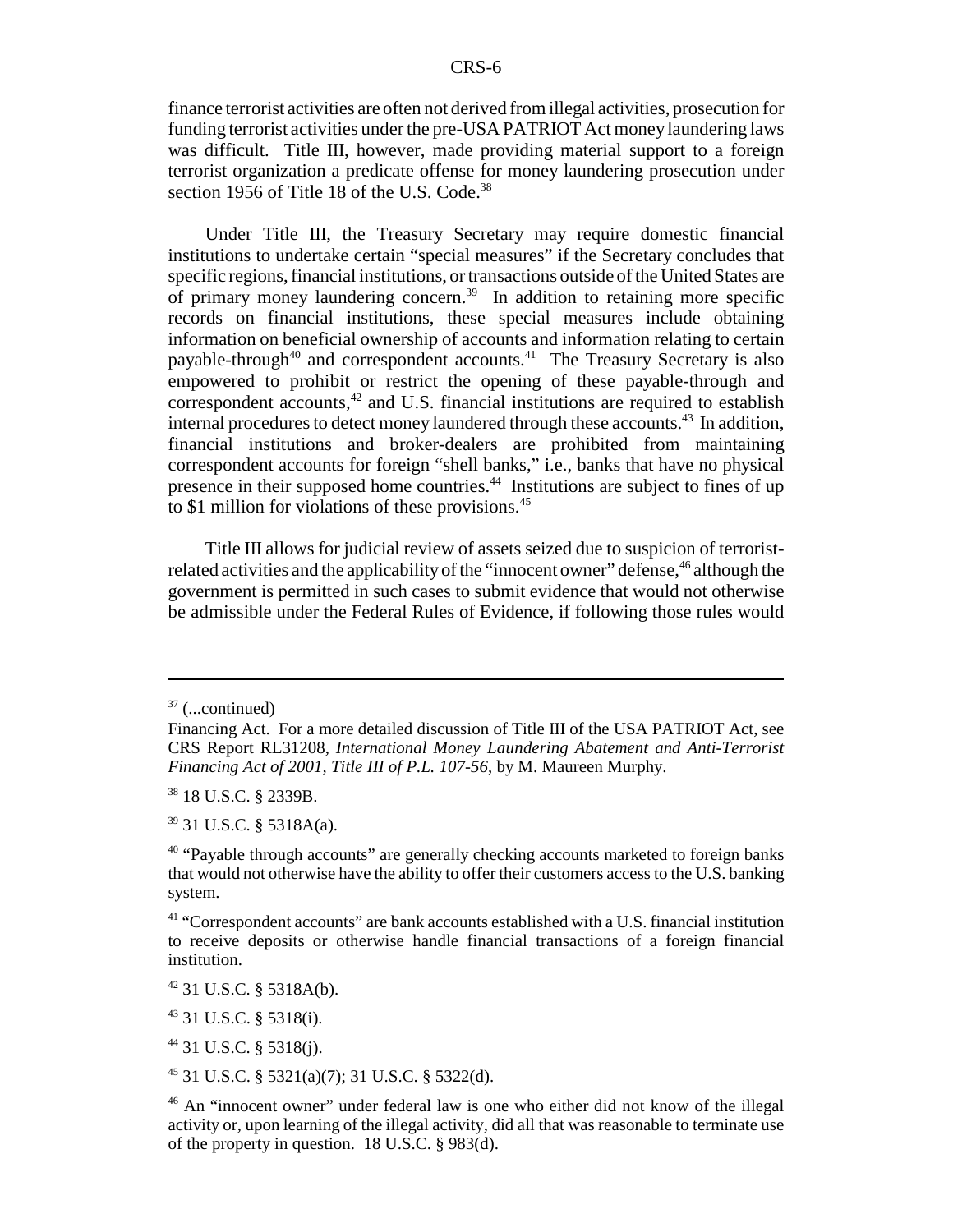jeopardize national security.<sup>47</sup> Title III also allows for jurisdiction over foreign persons and financial institutions for prosecutions under sections 1956 and 1957 of Title 18 of the U.S. Code.<sup>48</sup>

The USA PATRIOT Act permits forfeiture of property traceable to proceeds from various offenses against foreign nations.<sup>49</sup> The act also permits forfeiture of accounts held in a foreign bank if that bank has an interbank account in a U.S. financial institution; in essence, law enforcement officials are authorized to substitute funds in the interbank account for those in the targeted foreign account.<sup>50</sup> Forfeiture is also authorized for currency reporting violations and violations of BSA prohibitions against evasive structuring of transactions.<sup>51</sup>

Title III requires each financial institution to establish an anti-money laundering program, which at a minimum must include the development of internal procedures, the designation of a compliance officer, an employee training program, and an independent audit program to test the institution's anti-money laundering program.<sup>52</sup> In order to allow for meaningful inspection of financial institutions' AML efforts, Title III requires financial institutions to provide information on their AML compliance within 120 hours of a request for such information by the Treasury Secretary.<sup>53</sup> Also, financial institutions applying to merge under the Bank Holding Act or the Federal Deposit Insurance Act must demonstrate some effectiveness in combating money laundering.<sup>54</sup> Financial institutions are allowed to include suspicions of illegal activity in written employment references regarding current or former employees.<sup>55</sup>

Title III extends the Suspicious Activity Reports filing requirement to brokerdealers,56 and gives the Treasury Secretary the authority to pass along SARs to U.S. intelligence agencies in order to combat international terrorism.<sup>57</sup> Anyone engaged in a trade or business who receives \$10,000 cash in one transaction must file a report with the Treasury Department's Financial Crimes Enforcement Network (FinCEN) identifying the customer and specifying the amount and date of the transaction.<sup>58</sup> In

- 50 18 U.S.C. § 981(k).
- $51$  31 U.S.C. § 5317(c).
- 52 31 U.S.C. § 5318(h).
- 53 31 U.S.C. § 5318(k)(2).
- 54 12 U.S.C. § 1842(c)(6); 12 U.S.C. § 1828(c)(11).
- 55 12 U.S.C. § 1828(w).

56 P.L. 107-56, § 356 (codified at 31 U.S.C. § 5318 note).

- 57 P.L. 107-56, § 358 (codified at 31 U.S.C. § 5319; 15 U.S.C. § 1681v).
- 58 31 U.S.C. § 5331. This is a separate requirement from the one codified at 31 U.S.C. § (continued...)

<sup>47</sup> P.L. 107-56, § 316 (codified at 18 U.S.C. § 983 note)

<sup>48</sup> P.L. 107-56, § 317.

 $^{49}$  18 U.S.C. § 981(a)(1)(B).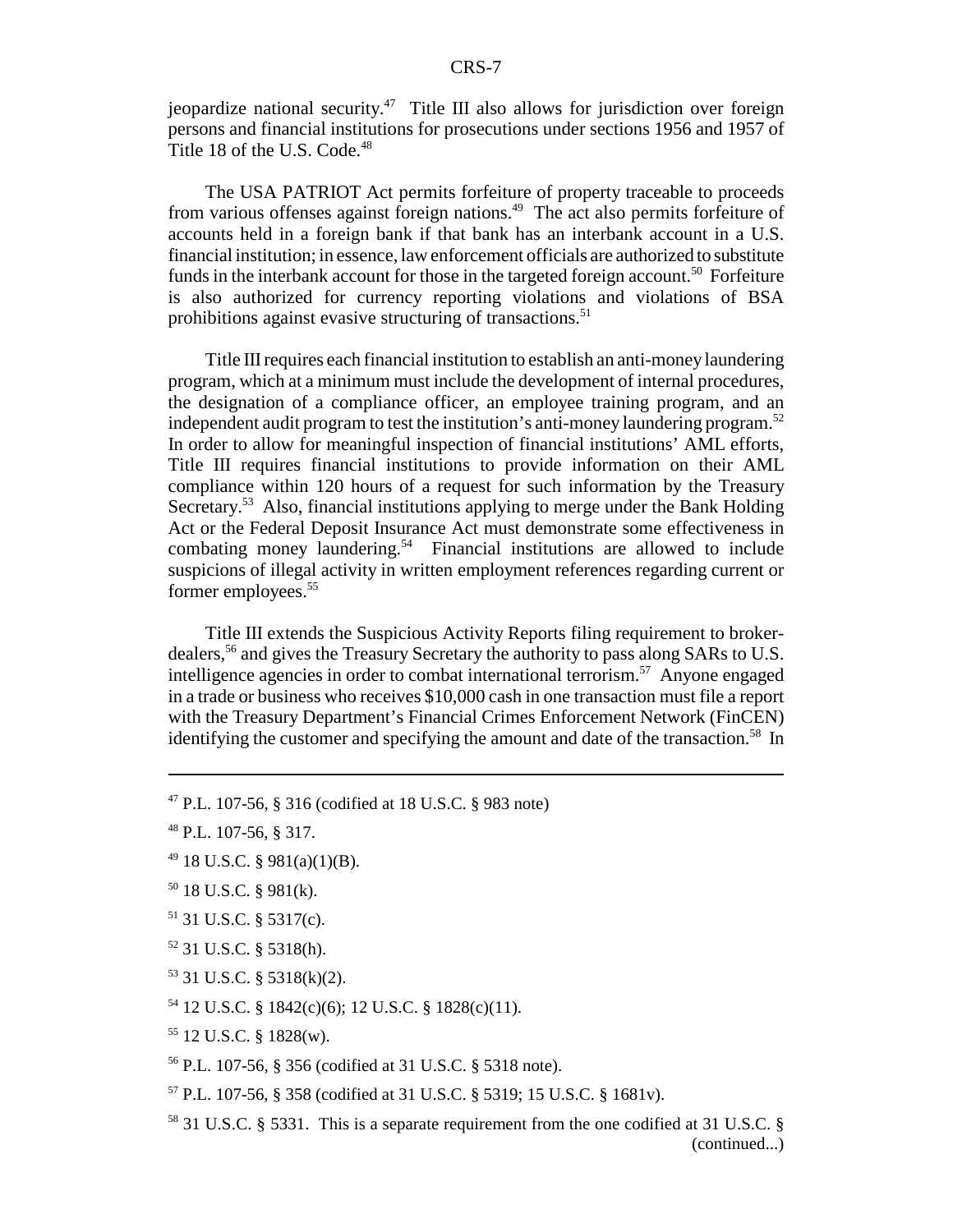addition, the USA PATRIOT Act makes it a crime to knowingly conceal more than \$10,000 in cash or other monetary instruments and attempt to transport it into or outside of the United States. This offense carries with it imprisonment of up to five years, forfeiture of any property involved, and seizure of any property traceable to the violation.59

Significantly, the USA PATRIOT Act requires financial institutions to establish procedures so that these institutions can verify the identities and addresses of customers seeking to open accounts, and check this information against governmentprovided lists of known terrorists.<sup>60</sup> Title III also allows the Treasury Secretary to promulgate regulations that prohibit the use of concentration accounts to disguise the owners of and fund movements in bank accounts.<sup>61</sup>

Under Title III, FinCEN has statutorily-based authority to conduct its duties within the Treasury Department.<sup>62</sup> Significantly, the act requires FinCEN to maintain a highly secure network so that financial institutions can file their BSA reports electronically.<sup>63</sup>

**The Suppression of the Financing of Terrorism Convention Implementation Act.** In order to implement the International Convention for the Suppression of the Financing of Terrorism, Congress in 2002 made it a crime to collect or provide funds to support terrorist activities (or to conceal such fund-raising efforts), regardless of whether the offense was committed in the United States or the accused was a United States citizen.<sup>64</sup>

**The Intelligence Reform and Terrorism Prevention Act of 2004.** Section 362 of the USA PATRIOT Act required the Secretary of the Treasury to establish within FinCEN a "highly secure network" to process BSA reports and to provide information to financial institutions regarding patterns of suspicious activity gleaned from these reports. With the passage of the Intelligence Reform and Terrorism Prevention Act of 2004 (IRTPA), Congress authorized the appropriation of \$16.5 million for the development of FinCEN's "BSA Direct" program, which is designed to improve the aforementioned network by making it easier for law enforcement to access BSA filings and improving overall data management.<sup>65</sup> The act also authorizes an additional \$19 million for improvements related to — among

 $62$  31 U.S.C.  $8$  310.

63 P.L. 107-56, § 362 (codified at 31 U.S.C. § 310 note).

64 Title II of P.L. 107-197 (codified at 18 U.S.C. § 2339C).

 $65$  P.L. 108-458, § 6101(2).

<sup>58 (...</sup>continued)

<sup>5313.</sup>

<sup>59</sup> *Id.* at § 5332.

<sup>60 31</sup> U.S.C. § 5318(l).

 $61$  31 U.S.C. § 5318(h)(3). "Concentration accounts" comingle the bank's funds with those in individual accounts, making it difficult to determine who owns specific funds and why funds are being moved.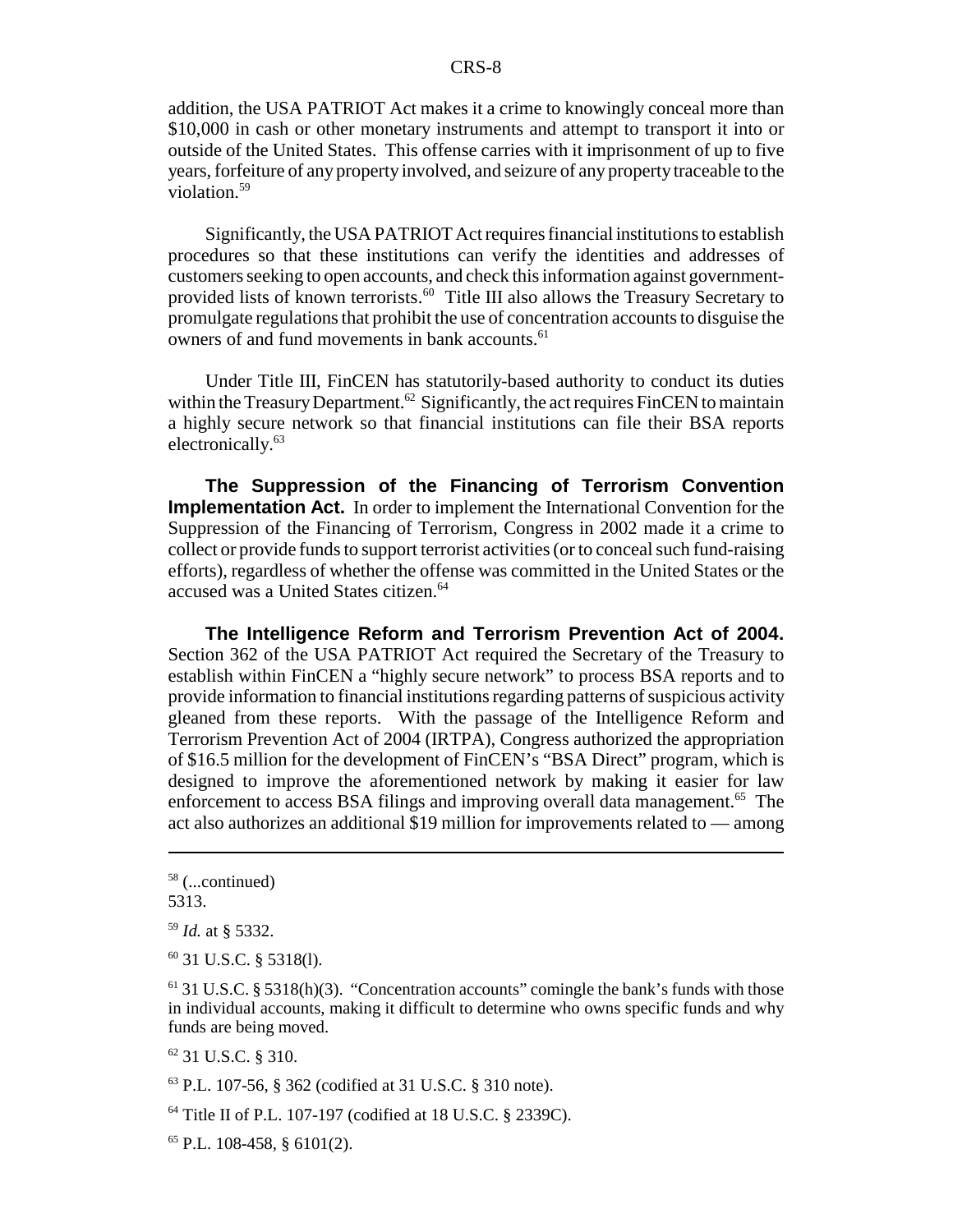other things — telecommunications and analytical technologies,  $66$  and makes permanent the amendments to the BSA contained in Title III of the USA PATRIOT Act. $67$ 

The Intelligence Reform and Terrorism Prevention Act of 2004 requires the Treasury Secretary to issue regulations mandating the reporting of cross-border transmittals by certain financial institutions,<sup>68</sup> and to submit a report to Congress on the Treasury Department's efforts to combat money laundering and terrorist financing.69 In addition, under IRTPA, a federal financial institution examiner who leaves the federal government is required to wait one year before accepting a job with an institution that the examiner was responsible for examining.<sup>70</sup>

## **The Intelligence Community 71**

In approving the Intelligence Reform and Terrorism Prevention Act of 2004, Congress established the position of the Director of National Intelligence (DNI) and created the new National Counterterrorism Center (NCTC), where a panoply of the U.S. Government's counterterrorism organizations are now co-located under the DNI's control. Among them is the Foreign Terrorist Asset Targeting Group (FTATG), the Executive Branch's principal inter-agency analytic group, which is charged with assessing intelligence on terrorist financing, and providing the National Security Council's (NSC) Terrorist Finance Policy Coordinating Committee (PCC) "intelligence assessments" of individuals and groups suspected of financially supporting terrorists.

FTATG engages in joint discussions with member agencies of the Targeting Action Group under the Terrorist Financing PCC, developing suggested actions ranging from the freezing of assets to diplomatic options — that policymakers can consider taking against suspected terrorist financiers.

Although FTATG's first two directors were Immigration and Custom Enforcement detailees, the NSC in November 2004 restructured FTATG and named a Federal Bureau of Investigation special agent as director and an Immigration and Customs Enforcement (ICE) special agent as deputy director. Until then, both positions had been vacant for eight months, a period during which FTATG

<sup>68</sup> *Id.* at § 6302.

<sup>69</sup> *Id.* at § 6303(a).

<sup>66</sup> *Id.*

<sup>&</sup>lt;sup>67</sup> Section 303 of the USA PATRIOT Act had given Congress the power to terminate Title III by passing a joint resolution. IRTPA struck section 303 from the USA PATRIOT Act. P.L. 108-458, § 6204.

<sup>70</sup> *Id.* at § 6303(b). In passing IRTPA, Congress also expressed its general sense that the Treasury Secretary should work to strengthen international money laundering efforts, and required the Secretary to report to Congress on these efforts. *Id.* at § 7701 - 7704.

 $71$  This section was prepared by Alfred Cumming/FDT.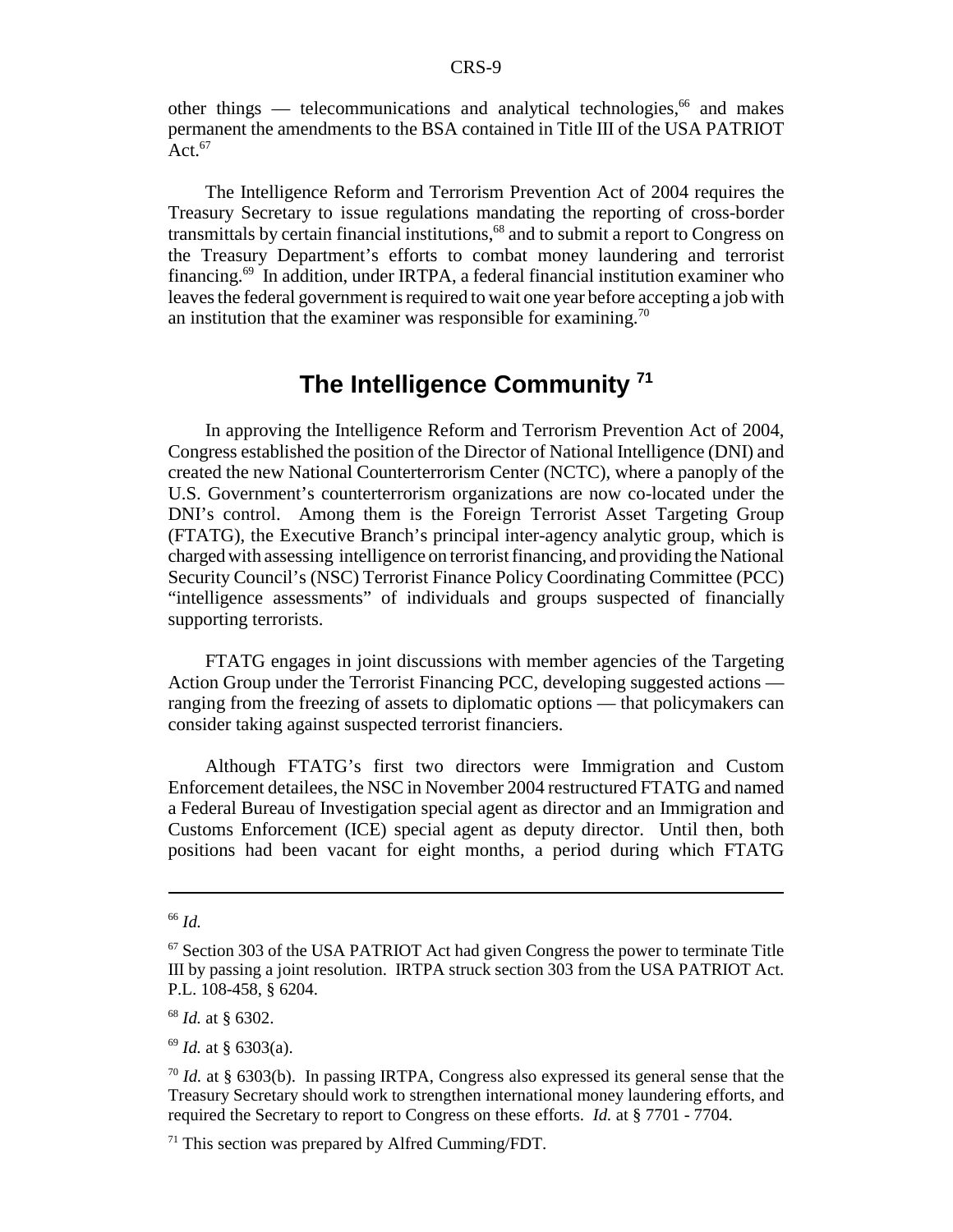foundered, according to some observers. As part of the restructuring, the NSC narrowed FTATG's focus to providing intelligence assessments of terrorist financing targets designated by the NSC's Terrorist Financing PCC. Prior to the restructuring, FTATG in some instances would identify targets, but now serves strictly as the NSC's research arm. In January 2005, FTATG's member agencies  $^{72}$  each committed to providing staff to serve at FTATG. The Group currently has slightly over half its staff complement in place.

In May 2000 President Bill Clinton announced the establishment of the Foreign Terrorist Asset Tracking Center (FTATC), FTATG's predecessor,<sup>73</sup> as part of a \$300 million counterterrorism initiative, \$100 million of which was to be used to establish FTATC and target terrorist financing.<sup>74</sup> Congress authorized funding in October 2000.75

The Clinton initiative followed the prevention the previous year of a planned series of Osama Bin Laden terrorist attacks to mark the Millennium. Although the Intelligence Community (IC) successfully disrupted those attacks before they could occur, Administration officials remained troubled by the IC's continuing inability to identify, track and disrupt al Qaeda's financial support network.<sup>76</sup>

Vowing to gain a better understanding of the terrorists' financial network particularly its fund-raising component — White House officials conceived of and pushed for the establishment of FTATC as a way to improve the government's

74 See Douglas Farah, "Blood From Stones: The Secret Financial Network of Terrorism," *Broadway Books*, New York, New York, May 2004, p. 193.

75 See Myron Levin and Josh Meyer, "Officials Fault Past Efforts on Terrorist Assets," *Los Angeles Times*, Oct. 16, 2001.

<sup>72</sup> Department of Homeland Security-ICE; the National Security Agency (NSA), Central Intelligence Agency (CIA), Department of State (State); Treasury, to include the Office of Foreign Asset Control (OFAC) and FinCEN (Financial Center); the Defense Intelligence Agency at Department of Defense; and the Department of Homeland Security.

 $<sup>73</sup>$  The name of the organization has changed, and so, over time, has its mission. Initially,</sup> FTATC was housed at the Treasury Department's OFAC, where it provided OFAC terrorist financing intelligence analysis. Its successor, FTATG, is co-located with NCTC and other federal counterterrorist entities at the Liberty Crossing facility, located at Tysons Corner, Virginia, FTATG provides the NSC intelligence assessments of individuals and groups financing terrorism, and in conjunction with its member agencies, suggests actions policymakers could take to combat specific terrorist financing targets.

<sup>76</sup> The 9/11 Commission Report, *National Commission on Terrorist Attacks Upon the United States*, July 22, 2004, p. 186. According to the Commission (p. 185) , although the CIA's Bin Laden unit had originally been inspired by the idea of studying terrorist financial links, "few personnel assigned to it had any experience in financial investigations. Any terrorist-financing intelligence appeared to have been collected collaterally, as a consequence of gathering other intelligence. This attitude may have stemmed in large part from the chief of this unit, who did not believe that simply following the money from point A to point B revealed much about the terrorists' plans and intentions. As a result, the CIA placed little emphasis on terrorist financing."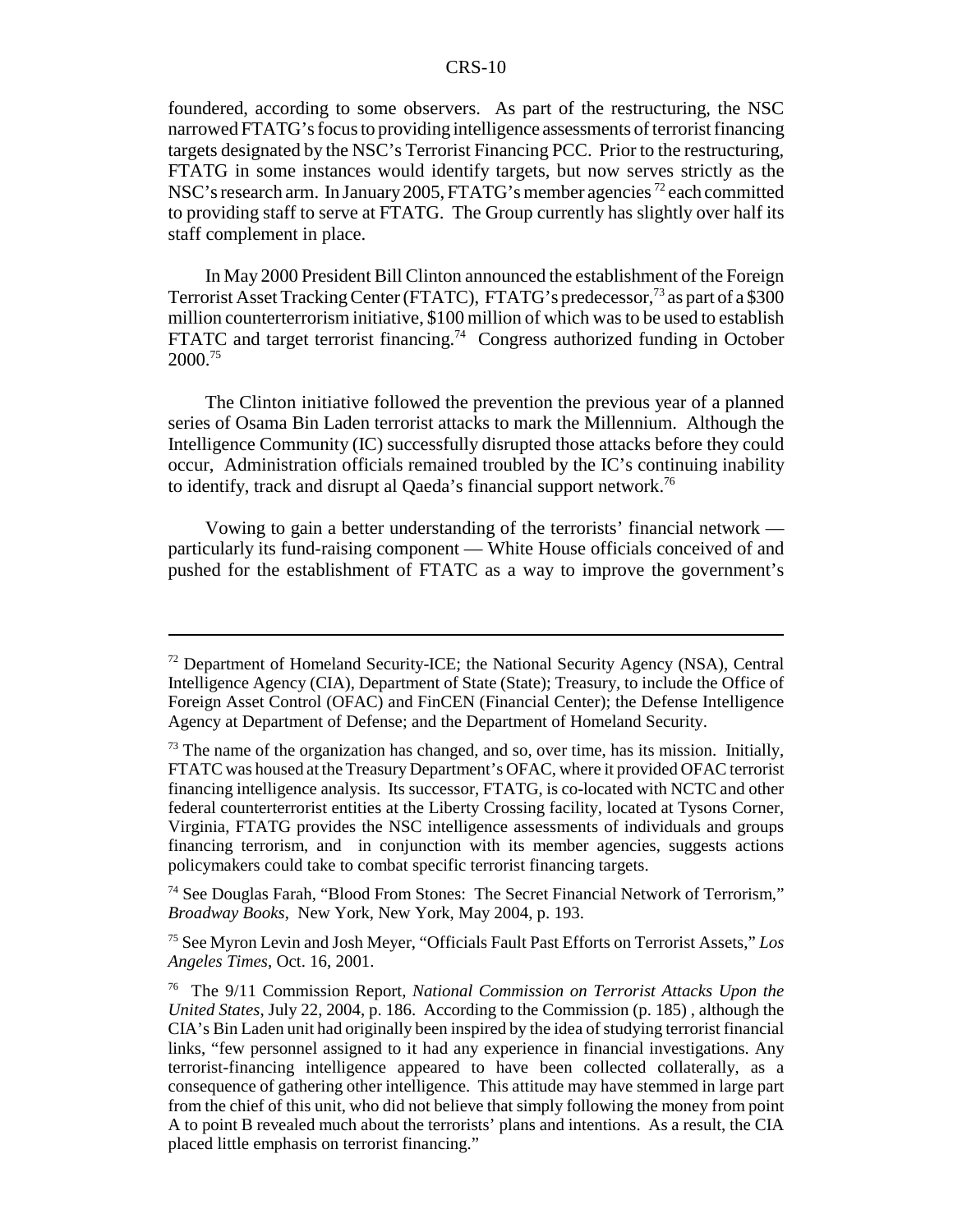understanding of how terrorists fund their operations.<sup>77</sup> Officials envisioned FTATC as an inter-agency all-source terrorist-financing intelligence analysis center, and successfully pushed to have it located at the Department of the Treasury.<sup>78</sup> But, at the time, some of the key agencies expected to participate and contribute resources, including the Treasury Department itself, did not attach a priority to collecting and analyzing terrorist financing intelligence. Indeed, Treasury officials made no mention of terrorist financing in their national security money laundering strategy.<sup>79</sup> The CIA, in turn, saw little utility in tracking terrorist financing.<sup>80</sup> Despite this skepticism, President Bush's National Security Adviser Condoleezza Rice determined by spring of 2001 that terrorist financing proposals were worth pursuing. By this time, a year had passed since the Clinton White House initially established terrorist finance analysis as a priority, and, yet, the Treasury Department still had not stood up a center. Instead, Treasury officials continued their planning, intending at some future point to establish a 24-analyst strong office.<sup>81</sup>

On the eve of the September 11, 2001 attacks, Treasury still had taken no concrete steps to establish a center. By then, sixteen months had passed since the Clinton Administration announced its intention to establish the Center. More than seven months had elapsed since the incoming Bush Administration had adopted the concept. And despite numerous post-9/11 declarations to the contrary  $^{82}$  — FTATC, prior to 9/11, remained a plan rather than a reality. Even before the 9/11 attacks, signs of frustration were becoming evident. Treasury officials had begun blaming CIA for adopting a posture of "benign neglect" toward FTATC.<sup>83</sup>

Three days after the terrorist attacks of September 11th, Treasury officials finally took action, establishing the Center $84$  and placing it under the control of the Department's Office of Foreign Asset Control. At the time, a Treasury spokeswoman denied that there had been any unusual delay in launching the Center, citing the logistical difficulties involved in bringing together representatives of a number of

<sup>77</sup> Ibid, p. 186.

<sup>78</sup> Ibid, p. 186. Shortly after former Special Advisor to the President Richard Clarke and the NSC decided to advocate the creation of FTATC, The National Commission on Terrorism (the National Commission is often referred to as the "Bremer Commission," after its chairman, L. Paul Bremer) recommended in June 2000 that the Secretary of the Treasury create a unit within the Treasury Department's OFAC that blended the expertise of Treasury agencies with that of the CIA, FBI and NSA, and was dedicated to targeting terrorist financing. The Commission further recommended that such a center should support more aggressive efforts by OFAC to freeze the assets of those individual or groups funding terrorists.

<sup>79</sup> Ibid, p. 186.

<sup>80</sup> Ibid, p. 505, FN No. 88.

 $81$  Ibid.

<sup>82</sup> Ibid.

 $83$  Ibid.

<sup>84</sup> See Myron Levin and Josh Meyer, "Officials Fault Past Efforts on Terrorist Assets,*" Los Angeles Times*, Oct. 16, 2001.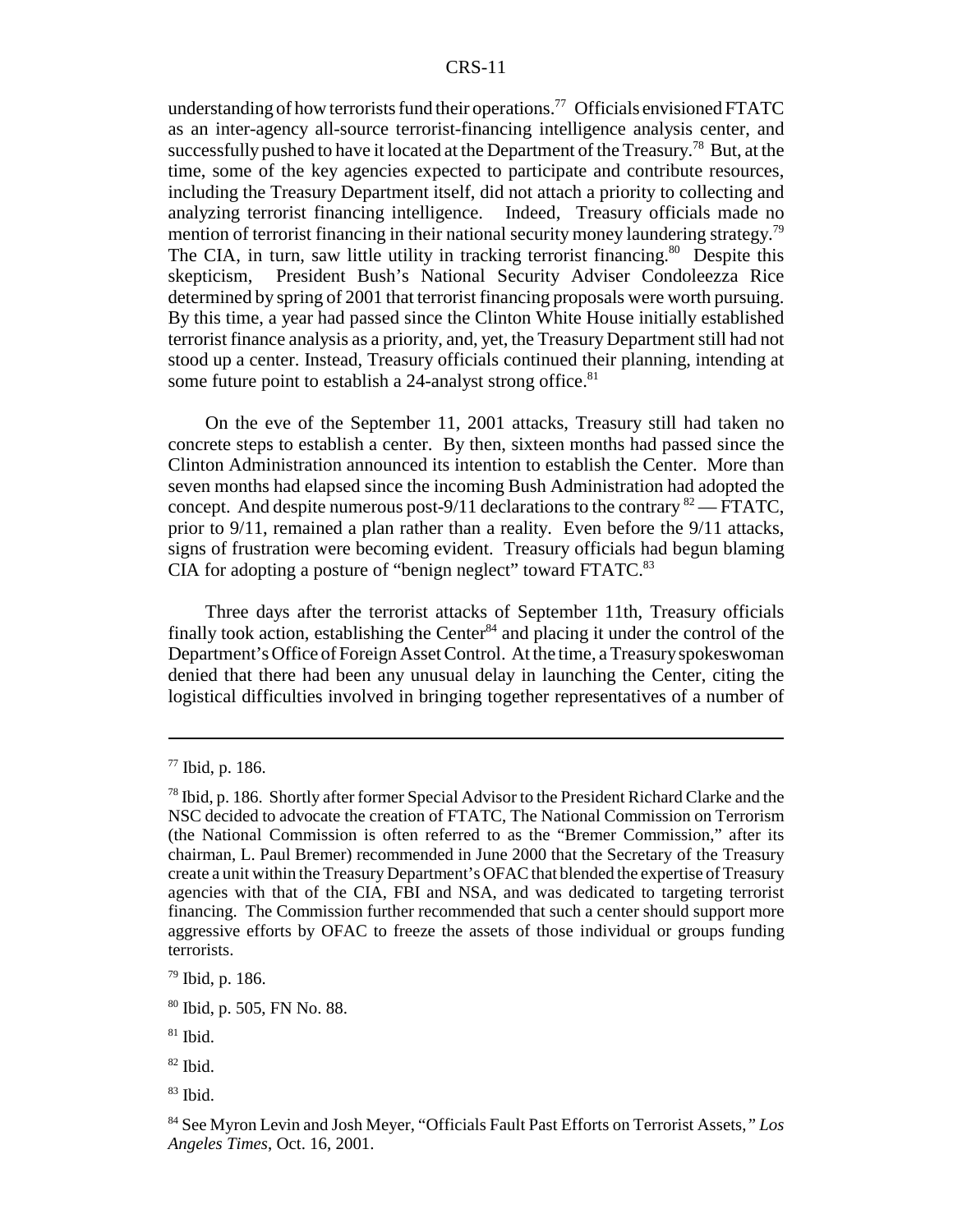investigative agencies. Senator Charles E. Grassley, however, expressed concern as to whether the delay "is indicative of larger problems."85

 Initially, the Center was comprised of the same member agencies as Operation Green Quest, a multi-agency, financial enforcement initiative set up to identify, disrupt, dismantle and ultimately "bankrupt" terrorist networks and their sources of funding.86 FTATC's mission was to provide intelligence assessments of individual and group terrorist financing targets identified by Green Quest, which was responsible for conducting investigative operations.<sup>87</sup>

In September 2001, the Senate Select Committee on Intelligence (SSCI), in a report accompanying its approved fiscal year (FY) 2002 intelligence authorization bill, endorsed IC efforts to exploit financial intelligence, and noted that the Treasury Department's FTATC concept showed promise in providing terrorist financial analysis. But the Committee cautioned that FTATC, "...to the extent it will function as an element of the Intelligence Community, has not been coordinated adequately with the Director of Central Intelligence nor reviewed by this Committee."<sup>88</sup> The Committee directed the DCI and the Treasury Secretary to jointly prepare a report "assessing the feasibility and advisability of establishing an element of the federal government to provide for effective and efficient analysis and dissemination of foreign intelligence related to the financial capabilities and resources of international terrorist organizations." The Committee instructed that the report contain an evaluation of FTATC's suitability for the task and, if appropriate, a plan for FTATC's development.89

By May 2002, the Executive Branch had yet to complete the requested report, despite a subsequent statutory requirement contained in the USA PATRIOT Act requiring that it do so. The SSCI noted its dissatisfaction and included a provision in the FY2003 intelligence authorization, subsequently approved by the House, establishing the FTATC at CIA, and placing it under DCI control.<sup>90</sup>

 $85$  Ibid.

<sup>86</sup> The following Treasury Department agencies participated in Green Quest: U.S. Customs Service, the Internal Revenue Service, the Financial Crimes Enforcement Network (FinCEN), the Office of Foreign Assets Control, and the Secret Service. (The Department of Homeland Security has since absorbed some of these agencies). The FBI and the Department of Justice also participated in Green Quest.

<sup>&</sup>lt;sup>87</sup> See prepared comments of Treasury Undersecretary James Garule, October 25, 2001, announcing the Green Quest initiative. See also U.S. Customs press release October 25, 2001, announcing Operation Green Quest.

<sup>88</sup> See Senate Report 107-63, Sept. 14, 2001, pp. 10-11, which accompanied S. 1428, the SSCI-approved Fiscal Year 2002 Intelligence Authorization Bill.

<sup>89</sup> Ibid, pp. 10-11.

 $90$  P.L. 107-306, Section 341. The act also requires that the Treasury Secretary submit a semiannual report describing operations against terrorist financial networks, noting the total number of asset seizures and designations against individuals and organizations found to have financially supported terrorism; the total number of applications for asset seizure and (continued...)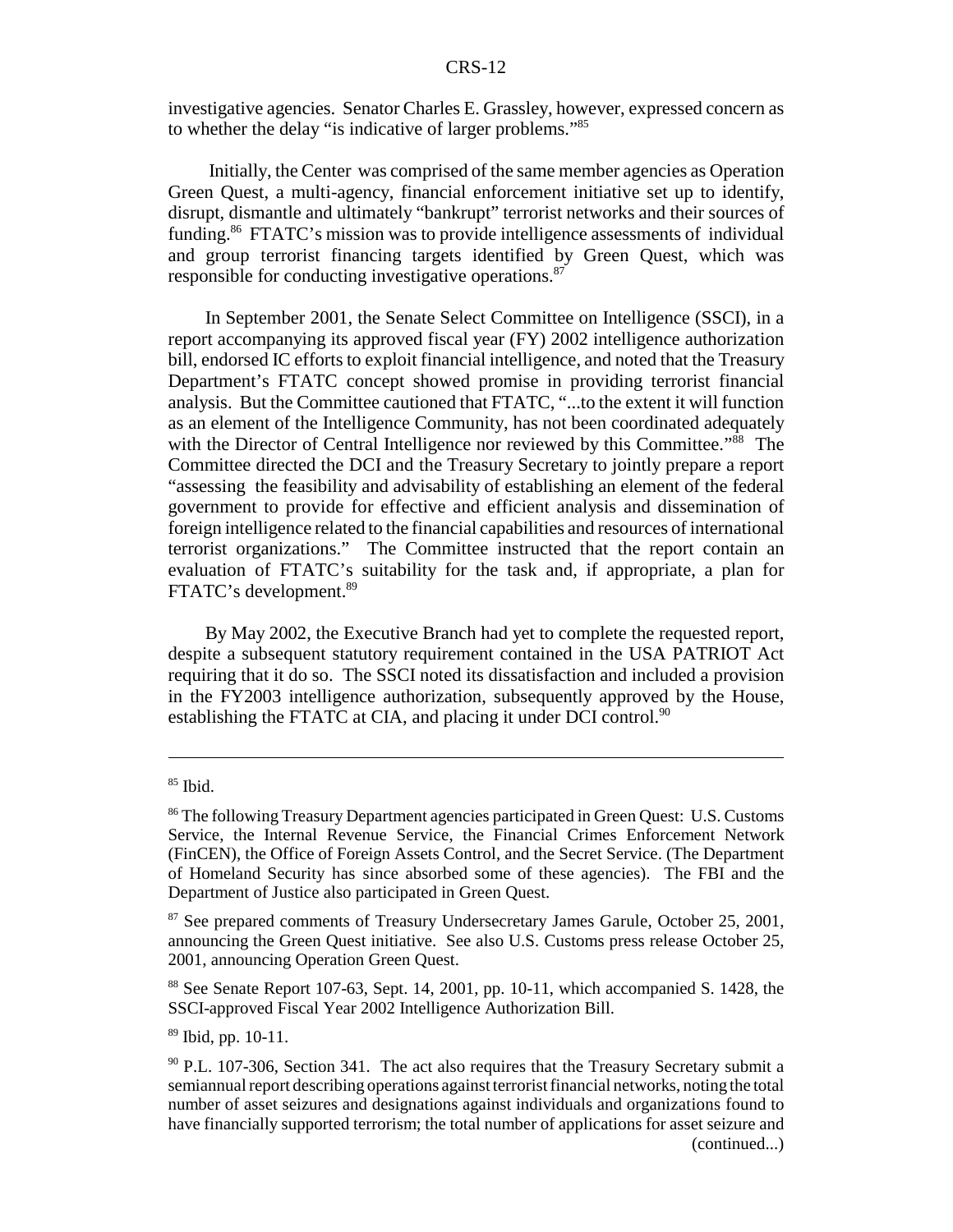Despite the statutory requirement that the FTATC be under the DCI's control, the Executive Branch placed FTATC under the supervision of the NSC's Office of Combating Terrorism. As noted earlier, the Executive Branch also renamed FTATC. Following the enactment of the 2004 Intelligence Reform Act, the DNI assumed control of FTATG.

## **The Interagency Process<sup>91</sup>**

The National Security Council is responsible for the overall coordination of the interagency framework for combating terrorism including the financing of terrorist operations. Given divergent concerns among various departments and agencies only the NSC may be in a position to choose among alternative approaches and make tactical decisions when disagreements emerge. The NSC staff inevitably has a significant influence on the decisionmaking process although great reliance is placed on interagency Policy Coordination Committees some of which are headed by departmental officials and some by the National Security Adviser.

A PCC specifically on terrorist financing was not included in the list of PCCs published by the White House in February 2001, but media accounts indicate that a PCC for this issue was established in the aftermath of the events of September 11.<sup>92</sup> Since the introduction of the PCC, it has been argued that a new position on the NSC staff should be established — a special assistant to the President for combating terrorist financing. The individual, who would not have departmental responsibilities, would chair meetings of the PCC on terrorist financing and would be assisted by a team of directors on the NSC staff in coordinating and directing all Federal efforts on the issue. This team would "focus its attention on evaluating the all-source intelligence available on terrorist organizations, conducting link analysis on the organizations with information and technical intelligence available from other departments and agencies, and developing tactics and strategies to disrupt and dismantle terrorist financial networks."<sup>93</sup>

There are, however, arguments that can be made against establishing new positions on the NSC staff. Size of the White House staff and expanding the span of control of the National Security Adviser are one set of issues. Another question

 $90$  (...continued)

designations of individuals and groups suspected of financially supporting terrorist activities, that were granted, modified or denied; the total number of physical searches of those involved in terrorist financing; and whether financial intelligence information seized in these cases has been shared within the Executive Branch.

<sup>&</sup>lt;sup>91</sup> This section was prepared by Richard Best/FDT.

 $92$  Lee S. Wolosky, "Breakdown: the Challenge to Eliminating Al Qaeda's Financial Networks," in *Beyond the Campaign: the Future of Countering Terrorism*, ed. by Bryan Lee Cummings, (New York: Council for Emerging National Security Affairs, 2004), p. 150.

<sup>93</sup> Council on Foreign Relations, Report of an Independent Task Force, *Terrorist Financing*, New York, 2002, pp. 32-33.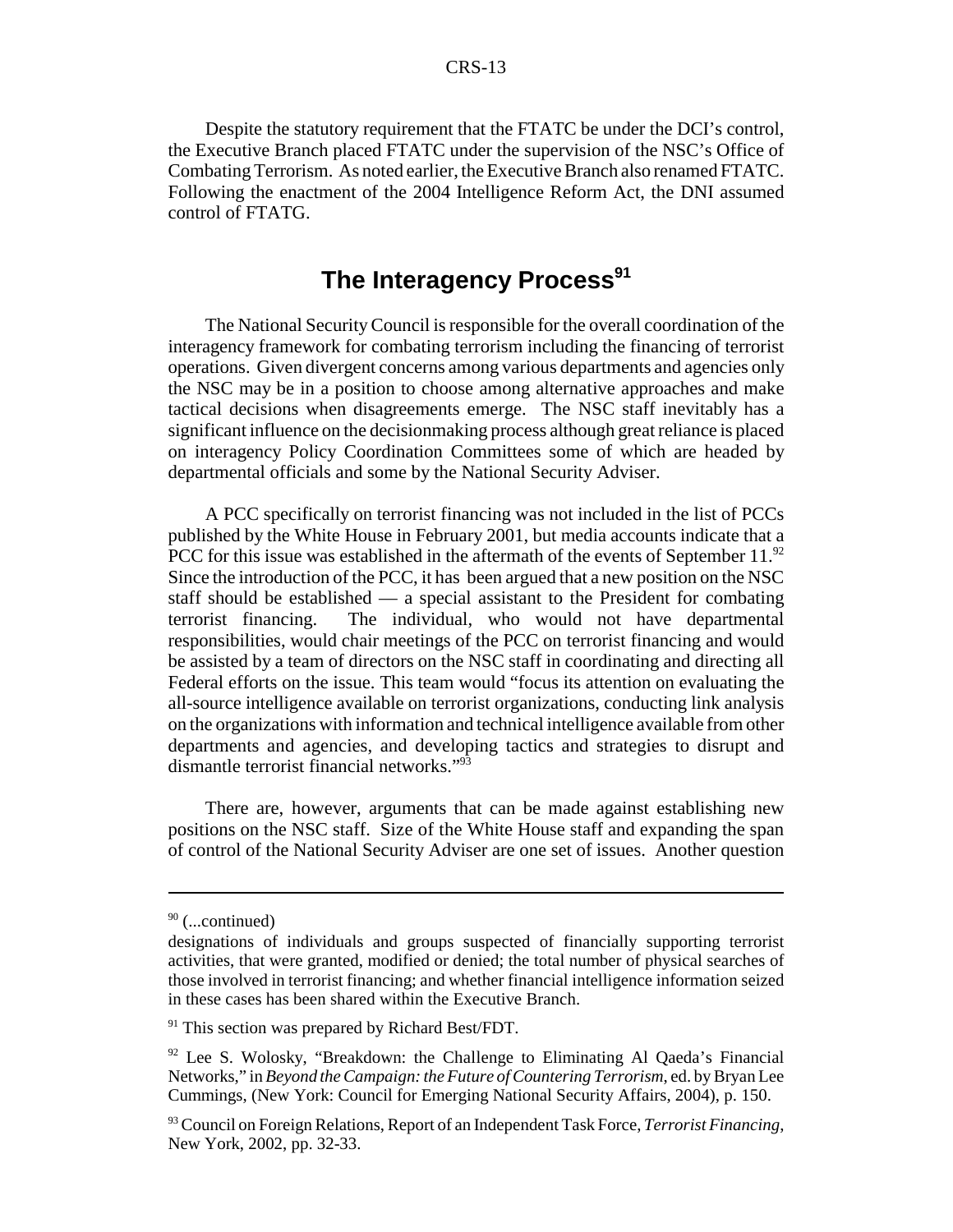is the desirability of having tactics and strategies developed by the NSC staff rather than operating departments. For instance, the Tower Board established in the wake of the Iran-Contra affair in the Reagan Administration, recommended that "As a general matter, the NSC Staff should not engage in the implementation of policy or the conduct of operations. This compromises their oversight role and usurps the responsibilities of the departments and agencies."94 Arguably, the best approach would have the PCC develop strategies against terrorist financing, resolve interdepartmental disagreements on tactics, and bring differences to the attention of the NSC for resolution. It may be, however, that the perspectives of agencies and departments are so different that there need to be arrangements more permanent than regular PCC meetings to maintain requisite coordination. Others would argue that while a separate staff within the larger NSC staff may not be necessary, it would be better to have the PCC headed by the National Security Adviser or her/his designee rather than an official with other important responsibilities and loyalties.

## **Financial Regulators and Institutions<sup>95</sup>**

The nation's financial institutions, their regulators, and certain offices within the U.S. Department of the Treasury share primary responsibility for providing information on financial transactions that could be helpful in detecting, disrupting, and preventing the use of the nation's financial system by terrorists and terrorist organizations. Congress has statutorily required new reporting to improve the timeliness of terrorist financing detection, suppression, and control. Historically, such information has aided law enforcement authorities in dealing with money laundering to hide the gain from crimes, and is now being used to track possible terrorist financing. Figures for this kind of activity have been available only with a long time lag. Even longer lags characterize Inspector General and reported internal assessments of the effectiveness of antiterrorist financing efforts.

Parts of the USA PATRIOT Act are scheduled to expire on December 31, 2005. Different legislation has been passed by both houses that would reauthorize these sections (H.R. 3199 and S. 1389).<sup>96</sup> While the expiring provisions of the act are nonfinancial (Title II), congressional reauthorization initiatives might well expand to amend the financial Title III. And according to Senate Banking Committee Chairman Richard Shelby: "The Committee will continue its thorough series of hearings on terror finance. As part of our country's anti-terror efforts, the Committee will continue to conduct hearings and a review of our national money laundering

<sup>94</sup> U.S., President's Special Review Board, *Report*, February 26, 1987, p. V-4. The Board consisted of former Senators John Tower and Edmund Muskie, and Brent Scowcroft, a previous (and future) National Security Adviser.

<sup>&</sup>lt;sup>95</sup> This section was prepared by Walter Eubanks and William D. Jackson/Government and Finance Division (G&F).

<sup>&</sup>lt;sup>96</sup> For information on legislative proposals reauthorizing sections of the USA PATRIOT Act, see CRS Report RS22196, *USA PATRIOT Act Reauthorization Proposals and Related Matters in Brief.*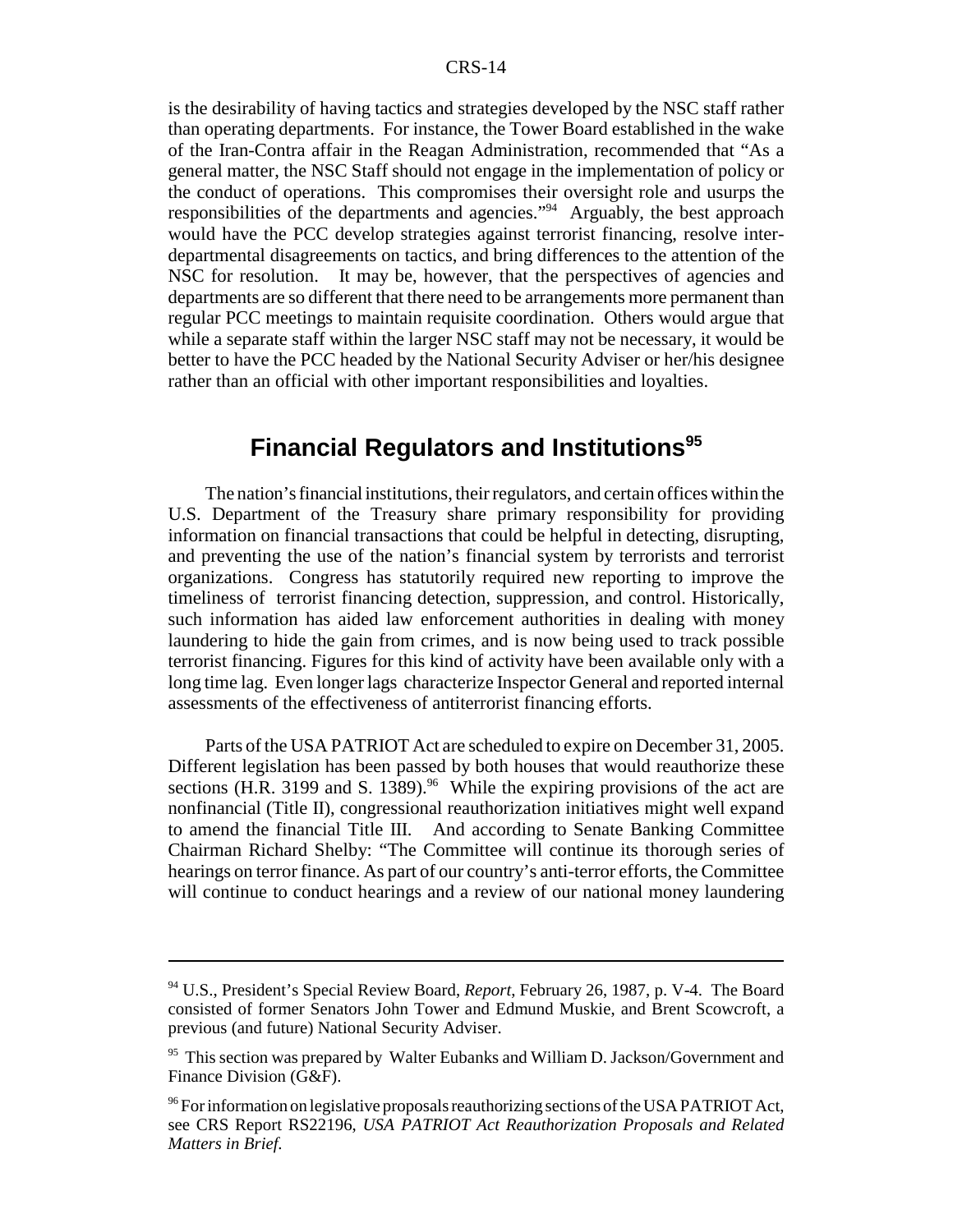strategy."97 The Government Accountability Office (GAO) has a study under way for this Committee on such policies and practices.<sup>98</sup>

**The Offices Within the Department of the Treasury.** Offices within the Treasury include the Office of Terrorism and Financial Intelligence (TFI, formerly the Executive Office for Terrorist Financing and Financial Crimes), established in April 2004. TFI is charged with developing and implementing strategies to counter terrorist financing and money laundering both domestically and internationally. It participates in developing regulations in support of both the Bank Secrecy Act and USA PATRIOT Acts. It also represents the United States at international bodies that focus on curtailing terrorist financing and financial crime, including the Financial Action Task Force (FATF) whose "Forty Recommendations" and "Eight Special Recommendations" are the basic frameworks for anti-money laundering and terrorist financing efforts internationally. Two offices with antiterrorist financing responsibilities within TFI are the Office of Foreign Assets Control and the Financial Crimes Enforcement Network.

FinCEN originated in the Treasury in 1990 as the data-collection and analysis bureau for the BSA. It provides a government-wide, multi-source intelligence network under which it collects Suspicious Activity Reports and Currency Transaction Reports from reporting financial institutions (with assistance from the Internal Revenue Service), tabulates the data in a large database that has been maintained since 1996, and examines them to detect trends and patterns that might suggest illegal activity. FinCEN then reports what it finds back to the financial community as a whole to aid further detection of suspicious activities. There have been eight *SAR Activity Review*s issued since October 2000, the most recent dated April 2005 and covering data through June 2004. Between April 1, 2003, and June 30, 2004, 2175 suspicious activity reports were submitted to FinCEN of which 51% came from money services businesses and 47% came from depository institutions. The rest came from casinos and securities and futures institutions.<sup>99</sup> SARs from depository institutions are responsible for most of the reporting accuracy problems. Nevertheless, such reports are a part of FinCEN's outreach and education efforts on behalf of financial regulators and law enforcement agencies. While FinCEN has no criminal investigative or arrest authority, it uses its data analysis to support investigations and prosecutions of financial crimes, and refers possible cases to law enforcement authorities when warranted. It also submits requests for information to financial institutions from law enforcement agencies conducting of criminal investigations.

<sup>&</sup>lt;sup>97</sup> Senate Committee on Banking, Housing, and Urban Affairs. Press Release, Jan. 19, 2005, [http://banking.senate.gov/index.cfm?FuseAction=PressReleases.Detail&PressRelease\_i d=177&Month=1&Year=2005].

<sup>&</sup>lt;sup>98</sup> Testimony of Davi M. D'Agostino, Director of Financial Markets and Community Investment of the United States Government Accountability Office, before the Committee on Banking, Housing, and Urban Affairs, U.S. Senate, June 3, 2004. [http://banking.senate.gov/\_files/dagostino.pdf]

<sup>99</sup> FinCEN, *The SAR Activity Review Trends, Trip & Issues,* April, 2005, 50 p. [http://www. FinCEN.gov].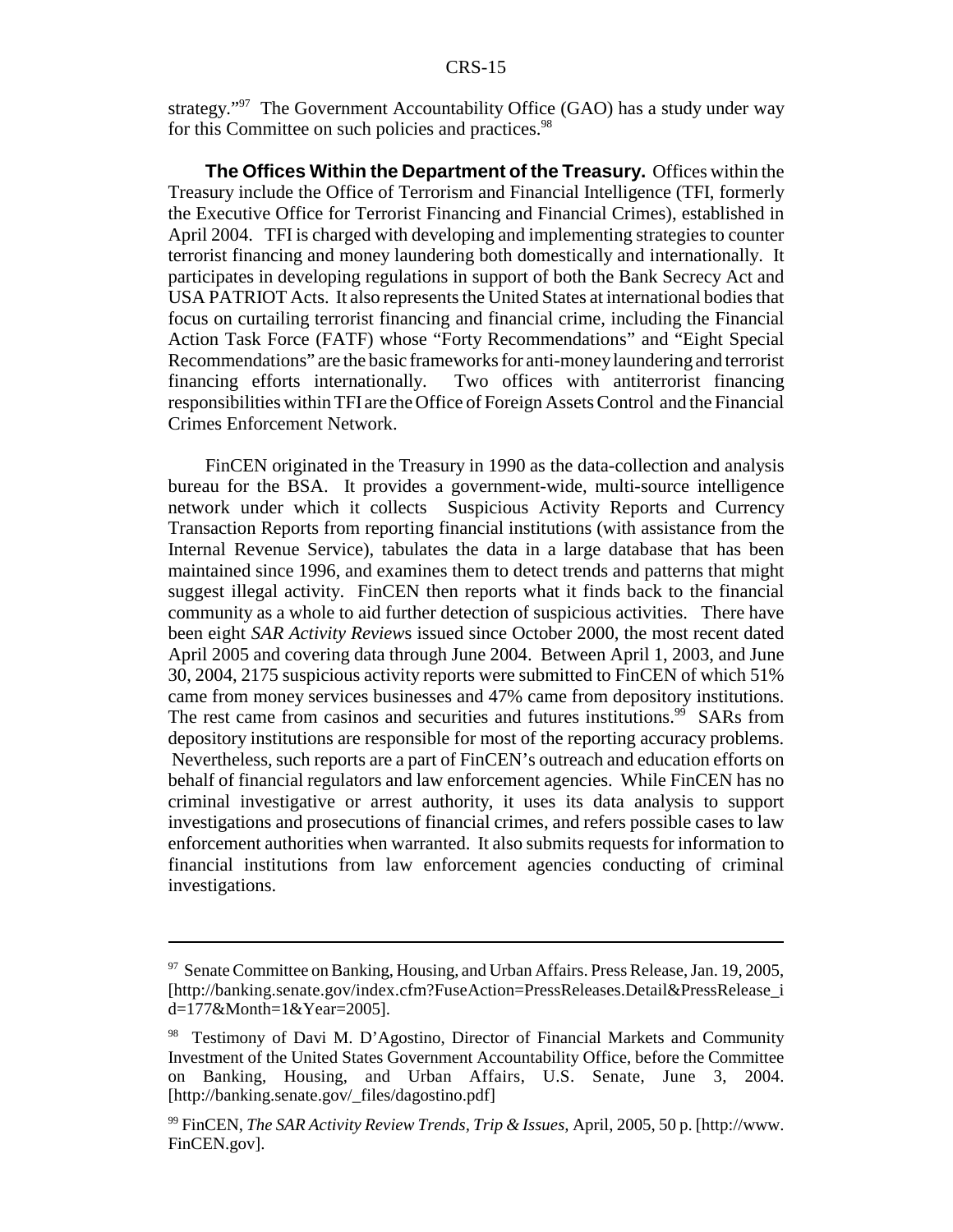According to Treasury testimony, a terror hotline established by FinCEN after 9/11 resulted in 853 tips passed on to law enforcement through April 2004. In the same time period, financial institutions filed 4,294 SARs involving possible terrorist financing, of which 1,866 had possible terrorist financing as their primary impetus.<sup>100</sup>

The Inspector General (IG) of the Department of the Treasury has conducted a series of audits of the FinCEN SAR database and raised some potentially troubling issues. The IG found that the database lacks critical information and is filled with inaccuracies. An analysis of a sample of 2,400 SARs, for example, determined that most of the reports did not detail the specific actions that led to suspicion, did not give a location for possible illegal transactions, or omitted the narrative description required in the reports entirely. In June 2004, the IG testified that subsequent audits revealed little or no improvement.101 More recent IG reports on FinCEN and the use of FinCEN's BSA e-filing of SAR reports continues to give FinCEN low grades in eliminating ongoing problems concerning enforcement of the Bank Secrecy Act and USA PATRIOT Act.<sup>102</sup>

Following the IG audit, FinCEN announced it would collect information from the agencies responsible for Bank Secrecy Act compliance on their examination procedures, cycles and resources; on any significant deficiencies in reporting by financial institutions; and other data including formal and informal actions taken by regulators to correct reporting failures by financial institutions. FinCEN has created an internal Office of Compliance to support the work of financial regulators.

The Office of Foreign Assets Control is designed primarily to administer and enforce economic sanctions against targeted foreign countries, groups, and individuals, including suspected terrorists, terrorist organizations, and narcotics traffickers. OFAC acts under general presidential wartime and national emergency powers as well as legislation, to prohibit financial transactions and freeze assets subject to U.S. jurisdiction. OFAC lists those persons, groups, or countries whose transactions it has been instructed to block or assets to be frozen by financial institutions. OFAC has close working relations with the financial regulatory community and maintains telephone "hotlines" through which it receives information about in-progress questionable transactions. OFAC also works closely with the

<sup>&</sup>lt;sup>100</sup> Testimony of Daniel L. Glaser, Director, Executive Office for Terrorist Financing and Financial Crimes, U.S. Department of the Treasury, before the House Government Reform Committee, Subcommittee on Criminal Justice, Drug Policy and Human Resources, May 11, 2004. [http://www.treas.gov/press/releases/js1539.htm]

<sup>&</sup>lt;sup>101</sup> Testimony of Dennis S. Schindel, Acting Inspector General, U.S. Department of the Treasury, before the House Committee on Financial Services, Subcommittee on Oversight and Investigations, June 16, 2004.

<sup>102</sup> The Department of the Treasury, Office of the Inspector General, *Audit Report: FinCEN: Heightened Management Attention Needed Over Longstanding SAR Data Quality Problems,* OIG 05-033, Mar. 23, 2005. and The Department of the Treasury, Office of the Inspector General, *Terrorist Financing /Money Laundering: Additional Outreach and System Enhancements are Needed to Encourage Greater Use of FinCEN's BSA E-Filing,* OIG-05- 034, Mar. 31, 2005.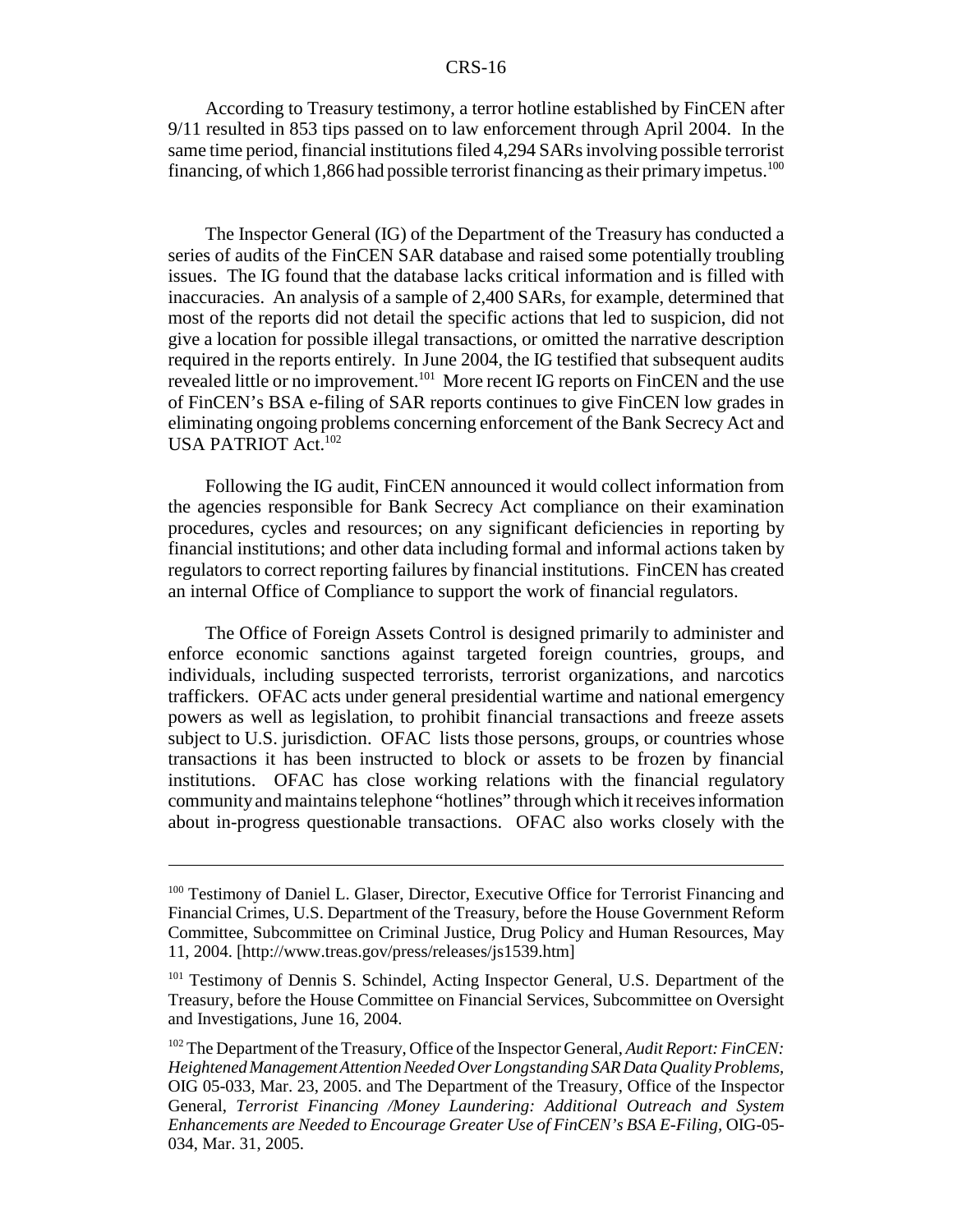Federal Bureau of Investigation and with the Department of Commerce's Office of Export Enforcement, and cooperates with the United Nations in imposing sanctions on foreign governments.

The most recent IG audit was completed in April 2002 and concluded that OFAC is hampered because of its reliance on regulators' examinations of the financial institutions that supply data under the BSA. The IG recommended that Treasury inform Congress that OFAC lacked sufficient authority to ensure that financial institutions comply with foreign sanctions, after finding instances in which institutions either did not have databases on foreign sanctions, or did not update them. Further, some institutions did not routinely follow guidance in processing rejected financial transactions and did not report blocked assets.<sup>103</sup>

The Intelligence Reform and Terrorism Prevention Act of 2004 addressed financial sector counterterrorism. Section 6303 required the Treasury Secretary to report on governmental ways to curtail terrorist financing, including organizational changes as well as procedural ones. Section 7802 stated that: "It is the sense of Congress that the Secretary of the Treasury, in consultation with the Secretary of Homeland Security, other Federal agency partners, and private-sector financial organization partners, should  $-$  (1) furnish sufficient personnel and technological and financial resources to educate consumers and employees of the financial services industry about domestic counter terrorist financing activities, particularly about — (A) how the public and private sector organizations involved in such activities can combat terrorism while protecting and preserving the lives and civil liberties of consumers and employees of the financial services industry; and (B) how the consumers and employees of the financial services industry can assist the public and private sector organizations involved in such activities; and (2) submit annual reports to Congress on efforts to accomplish subparagraphs (A) and (B)...."

President Bush's FY2006 budget request for the Treasury Department includes more funding for combating terrorist and other illegal financing. FinCEN would receive \$73.6 million in directly appropriated funds, an increase of about 2%. In addition, \$1.5 million would flow into FinCEN as offsets and reimbursements from other agency accounts. TFI's new internal Office of Intelligence Analysis would essentially double in size, receiving \$1.8 million in funding. OFAC would receive \$23.8 million, up almost 8%. Additional funding of \$0.6 million would increase TFI's other efforts to detect illegal activities.<sup>104</sup>

**The Financial Institution Regulators.** The Treasury delegates responsibility for examining financial institutions for compliance with the BSA to the financial regulators of those institutions. These regulators are already responsible for the safety and soundness examinations of the institutions they supervise, and generally conduct their BSA examinations concurrently with those routine inspections. When there is cause do so, however, any of the regulators may carry out a special BSA examination.

 $103$  Schindel, p. 4.

<sup>104 &</sup>quot;President Bush Requests More Funds for Bank Secrecy Act Oversight in Budget," *Daily Report for Executives*, Feb. 8, 2005, p. B-18.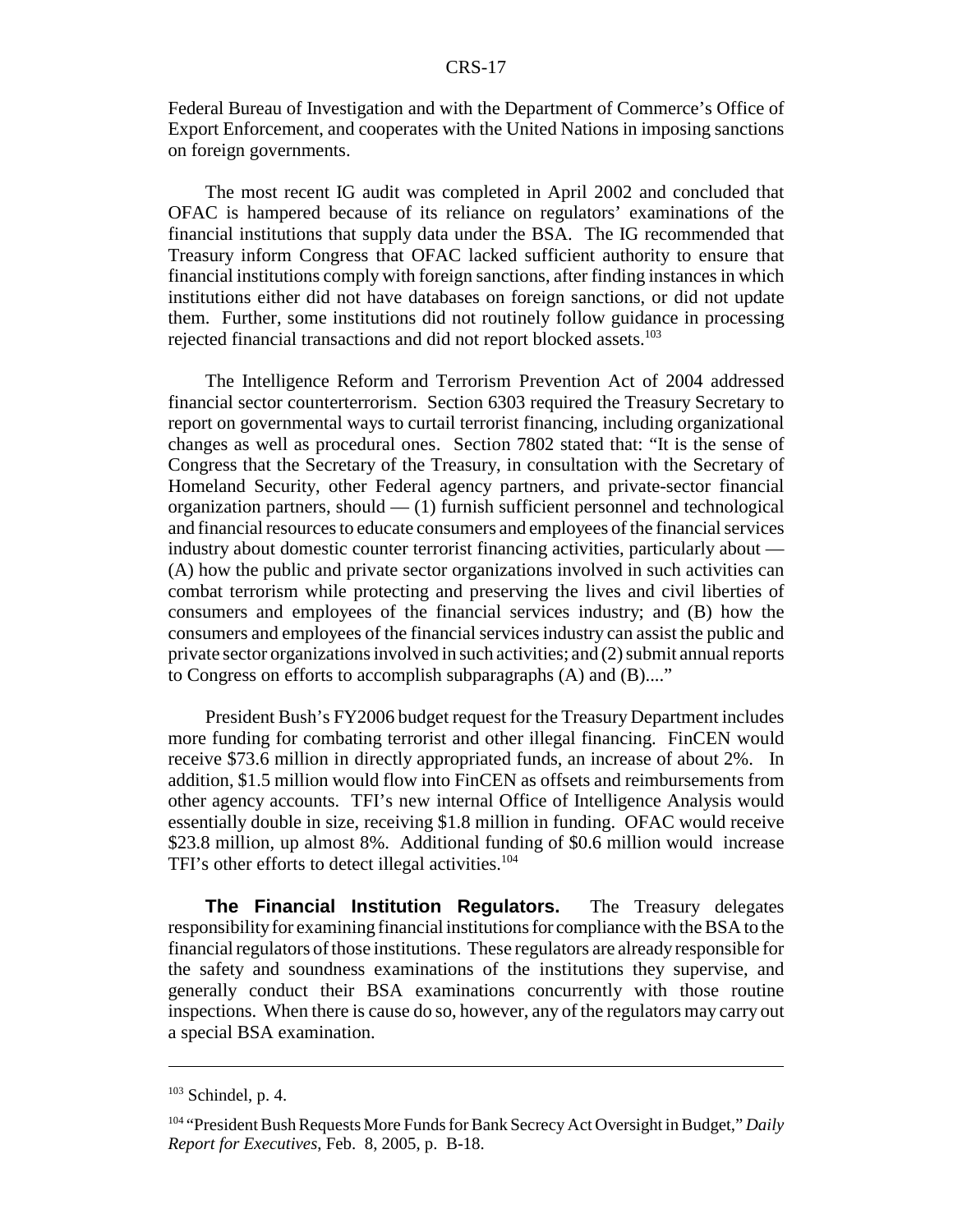The primary regulators for depository financial institutions are all participants in the Federal Financial Institutions Examination Council (FFIEC). FFIEC prescribes uniform principles, standards, and reporting forms for all banking and other depository institution examinations. It also works to promote uniformity in all depository supervision. As a result, all the depository financial institutions follow similar procedures in enforcing the BSA. FFIEC has formed an additional Working Group to enhance coordination of regulatory agencies, law enforcement, and private financial institutions to strengthen current arrangements. All, including the nondepository regulators, are also part of the National Anti-Money Laundering Group (NAMLG), first formed in 1997 by the Office of the Comptroller of the Currency to set up guidelines for depositories to follow with respect to training of employees to detect illegal transactions, a system of internal controls to assure compliance, independent testing of compliance, and daily coordination and monitoring of compliance. The continuing purpose of the group, which also includes the Department of Justice and banking industry trade groups, is to identify institutions at high risk of being used for money laundering or terrorist financing.<sup>105</sup>

For federal budgetary purposes, the financial regulatory agencies are essentially self-funding. Thus, most of their increasing spending on antiterrorist and money laundering efforts comes from general operating funds, including assessments and fees on their regulated institutions and portfolio interest earnings, rather than federal appropriations.

**The Office of the Comptroller of the Currency (OCC)** is the regulator for just over 2,000 nationally chartered banks and the U.S. branches and offices of foreign banks. The OCC conducts on-site examinations of each national bank at least three times within every two-year period. Along with loan and investment portfolios, it reviews internal controls, internal and external audits, and BSA compliance. According to the OCC, it conducted about 1,340 BSA examinations of 1,100 institutions in 2003, and nearly 5,000 BSA examinations of 5,300 institutions since 1998.106

When the OCC finds violations or deficiencies in filing SARs and CTRs, it may take either formal or informal action. Not generally made public, informal actions result when examiners identify problems that are of limited scope and size, and when they consider managements as committed to and capable of correcting the problems. Informal actions include commitment letters signed by institution management, or memoranda of understanding, and matters requiring board attention in the examination reports. Formal enforcement actions are made public because they are more severe. Such actions include cease and desist orders and formal agreements

<sup>&</sup>lt;sup>105</sup> Financial institutions that are not federally regulated, such as check cashers, money transmitters, issuers of travelers' checks, casinos, and other gaming institutions, are overseen by the Small Business and Self-Employed Taxpayers Division of the Internal Revenue Service.

<sup>106</sup> Testimony of Deputy Chief Counsel Daniel P. Stipano, Office of the Comptroller of the Currency, Subcommittee on Oversight and Investigations, Committee on Financial Services of the U.S. House of Representatives, June 2, 2004.

<sup>[</sup>http://financialservices.house.gov/media/pdf/060204ds.pdf]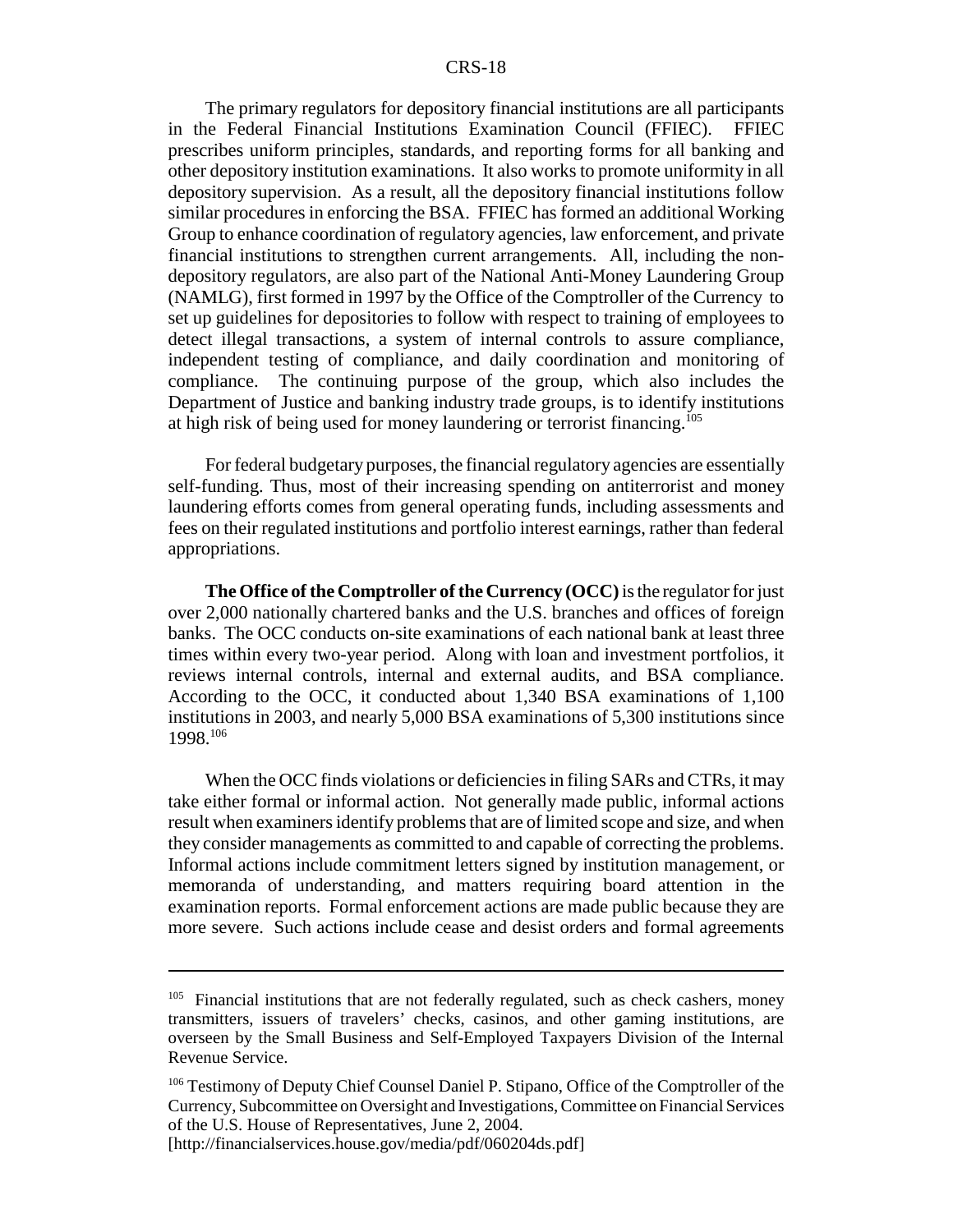requiring the institution to take certain actions to correct deficiencies. Formal actions may also be taken against officers, directors and other individuals, including removal and prohibition from participation in the banking industry, and civil fines. From 1998 through 2003, the OCC issued a total of 78 formal enforcement actions based, at least in part, on BSA problems. The number of informal enforcement actions has been characterized as "countless."107 The most recent case of severe BSA problems involved Riggs Bank. In this case, according to the OCC, deficiencies had been noted for many years before a \$25 million penalty was imposed in May 2004. Riggs has ended operations and has been sold to PNC Financial Services Group.

**The Federal Reserve System (Fed)** supervises about 950 state-chartered commercial banks that are members of the system and more than 5,000 bank and financial holding companies. Along with the OCC, it also supervises some international activities of national banks. The Fed uses both on-site examination and off-site surveillance and monitoring in its supervision process. Each institution is to be examined on-site every 12 to 18 months. Regulators' in-house examiners are to examine larger institutions continuously. The Board of Governors of the Fed coordinates the examination and compliance activities of the 12 regional banks. In early 2004, the Fed created a new section within the Board's Division of Banking Supervision and Regulation — the Anti-Money Laundering Policy and Compliance Section — to improve control.

According to the Fed, from 2001 through 2003, it took 25 formal enforcement actions against financial institutions under the BSA. In every case, the examination process identified violations that were severe enough to require action.<sup>108</sup> Recent public action involved a \$100 million fine against UBS for transmitting U.S. currency to trade-sanctioned nations through the Fed of New York's own systems.<sup>109</sup> It also sanctioned the holding company for Riggs Bank.<sup>110</sup>

**The Federal Deposit Insurance Corporation (FDIC)** regulates about 4,800 state-chartered commercial banks and 500 state-chartered savings associations that are not members of the Fed. It also insures deposits of the remaining 4,000 depository institutions without regulating them. The FDIC examines its supervised institutions about once every 18 months. The FDIC also serves as the point of contact for FinCEN to communicate identities of suspected terrorists to banking regulators and institutions.

Since 2000, the FDIC has conducted almost 1,100 BSA examinations and from 2001, has issued formal enforcement actions (cease and desist orders) against 25

 $107$  Stipano, p. 9.

<sup>108</sup> Testimony of Susan S. Bies, Member, Board of Governors of the Federal Reserve System, Before the Committee on Banking, Housing, and Urban Affairs, U.S. Senate, June 3, 2004. [http://banking.senate.gov/\_files/bies.pdf]

<sup>&</sup>lt;sup>109</sup> R. Christian Bruce, "Fed Fines Switzerland's UBS for Illegal Dollar Transactions," *Daily Report for Executives,* May 11, 2004, p. A-10.

<sup>110 &</sup>quot;PNC, Riggs Merger Salvaged After Riggs Agrees to Reduced Takeover Price," *Daily Report for Executives*, Feb. 11, 2005, p. A-37.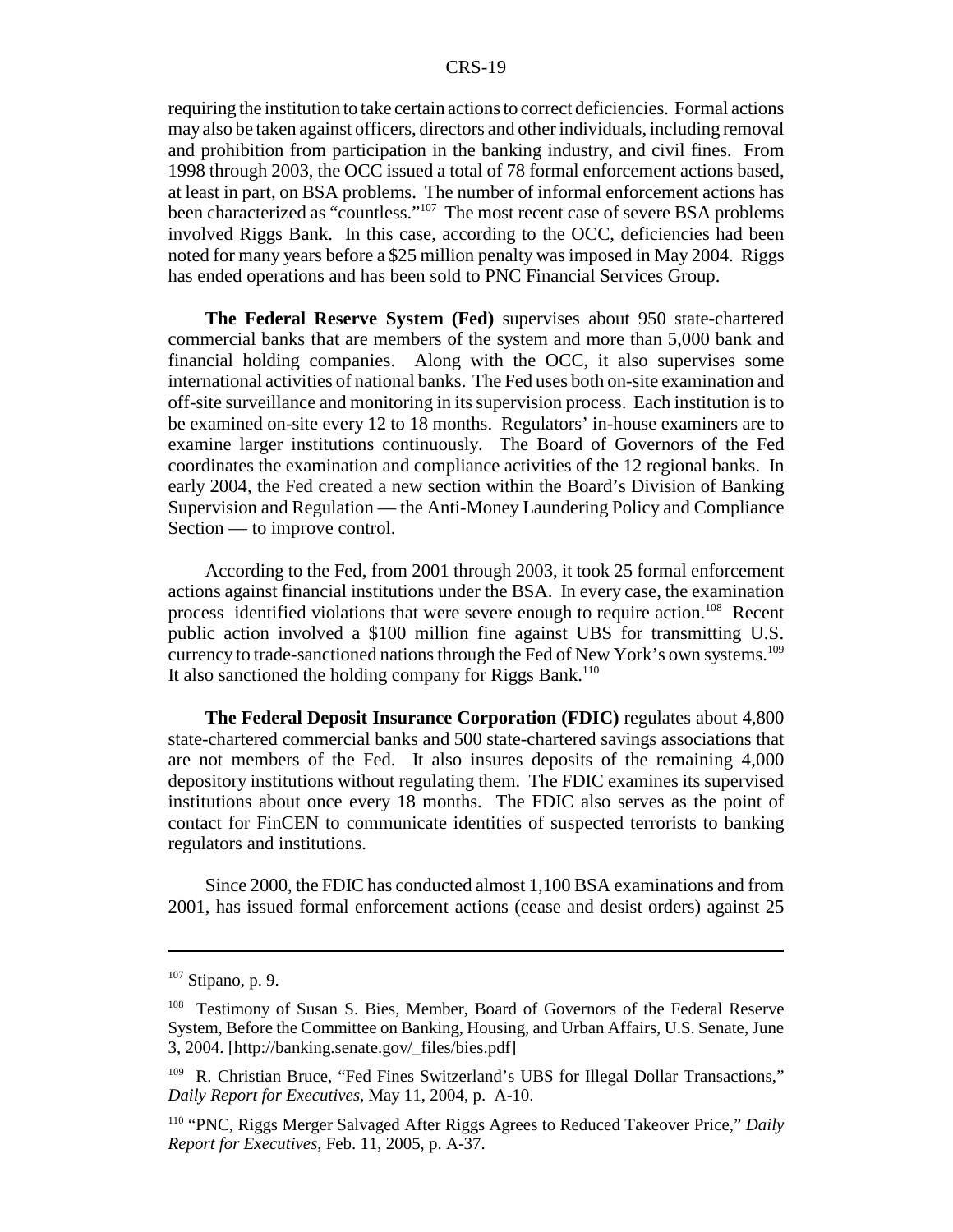institutions and bans or civil fines against three individuals for violations. The FDIC also has taken 53 informal actions since 2001.

The Inspector General of the FDIC has audited the FDIC twice, covering the period 1997 through September 2003 to assess the FDIC's BSA examinations and its implementation of the USA PATRIOT Act. The IG generally concluded that FDIC examiners have insufficient guidance for BSA examinations, which were judged to be inadequate. During the audit period, 2,672 institutions were cited for BSA failures to report, and 458 had repeat violations. Further many citations were for serious violations such as a failure to comply with record-keeping and reporting requirements for CTRs.<sup>111</sup> While some transactions of over \$10,000 are exempt such as regular and routine business, including meeting payroll or depositing receipts, by known customers — the citations involved unambiguous requirements to report. In 30% of the cases, the FDIC was found to have waited until the next examination to follow up on BSA violations and taken more than a year in 71% of the cases to act, with many violations taking five years before the FDIC acted.

**The Office of Thrift Supervision (OTS)** supervises about 950 federally chartered savings associations, savings banks, and their holding companies (thrifts). Like the OCC, the OTS is located within, but is independent of the Treasury. The OTS is to conduct on-site examinations of each institution at least three times every two years. Data on actions taken are from the Treasury IG's audit of OTS actions covering a period from January 2000 through October 2002. During that time, examiners found substantive problems at 180 thrifts, and took written actions against eleven. According to the IG, in five cases the action was not timely, was ineffective, and did not even address all violations found. The IG also took exception to the extent to which the OTS relied on moral suasion instead of money penalties to gain compliance: in a sample of 68 violations, for example, the OTS took such actions in 47 cases but failed to make any positive difference in compliance in 21 cases.

**The National Credit Union Administration (NCUA)** currently regulates 8,945 federally chartered credit unions and another 3,442 federally insured, state-chartered credit unions. Most credit unions are small and considered to have limited exposure to money laundering activities. In at least one case, however, penalties were assessed against a credit union for CTR deficiencies. In 2000, the Polish and Slavic Federal Credit Union in New York City was assessed \$185,000 for willful failure to file CTRs and improperly granting exemptions from filings for some customers.<sup>112</sup>

In 2003, the NCUA examined 4,400 credit unions and participated with state regulators in another 600 examinations of state-chartered institutions. They found 334 BSA violations in 261 credit unions. Most deficiencies were inadequate written policies, inadequate customer identification, or inadequate currency reporting procedures. NCUA reported that 99% of violations were corrected during or soon

<sup>&</sup>lt;sup>111</sup> D'Agostino Testimony.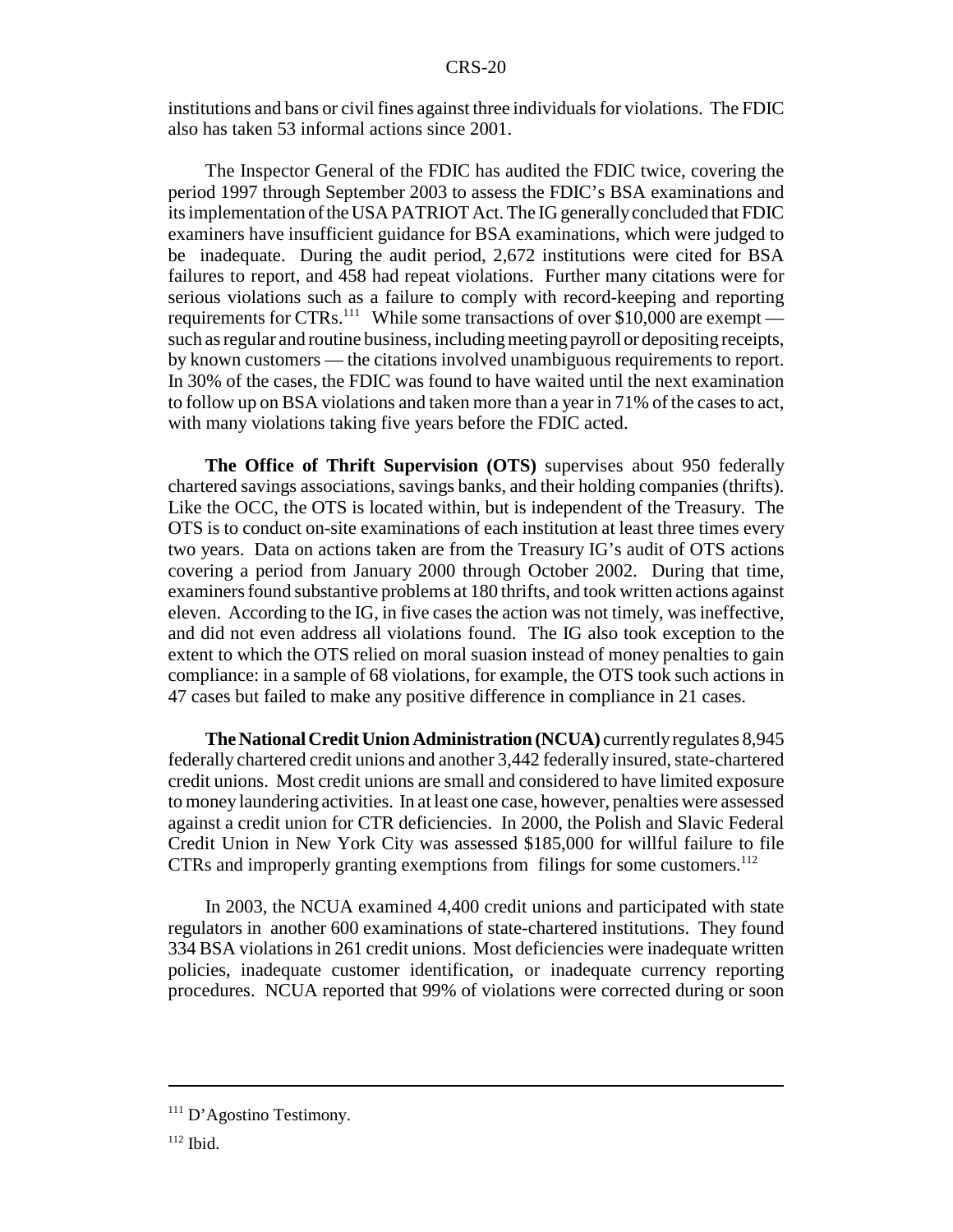following the on-site examinations. NCUA actions are generally informal but may involve memoranda of understanding.<sup>113</sup>

**The Securities and Exchange Commission (SEC)** regulates to protect investors against fraud and deceptive practices in securities markets. It also has authority to examine institutions it supervises for BSA compliance. This covers securities markets and exchanges, securities issuers, investment advisers, investment companies, and industry professionals such as broker-dealers. The SEC supervises more than 8,000 registered broker-dealers with approximately 92,000 branch offices and 67,500 registered representatives. The depth and breadth of the securities markets are such that they could arguably prove to be efficient mechanisms for money laundering.

The SEC's approach to BSA monitoring and enforcement is a joint product of the NAMLG and modified from that used by depository institution regulators. Much of the securities industry is overseen by self-regulating organizations (SROs), such as the New York Stock Exchange. Thus, most examinations are carried out jointly by the SEC's Office of Compliance Inspections and Examinations (OCIE) and the relevant SRO. The SEC does not make public its findings of BSA violations. Agency efforts are focused on educating the securities industry on its compliance responsibilities. This may be in part because compliance rules for the industry are relatively recent. For example, FinCEN and the SEC released specific regulations for customer identification programs for mutual funds in June 2003.

**The Commodity Futures Trading Commission (CFTC)** protects market users and the public from fraud and abusive practices in markets for commodity and financial futures and options. The CFTC delegates BSA examinations to its designated self-regulatory organizations (DSROs), of which the most prominent are the National Futures Association (NFA), the Chicago Board of Trade, and New York Mercantile Exchange. NFA membership covers more than 4,000 firms and 50,000 individuals. The regulatory process generally starts at registration, when the SRO screens firms and individuals seeking to conduct futures business. The DSROs monitor business practices and, when appropriate, take formal disciplinary actions that could prohibit firms from conducting any further business. Covered businesses include all registered futures commission merchants, "introducing brokers," commodity pool operators, and commodity tracing advisers, who are required to report suspicious activity and verify the identity of customers, as well as monitor certain types of accounts involving foreigners.

According to the CFTC, in 2003, the NFA conducted 365 examinations of the 180 futures commission merchants and 605 introducing brokers. These examinations resulted in 238 audit reports of which 54 reflected anti-money laundering deficiencies

<sup>113</sup> Testimony of JoAnn M. Johnson, Chairman of the National Credit Union Administration, before the Committee on Banking, Housing, and Urban Affairs, U.S. Senate, June 3, 2004. [http://banking.senate.gov/\_files/johnson.pdf]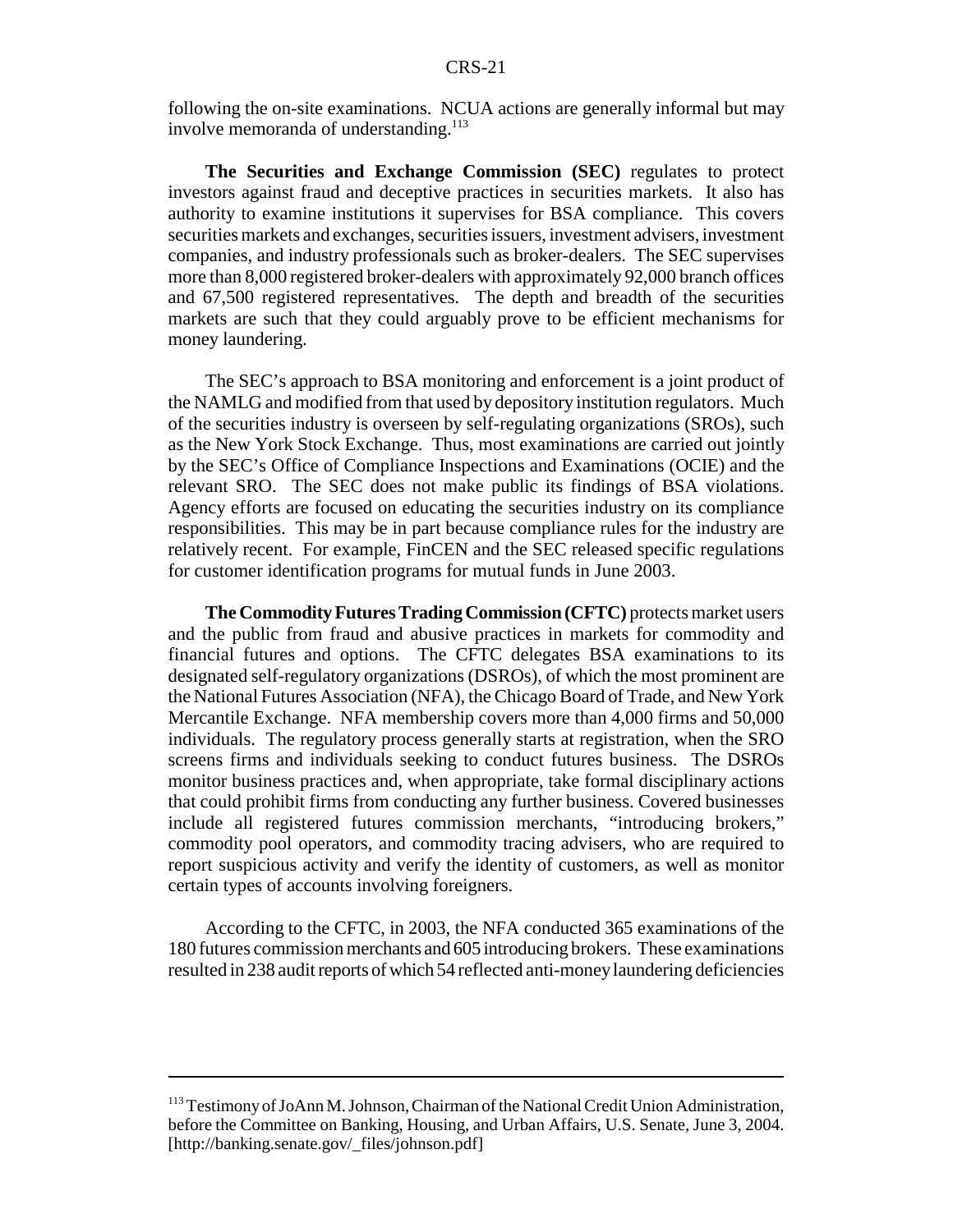at nine merchants and 45 brokers. Primary deficiencies cited were failures to comply with annual audit and training requirements. $114$ 

## **Internal Revenue Service<sup>115</sup>**

To help finance its operations and its many spending programs, the federal government levies income taxes, social insurance taxes, excise taxes, estate and gift taxes, customs duties, and miscellaneous taxes and fees. The federal agency responsible for administering all these taxes and fees — except customs duties — is the Internal Revenue Service (IRS). In managing that huge responsibility, the IRS receives and processes tax returns and related documents, payments, and refunds, enforces compliance with tax laws and regulations, collects overdue taxes, and provides a variety of services to taxpayers intended to answer questions, help them understand their rights and responsibilities under the tax code, and resolve disputes in ways that seek to avoid protracted and costly litigation.

#### **Role in Government's Campaign Against Terrorist Financing**

The IRS also contributes to current efforts by the federal government to uncover, disrupt, and staunch the flow of funds to terrorist groups, especially those expressing implacable hostility toward the United States. These efforts involve the use of a variety of weapons, including the collection and analysis of financial intelligence, diplomatic pressure, regulatory actions, administrative sanctions, and criminal investigations and prosecutions. The IRS's role rests on the agency's wealth of experience and expertise in tax law enforcement. For the most part, it consists of providing analytical and resource support for investigations (many done in concert with other federal agencies) of possible links between terrorist groups and actual or alleged violations of the financial reporting requirements of the Bank Secrecy Act of 1970, money laundering schemes, and the diversion of funds from tax-exempt charities. The IRS is responsible for enforcing compliance with the BSA for all nonbanking financial institutions not regulated by another federal agency, including money service businesses (MSBs), casinos, and credit unions.

#### **Capabilities and Resources**

The current allocation of funds among major IRS operations suggests to some that exposing and disrupting the flow of funds to terrorist organizations hostile to the United States is not an especially high priority for the IRS. In FY2005, the IRS is receiving \$10.236 billion in appropriated funds. Of this total, \$4.363 billion (or nearly 43%) is designated for tax law enforcement, the appropriations account from which the IRS funds its contributions to the federal government's campaign against terrorist financing. While there is no specific line item in the IRS budget for activities related to terrorist financing, the agency estimates that its spending for this purpose in FY2005 may total \$31.2 million, up from between \$20 and \$25 million

<sup>&</sup>lt;sup>114</sup> CFTC communication with CRS, August 2004.

<sup>&</sup>lt;sup>115</sup> This section was prepared by Gary Guenther/G&F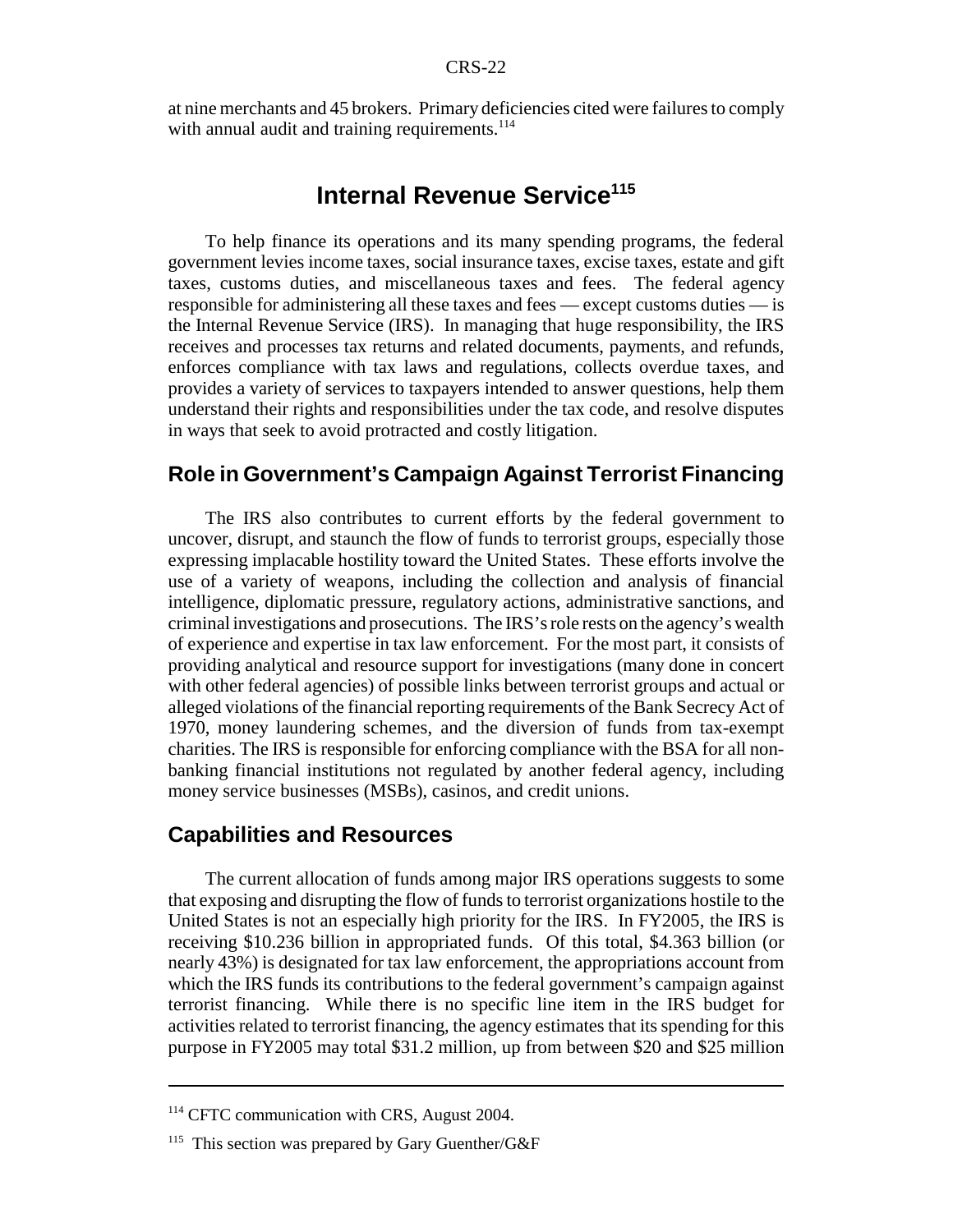in  $FY2004<sup>116</sup>$  This amounts to 0.7% of its budget for tax law enforcement and slightly more than 0.3% of its total budget. It is not clear from available information how much the IRS is likely to spend on activities related to terrorist financing in FY2006.

IRS's contribution to the government's campaign against terrorist financing draws mostly on the resources of three of its operating divisions: Criminal Investigation (CI), the Small Business and Self-Employed Taxpayers Division (SB/SE), and the Tax-Exempt and Government Entities Division (TE/GE).

The principal division, as measured by resources devoted to investigating and opposing terrorist financing, seems to be CI, whose main function is to investigate instances of alleged tax evasion and other financial crimes related to tax administration. In recent decades, CI has become increasingly involved in investigations of possible violations of anti-money laundering and financial reporting statutes. CI uses BSA and money-laundering statutes to investigate and prosecute criminal conduct related to the tax code, such as abusive tax shelters, offshore tax evasion, and corporate fraud. CI also investigates failures to file Form 8300 (Report of Cash Payments Over \$10,000 Received in a Trade or Business) and criminal violations of the BSA, including the structuring of deposits to avoid the reporting requirements for currency transactions. As a result, the division has become adept at exposing the attempts of individuals and organizations (including charities) to evade taxes on legal income or to launder money obtained through illicit activities with the use of nominees, cash, multiple bank accounts, layered financial transactions involving multiple entities, and the movement of funds offshore. In the aftermath of the terrorist attacks of September 11, 2001, CI has been adapting this capability to the special requirements of exposing, tracking, and dismantling the sources of terrorist financing. This is no easy task, partly because terrorist groups and their financiers are constantly adjusting to efforts by major countries like the United States to stop the flow of funds to these groups. These groups are beginning to rely on methods of moving funds outside formal financial systems such as the use of cash couriers and alternative remittance systems. In FY2005, CI's spending on investigating terrorist financing is likely to amount to \$30.5 million, or nearly 98% of the total IRS budget for this purpose.117 Of the 186 IRS employees expected to work on a full-time basis on activities related to terrorist financing in FY2005, 182 come from CI.

The SB/SE Division performs a number of important tasks. One is to enforce compliance with certain sections of the tax code. Another is to monitor and enforce compliance by certain non-banking financial institutions with the reporting requirements of the BSA. In discharging this responsibility, SB/SE agents conduct examinations of MSBs, casinos, and credit unions to ensure they comply with reporting requirements under the BSA. They refer possible violations to CI and Treasury's Financial Crimes Enforcement Network for investigation. Some of the

<sup>116</sup> The estimates were obtained through an e-mail exchange with Floyd Williams of the IRS Congressional Liaison Office on July 22, 2004.

<sup>&</sup>lt;sup>117</sup> Based on information contained in an e-mail message received from Floyd Williams of the IRS on April 8, 2005.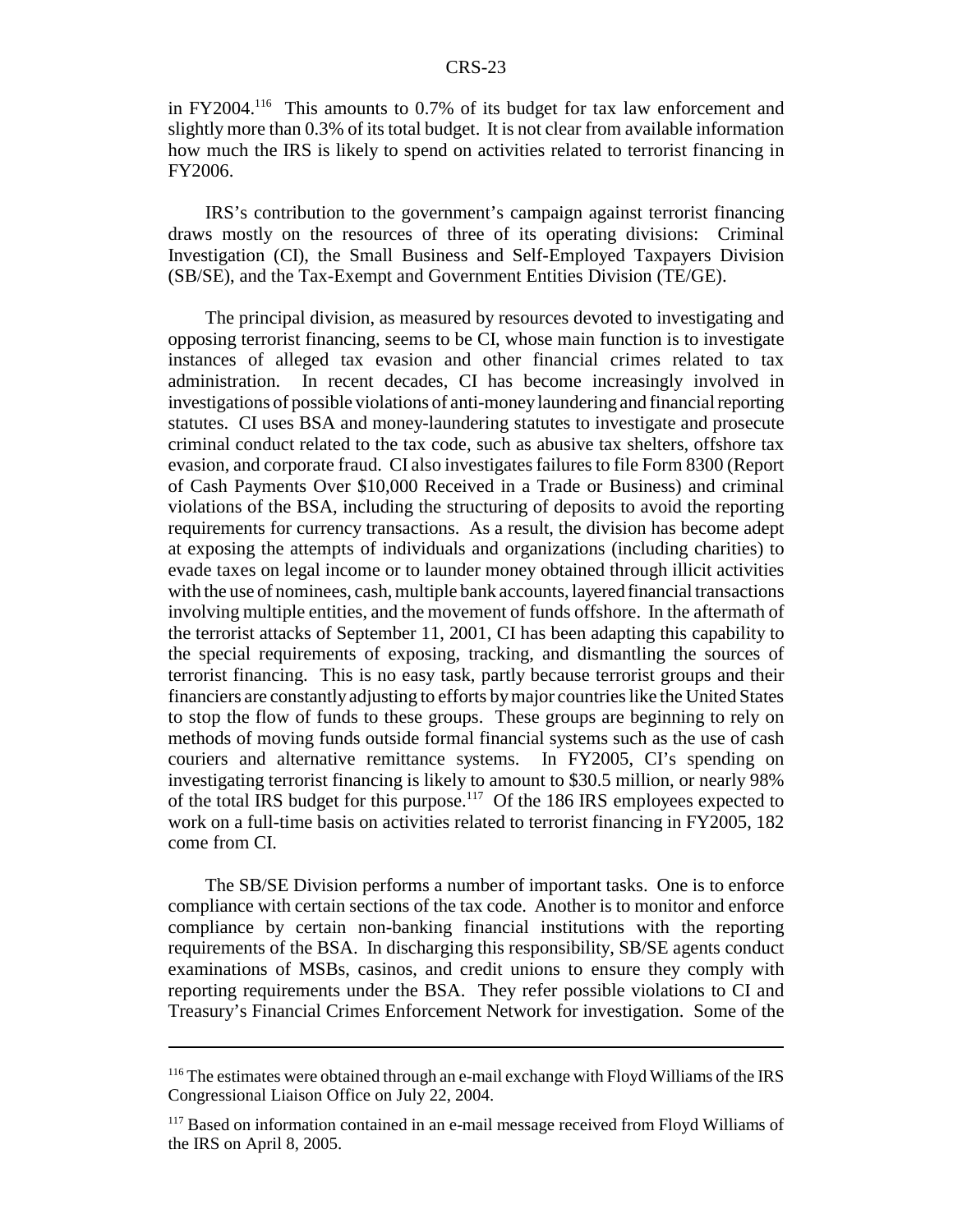cases could involve suspected attempts to launder money to terrorist groups. In October 2004, a new office was established within the SB/SE Division — the Office of Fraud/BSA — to coordinate IRS's efforts to enforce compliance with the BSA. The director of the office reports directly to the Commissioner of SB/SE and is responsible for BSA policy formation and data management. It is not clear from available information how much the Division is likely to spend on activities tied to investigations of terrorist financing in FY2005.

A primary responsibility of the TE/GE Division is oversight of the financial affairs of charities. TE/GE civil examiners evaluate applications submitted by organizations seeking tax-exempt status and monitor the continuing eligibility of organizations already granted that status through information obtained from tax returns and other sources. The Division recently revised its application form for charities seeking tax-exempt status (Form 1023) to include more relevant information for criminal investigators in cases involving allegations of financial crimes or terrorist financing. Additionally, agents from the Exempt Organizations branch of the TE/GE Division lend assistance to CI and other federal agencies in their investigations of charities suspected of having diverted funds to support terrorist activities. In FY2004, the EO began an intensive educational program to persuade charities to implement effective internal controls to prevent the unintended diversion of assets to terrorist groups. And in FY2005, the Exempt Organizations branch plans to establish an office known as the Exempt Organization Fraud and Financial Transactions Unit, whose main tasks will include exposing and disrupting the diversion of charitable assets to fund terrorist activities and expanding the database on the flow of funds from donors to charitable organizations available to CI and other law enforcement agencies. Once again, it is not clear how much the Division will spend on activities related to investigations of terrorist financing in FY2005.

Underpinning the IRS's contribution to the federal government's fight against terrorist financing are the knowledge, skills and technology possessed by CI special agents and certain financial information the agency collects under a variety of tax and anti-money laundering statutes, including the BSA.

Criminal Investigations special agents must have academic degrees in accounting and business finance. In addition, they undergo rigorous training in criminal investigative techniques, forensic accounting, and the fundamentals of financial investigations. Some also receive specialized training in methods of tracking and thwarting terrorist financing from prosecutors with the Department of Justice's Counterterrorism Section. Experienced special agents tend to excel at unraveling complex financial transactions by acquiring and analyzing key pieces of detailed financial information and re-assembling them in the manner of a jigsaw puzzle to form what is intended to be a coherent picture of expenditures, life-style changes, and acquisition of assets. As of March 19, 2005, the IRS employs 2,733 special agents, 111 of whom serve as computer investigative specialists trained to use special equipment and techniques to preserve digital evidence and to recover financial data. $118$ 

<sup>&</sup>lt;sup>118</sup> Based on information obtained from Floyd Williams of the IRS in an e-mail message (continued...)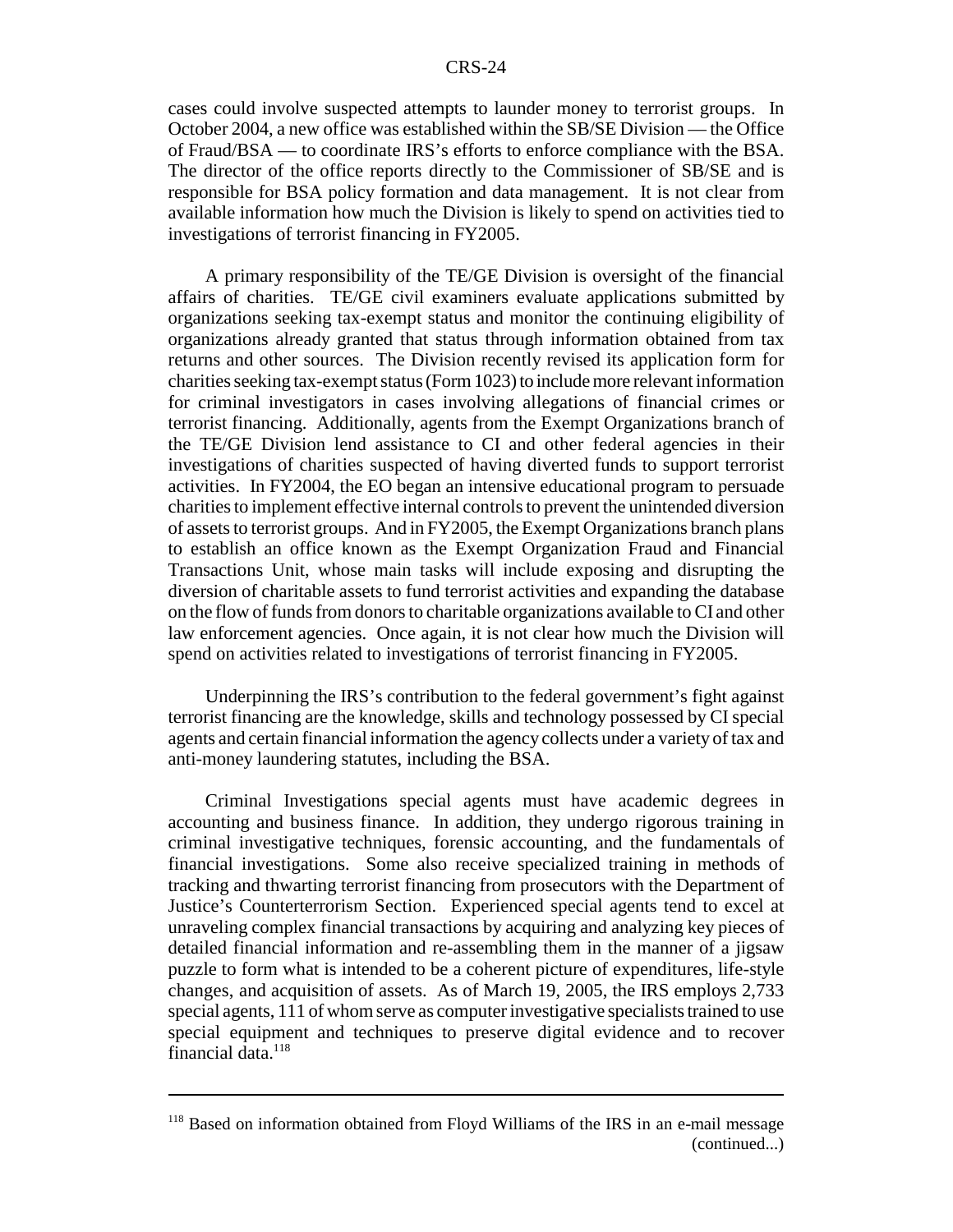Around 182 special agents and CI support personnel are working on counterterrorism investigations in  $FY2005$ .<sup>119</sup> Some of these agents, along with a number of agents from the TE/GE Division, are involved in a pilot anti-terrorism initiative being conducted at the Garden City Counterterrorism Lead Development Center (LDC) in Garden City, NY. The initiative, which is directed by the CI, offers research and project support to anti-terrorist financing investigations being conducted by the Joint Terrorism Task Forces led by the FBI or by CI special agents.<sup>120</sup> By combining confidential data from tax forms with public sources of information and data gathered from other criminal investigations, the LDC can undertake thorough analyses of financial data relevant to specific investigations and disseminate the results in accordance with the limits imposed by tax disclosure laws and the rules governing the secrecy of grand jury proceedings. CI special agents assigned to the LDC have focused their investigations on the members of known terrorist groups who might have violated tax, money-laundering, and currency laws and individuals linked to tax-exempt organizations who might be raising funds to support terrorist groups.

Owing to its responsibility for enforcing tax laws and various money laundering statutes, the IRS has direct access to financial information that might be useful in detecting and tracking tax evasion and various financial crimes, including the movement of money earned through illegal activities through domestic financial institutions to foreign terrorist groups. Under Section 6050I of the Internal Revenue Code, firms not covered by the BSA must report to the IRS customer purchases of more than \$10,000 paid in cash.<sup>121</sup> Under Section 5314 of the BSA, U.S. residents and citizens and any firms with domestic business operations having transactions with foreign financial institutions must file a form known as the Report of Foreign Bank and Financial Accounts with the IRS; the form provides important details about those transactions. And since December 1992, the IRS has had the authority to monitor and enforce compliance with the BSA reporting requirements by nonbanking financial institutions not regulated by other federal agencies; these institutions include MSBs, casinos, and non-federally insured credit unions. The IRS is also responsible for processing and storing electronically all BSA documents collected by all federal agencies (including FBARs, currency transactions reports, and

 $118$  (...continued)

received on April 21, 2005.

<sup>&</sup>lt;sup>119</sup> See written testimony of Nancy Jardini, Chief of the CID, submitted to the Subcommittee on Oversight and Investigations of the House Committee on Financial Services for a hearing held on June 16, 2004. Available at [http://www.financialservices.house.gov/hearings], visited on May 9, 2005.

<sup>&</sup>lt;sup>120</sup> See written testimony of Juan Carlos Zarate, Assistant Treasury Secretary for Terrorist Financing and Financial Crimes, submitted to the Subcommittee on Oversight and Investigations of the House Committee on Financial Services for a hearing held on Feb. 16, 2005. Available at [http://www.financialservices.house.gov/hearings], visited on April 1, 2005.

<sup>&</sup>lt;sup>121</sup> The BSA requires banks and non-bank financial institutions such as casinos and checkcashing operations to file reports on currency transactions exceeding \$10,000. Such information is intended to help the IRS enforce compliance with the tax code and make it possible to detect and prevent attempts to launder money obtained through illegal activities.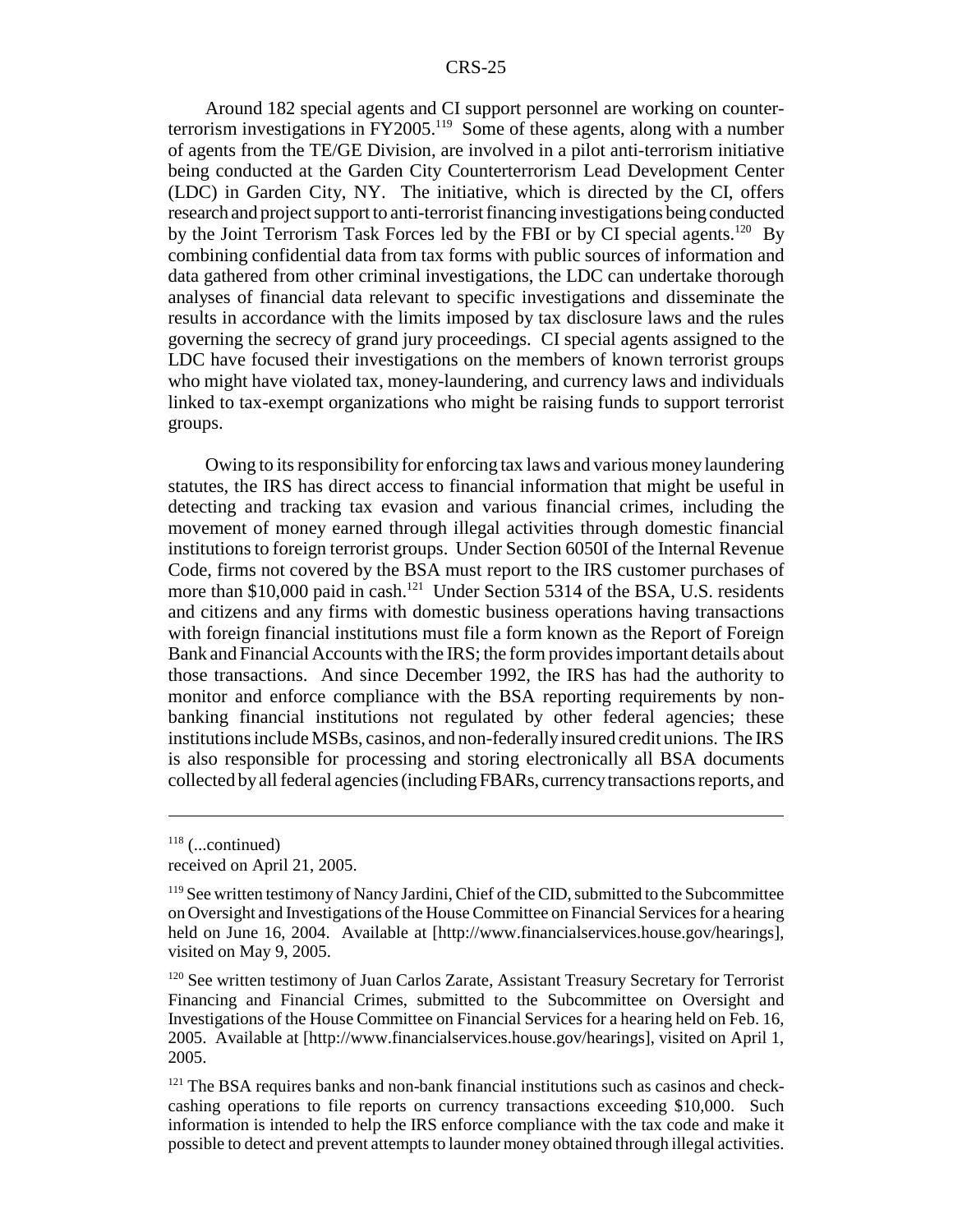suspicious activity reports) in a computer data base known as the Currency Banking Retrieval System. Currently, the CBRS contains close to 144 million BSA documents. Sometime in 2006 or 2007, FinCEN is to assume primary responsibility for processing and storing all BSA documents through a project known as BSA Direct.<sup>122</sup> Although all these documents are made available to other law enforcement and regulatory agencies, the IRS appears to be the largest user. According to congressional testimony by Nancy Jardini, Chief of the Criminal Investigations Division, data culled from BSA documents played important roles in 26% of the 150 investigations into terrorist financing conducted by special agents through June  $2004.<sup>123</sup>$ 

### **Coordination and Cooperation with Other Treasury Bureaus and Federal Agencies**

The IRS shares its investigative resources with a variety of other Treasury bureaus and federal agencies. It is forging close working relationships with the Treasury Department's Office of Terrorism and Financial Intelligence as well as Treasury's Office of Foreign Assets Control, FinCEN, and the Working Group on Terrorist Financing and Charities. A key function of TFI is to assemble and analyze intelligence on the methods used by terrorist groups to finance their activities. FinCEN and the IRS work closely on enforcing compliance with the BSA, and FinCEN refers possible cases of terrorist financing to IRS's LDC for further investigation.

In addition, the IRS is contributing to numerous inter-agency initiatives aimed in whole or in part at tracking and disrupting the flow of funds to terrorist groups. Among the noteworthy initiatives are the National Counterterrorism Center; the Informal Value Transfer System Working Group; the Organized Crime Drug Enforcement Task Force Program; the Defense Intelligence Agency Center; the Anti-Terrorism Advisory Council created by the Attorney General; the FBI's JTTF, Terrorist Financing Operations Section, and National Joint Terrorism Task Force; High Intensity Money Laundering and Related Financial Crime Area Task Forces; and the Terrorist Finance Working Group led by the State Department. Besides the FBI, the federal law enforcement agencies involved in these initiatives are the Bureau of Alcohol, Tobacco, Firearms and Explosives; the Drug Enforcement Administration; and Immigration and Customs Enforcement.

### **Measures of Success in Campaign Against Terrorist Financing**

There is no evidence that the IRS has developed a formal and publicly accessible method for evaluating the cost-effectiveness of its contributions to the

<sup>&</sup>lt;sup>122</sup> "FinCEN's BSA Direct Could Counteract Shady Transactions; U.S. Treasury's Financial Crimes Enforcement Network," *Electronic Payments Weekly*, Vol. 2, No. 2, Jan. 11, 2005.

<sup>&</sup>lt;sup>123</sup> See written statement of Nancy Jardini submitted to the Senate Banking, Housing, and Urban Affairs Committee for a hearing held on April 29, 2004. Available at [http://www.banking.senate.gov/\_files/jardini.pdf], visited on July 22, 2004.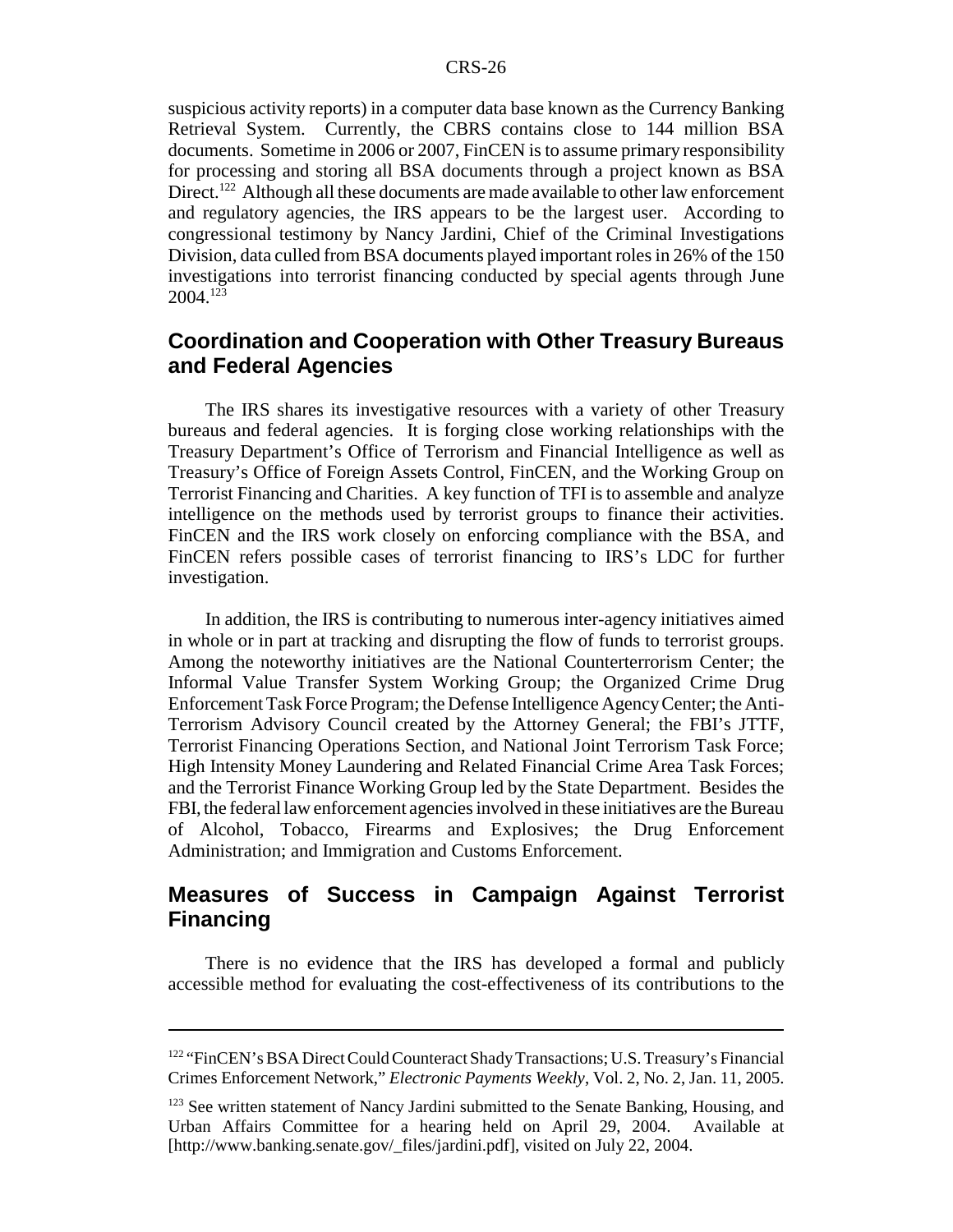campaign against terrorist financing. The apparent lack of such a method makes it difficult to address some key policy issues raised by those contributions. Specifically, it is not clear to what extent the agency's involvement complements or duplicates work done by other agencies, yields financial information that results in the elimination or disruption of specific sources of terrorist financing, and can be regarded as a desirable investment of public resources. Nonetheless, the IRS does keep track of the number of anti-terrorist financing investigations its agents are involved in and their outcomes. According to 2004 congressional testimony by Dwight Sparlin, the Director of Operations, Policy, and Support for CI, between October 1, 2000, and early May 2004, the CI conducted 372 such investigations "in partnership with other law enforcement agencies."<sup>124</sup> Of these, over 100 led to criminal indictments; another 120 were referred to the Justice Department for prosecution; and the remaining 150 or so were incomplete and still being worked on by CI special agents.

#### **Impact of the Recommendations of the 9/11 Commission**

By all available accounts, the IRS has made limited changes in its contributions to the federal government's campaign to combat terrorist financing in response to the 9/11 Commission's recommendation to improve the collection of intelligence regarding terrorist financing. On the whole, it appears that IRS's role in the government's campaign against terrorist financing is not only consistent with this recommended change in strategy but arguably critical to its prospects for success.

In September 2004, the IRS established a new senior executive position to coordinate its activities related to terrorist financing. The current Counterterrorism Coordinator is Rebecca Sparkman. Her duties include evaluating the efficacy of the agency's contributions to the fight against terrorist financing; monitoring criminal cases involving allegations of terrorist financing; overseeing the interactions between IRS and other Treasury bureaus and federal agencies involved in the fight against terrorism to make sure they are not hampered by a lack of coordination; and fostering open communication among the divisions in IRS contributing to the fight against terrorist financing. In addition, the IRS shifted its representative on the National Joint Terrorism Task Force to the National Counterterrorism Center established in August 2004 through an executive order signed by President Bush.

<sup>&</sup>lt;sup>124</sup> See written statement of Dwight Sparlin submitted to the Subcommittee on Criminal Justice, Drug Policy, and Human Resources of the House Government Reform Committee for a hearing held on May 11, 2004. Available at [http://www.reform.house.gov/CJDPHR], visited on July 22, 2004.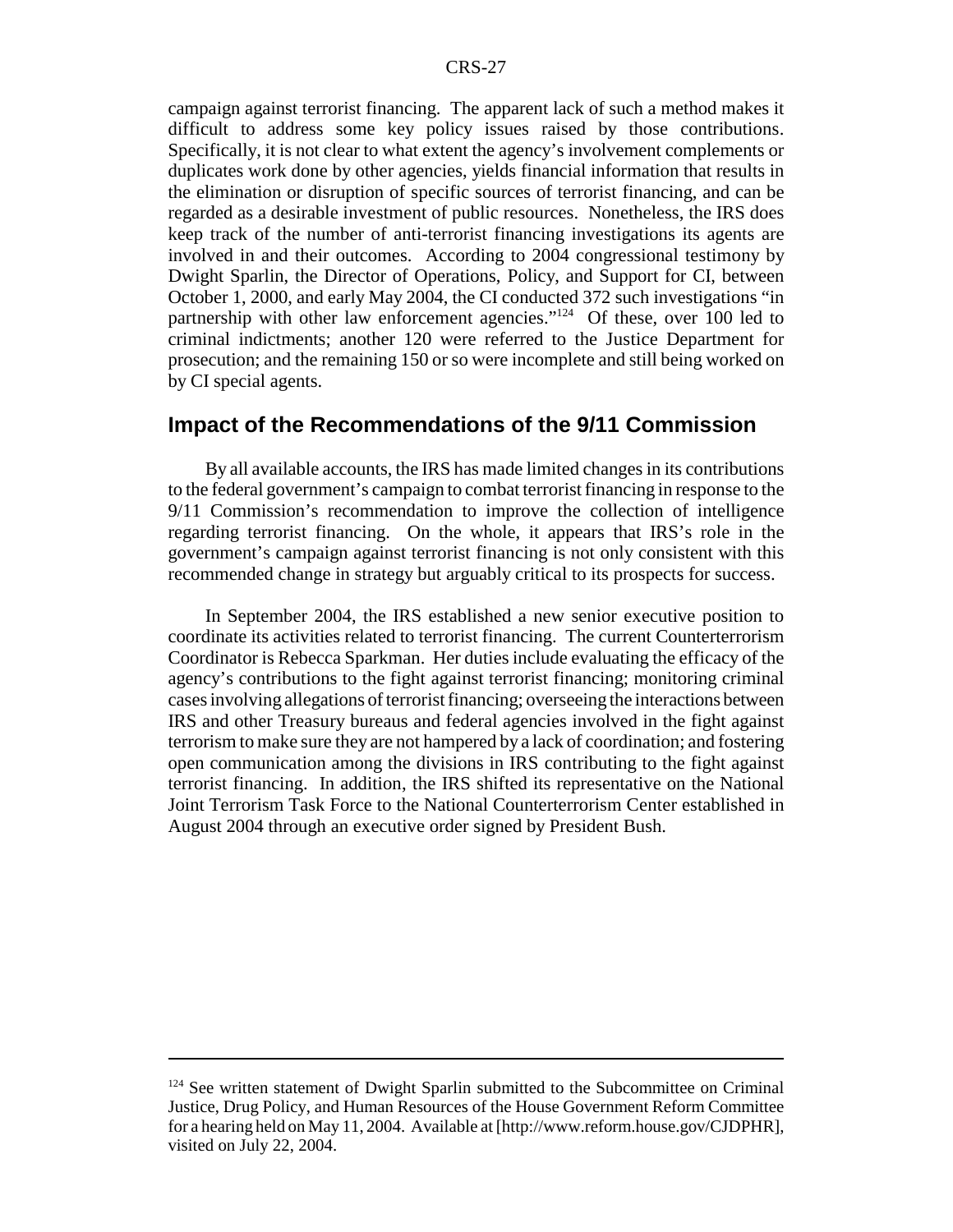### **Departments of Homeland Security and Justice**

### **Bureau of Customs and Border Protection (CBP)125**

The Bureau of Customs and Border Protection is the principal agency responsible for the security of the nation's borders. CBP was established March 1, 2003 with the creation of Department of Homeland Security (DHS). CBP is primarily composed of the inspection staffs of the legacy U.S. Customs Service, Immigration and Naturalization Service (INS), and the Animal and Plant Health Inspection Service (APHIS). CBP's primary mission is interdicting illicit crossborder traffic while efficiently processing the flow of legitimate or low-risk traffic across the border. CBP enforces more than 400 laws and regulations on behalf of many federal agencies, including those that relate to terrorist financing.

**Role in Fighting Terrorist Financing.** CBP's role in the national effort to combat terrorist financing is confined to its inspection and interdiction activities along the border and at or between ports of entry. In this role CBP intercepts illicit material and contraband illegally entering or exiting the country. CBP interdicts inbound illicit currency during the course of its inspection operations at and between ports of entry. To prevent illicit financial proceeds from reaching terrorist or criminal groups outside the U.S., CBP has developed two outbound programs that specifically relate to terrorists and terrorist financing: the Currency Program and the EXODUS program, run by CBP's Outbound Interdiction Security staff.

The mission of CBP's Outbound Interdiction and Security activities is to enforce U.S. export laws and regulations. This mission includes (among other things): interdicting illegal exports of military and dual-use commodities; enforcing sanctions and embargoes against specially designated terrorist groups, rogue nations, organizations and individuals; and interdicting the illicit proceeds from narcotics and other criminal activities in the form of unreported and smuggled currency. Interdiction and Security Outbound is also responsible for enforcing the International Traffic in Arms Regulations (ITAR) for the Department of State, the Export Administration Regulations (EAR) for the Department of Commerce, and sanctions and embargoes for the Department of the Treasury's Office of Foreign Assets Control. As a part of the Currency Program, dedicated outbound currency teams work to interdict the illicit flow of money to terrorist, criminal, and narcotics trafficking organizations. Under the EXODUS program, CBP enforces the ITAR, EAR, and OFAC regulations.

**Capabilities and Resources.** CBP enforces more than 400 laws at the border. Those associated with criminal violations include violations of 18 U.S.C. 1956 and 1957 (money laundering); 18 U.S.C. 541 (entry of goods falsely classified); 18 U.S.C. 542 (entry of goods by means of false statements); and 18 U.S.C. 545 (smuggling goods into the United States).

Data regarding budget and resources devoted to terrorist financing specifically are not readily available. However, general data regarding CBP operations are

<sup>&</sup>lt;sup>125</sup> This section was prepared by Jennifer Lake/Domestic Social Policy Division (DSP).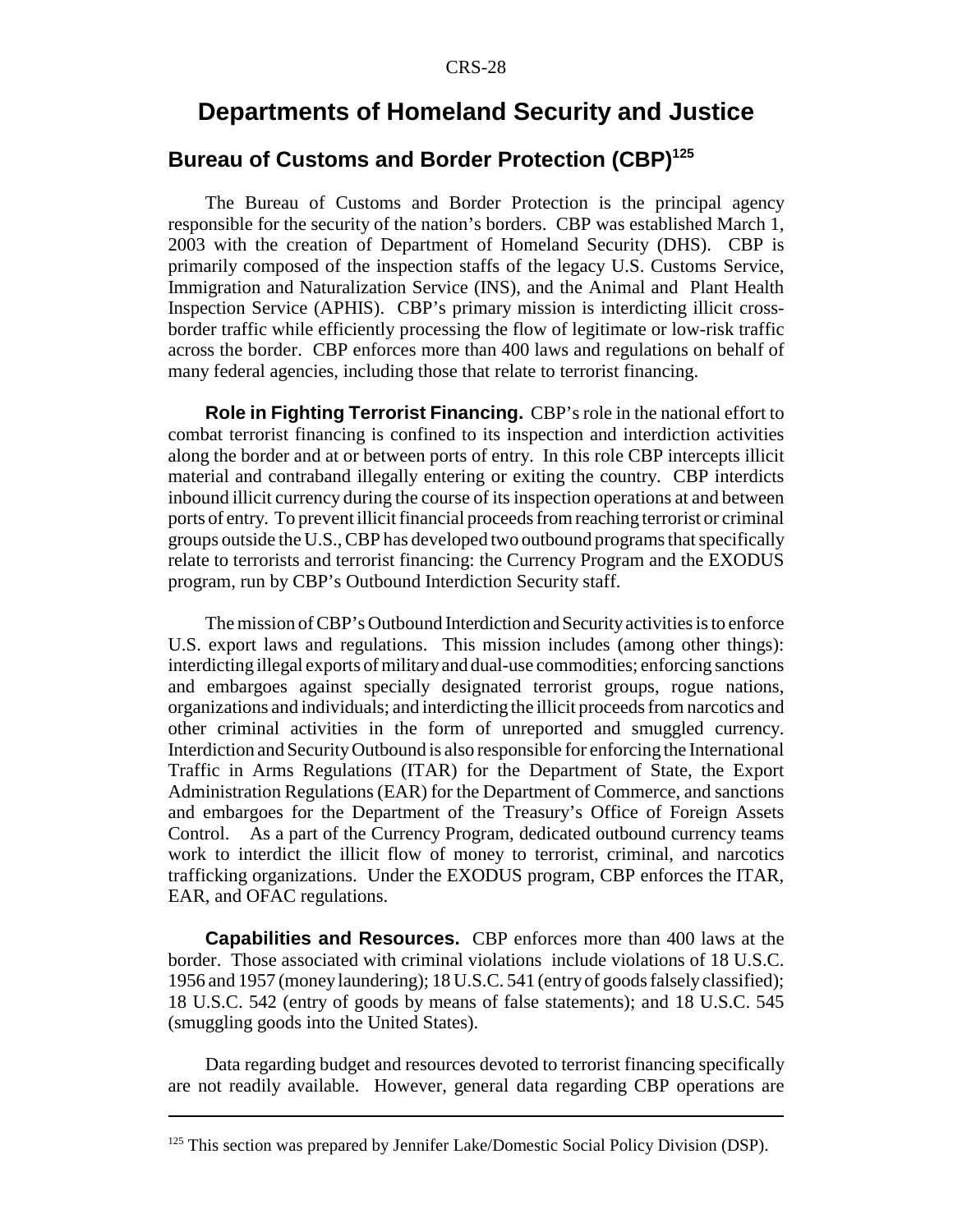available. CBP has more than 40,000 employees. Of these, nearly 18,000 are front line inspectors. CBP's budget for FY2005 is \$6.5 billion and \$6.7 billion has been requested for FY2006.

CBP has developed an Outbound Currency Interdiction Training (OCIT) program to support its currency interdiction mission. This training includes instruction and practical exercises to provide specialized knowledge in currency interdiction, and has an anti-terrorism component. In addition, CBP has the largest Canine Enforcement Program in the country with more than 1,200 teams assigned to 79 ports of entry, and 69 Border Patrol Stations. Some of these canines have been trained to detect currency.

**Measures of Success and Accomplishments.** In FY2004 CBP Interdiction and Security (Outbound) operations made 1,320 seizures of unreported and bulk smuggling of currency valued at \$45.9 million. This same unit, in FY2003, also made a total of 1,337 seizures valued at \$51.7 million for violations of: the ITAR for the Department of State, the EAR for the Department of Commerce, and sanctions and embargoes for the Department of the Treasury's OFAC. CBP's Canine Enforcement Program was responsible for seizures of U.S. currency worth \$28.2 million in FY2004. According to recently reported statistics, CBP makes five currency seizures valued at more than \$226 thousand on an average day. In terms of relevant performance measures, CBP sets targets based on the value of outbound currency seizures, and on the effective percentage of outbound enforcement targeting.

**Relationships and Coordination with Other Agencies.** CBP maintains relationships and coordinates with many agencies in the performance of its border security missions. These include other DHS agencies including Immigration and Customs Enforcement, Coast Guard, and the Transportation Security Administration (TSA). They also include those agencies whose statutes and regulations CBP enforces at the border, for example the Departments of the Treasury and State. CBP's National Targeting Center, houses staff from a number of agencies including the Bureau of Immigration and Customs Enforcement, Coast Guard; the U.S. Department of Agriculture; the Transportation Security Administration; and the FBI. In addition, CBP's Office of Intelligence (OINT) supports CBP front line operations in detecting and interdicting terrorists and instruments of terror. OINT maintains a variety of important relationships with other intelligence agencies including ICE; Information Analysis and Infrastructure Protection (IAIP); the FBI; the Central Intelligence Agency (CIA); the joint venture Terrorist Threat Integration Center (TTIC); and the FBI-led Terrorist Screening Center (TSC).

#### **Bureau of Immigration and Customs Enforcement (ICE)126**

The Bureau of Immigration and Customs Enforcement is the main investigative branch of the Department of Homeland Security. Established in March 2003 during the reorganization that followed the creation of DHS, ICE is composed of the investigative components of the legacy U.S. Customs Service (Customs), the legacy U.S. Immigration and Naturalization Service; the Federal Protective Service, and the

 $126$  This section was prepared by Jennifer Lake/DSP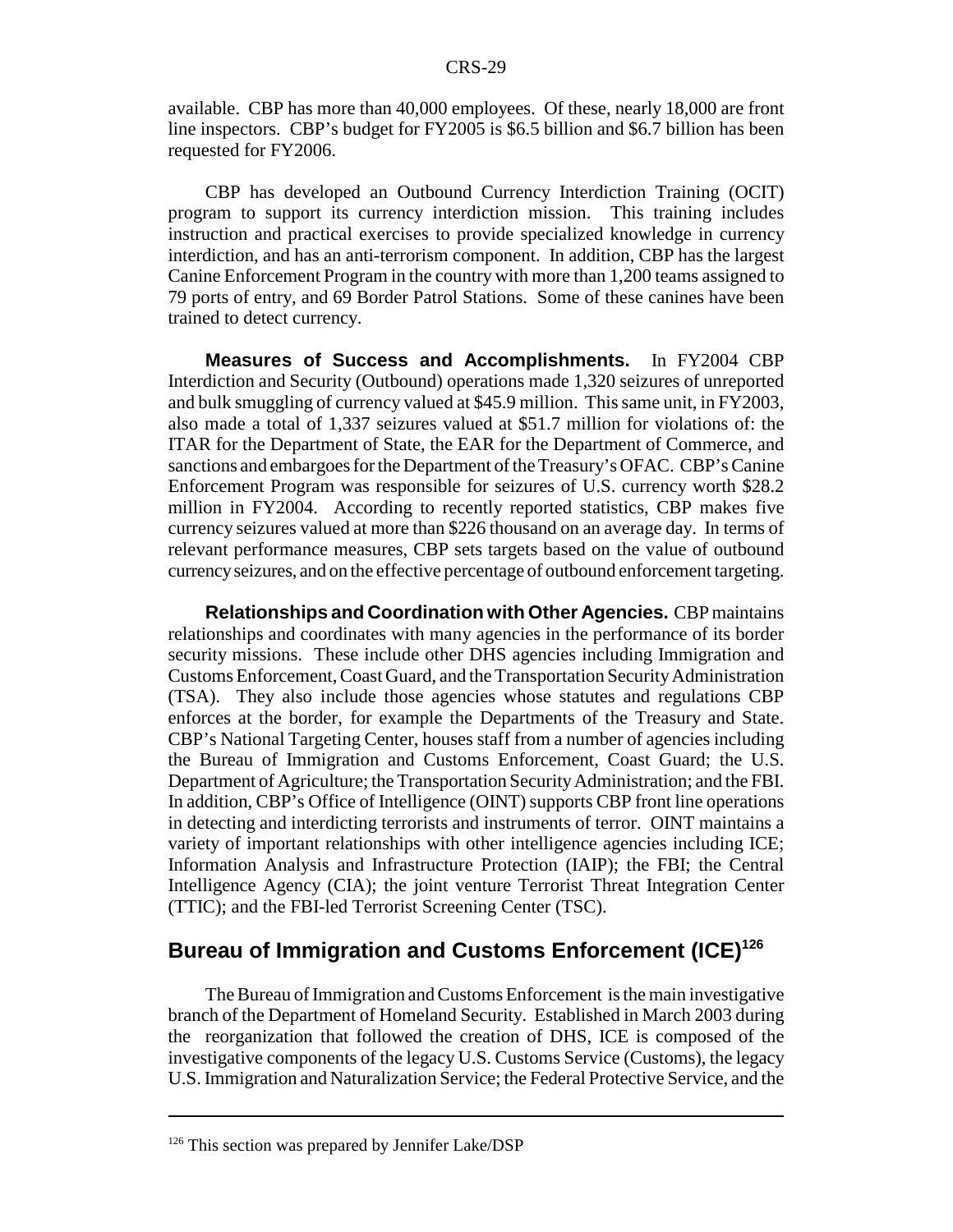Federal Air Marshals. ICE's work on financial investigations is conducted by the Financial Investigations Division (FID). FID's mission is to investigate financial crimes and to work closely with the financial community to identify and address vulnerabilities in the country's financial infrastructure. FID is organized into two primary sections: the Financial Investigative Program (FIP) and Cornerstone.

**Role in Fighting Terrorist Financing.** In the aftermath of the September 11, 2001 terrorist attacks, legacy Customs launched a multi-agency task force called "Operation Green Quest". Green Quest was the focus of Customs efforts to counter terrorist financing operations. With the creation of DHS, and the subsequent creation of ICE and CBP, legacy Customs investigative resources were combined with investigative assets of the legacy INS. While Operation Green Quest continued past the date of the creation of DHS, as investigations continued it was discovered that there was (the potential if not actual) overlap between cases being pursued by ICE under Green Quest and cases being pursued by the Federal Bureau of Investigation under its Terrorist Financing Operation Section (TFOS). In an attempt to avoid overlap, and to delineate investigative priorities and responsibilities, the Secretary of Homeland Security and the Attorney General signed a Memorandum of Agreement (MOA) in May 2003. This MOA designated the FBI as the lead investigative agency with respect to terrorist financing investigations.

Concerned about the potential loss of expertise held by ICE agents, the MOA also contained provisions to ensure that ICE, while not the lead agency on terrorist financing investigations, is able to play a significant role. The MOA provided that ICE and the FBI detail appropriate personnel to the other agency. GAO reports and testimony indicate, for example, that an ICE manager serves as the Deputy Section Chief of TFOS, and that an FBI manager is detailed to ICE's Financial Investigations Division .<sup>127</sup> The MOA further specified that the two agencies develop collaborative procedures to determine whether ICE investigations or leads are related to terrorism or terrorist financing. To this end, ICE created a vetting unit, staffed by both ICE and FBI personnel, to conduct reviews and determine any links to terrorism in ICE investigations or financial leads. If a link is found, the case or lead is to be referred to the FBI's TFOS, where the FBI and FBI-led Joint Terrorism Task Forces are to assume a leadership role in the investigation with significant support from DHS investigators.

As mentioned above, ICE has combined the authorities and jurisdictions of the legacy Customs Service, and legacy INS. ICE created the Financial Investigations Division and reorganized it into two primary programs: the Financial Investigations Program and Cornerstone, to harness its full investigative potential. FIP's mission is to oversee efforts in accordance with and in support of the National Money Laundering Strategy. These efforts include investigations targeting drug and 'nondrug' money laundering (human smuggling, telemarketing fraud, child pornography, and counterfeit goods trafficking); and other financial crimes. FIP also runs the Money Laundering Coordination Center (MLCC), which serves as the central

<sup>127</sup> See, Government Accountability Office, *Combating Terrorism: Federal Agencies Face Continuing Challenges in Addressing Terrorist Financing and Money Laundering*, GAO-04- 501T, (Washington: Mar. 4, 2004);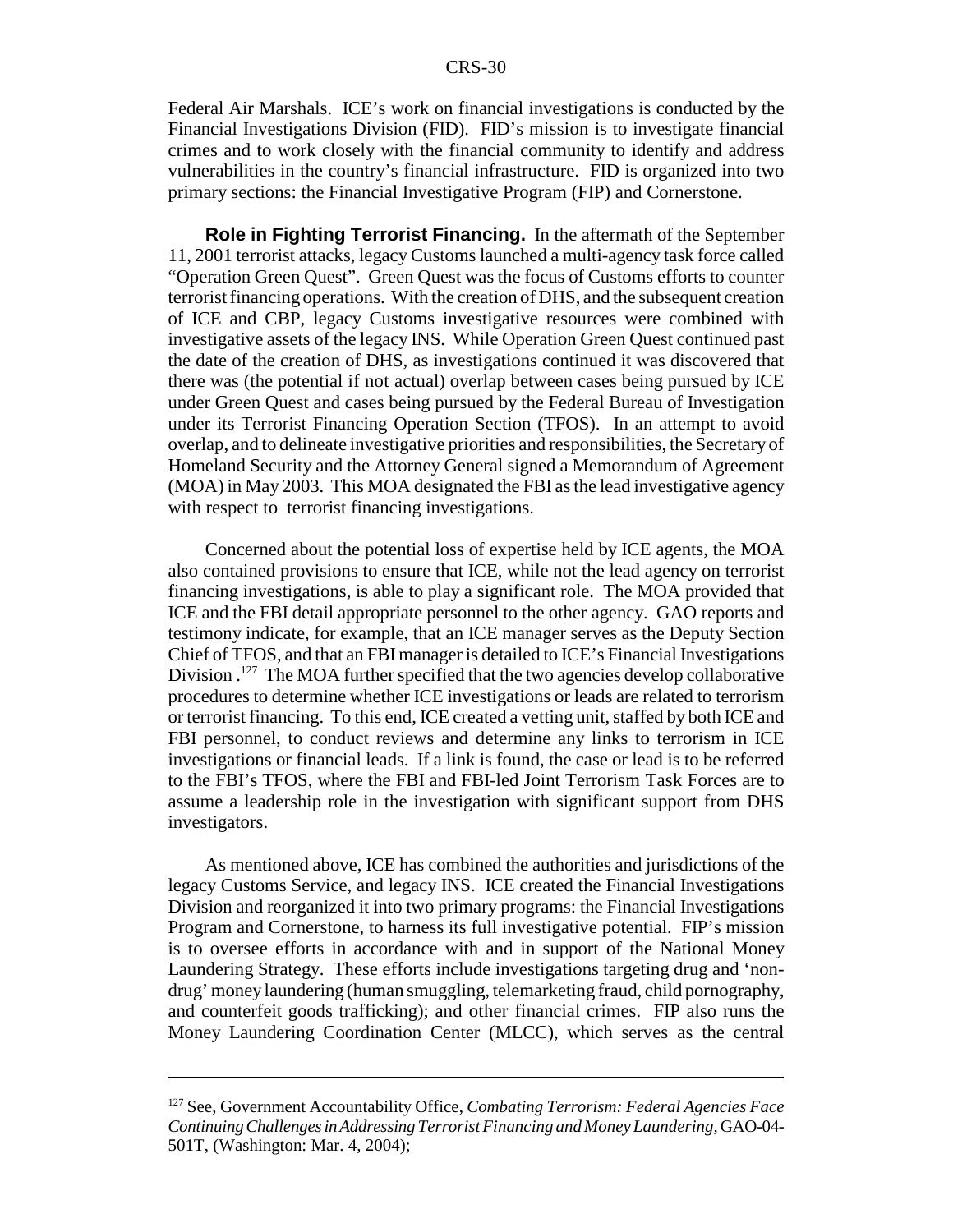clearinghouse for domestic and international money laundering operations within ICE. Cornerstone's mission is to coordinate and integrate ICE's financial investigations to systematically target the "methods by which terrorist and criminal organizations earn, move, and store their illicit funding." Cornerstone applies a three-pronged approach involving: mapping and coordinating the investigation and analysis of financial, commercial, and trade crimes; close collaboration with the private sector to identify and eliminate vulnerabilities; and gathering, assessing and distributing intelligence regarding these vulnerabilities to relevant stakeholders. The ICE Office of Intelligence supports all of ICE's investigations, and supports the financial investigations through its Illicit Finance Unit in the Intelligence Operations Branch at ICE headquarters.

ICE has investigatory jurisdiction over violations of 18 U.S.C. 1956 and 1957 that derive from the jurisdiction formerly vested in the legacy Customs Service, which was a part of the Treasury Department. ICE has jurisdiction over criminal violations including international transportation of financial instruments including those involving unlicenced money transmitters, smuggling bulk currency, and transactions to evade currency reporting requirements; laundering proceeds derived from drug smuggling, trade fraud, export of weapons systems and technology, alien smuggling, human trafficking, and immigration document fraud.

In addition, ICE has attache offices in foreign countries, all of which are involved in financial investigations. ICE also leads a Foreign Political Corruption Unit (which conducts joint investigations with representatives of the victimized foreign government), focused on combating the laundering of proceeds deriving from foreign political corruption, and bribery or embezzlement. ICE also provides training and assistance to foreign governments through the International Law Enforcement Academy (ILEA) and programs sponsored by the Department of State's Bureau of International Narcotics Law Enforcement (INL). ICE has provided money laundering-related training through ILEA schools located in Bangkok, Thailand; Gaborrone, Botswana; and Budapest, Hungary. ICE provides INL sponsored training on financial investigations to countries identified by State's Terrorist Finance Working Group, including United Arab Emirates, Qatar, and Brazil. The Organization of American State's Inter-American Drug Abuse Control Commission (CIDAD) Program, specifically requested ICE to conduct the money laundering/financial investigations module at the Andean Community Counterdrug Intelligence School. This program provides training for law enforcement officers from five South American countries.

**Capabilities and Resources.** According to the FY2005 DHS Congressional Budget Justifications, ICE's Financial Investigations Division had 2,150 FTE in FY2003 and was appropriated more than \$287 million for its operations. FID received \$283 million in FY2004.128 According to the GAO, as of February 2004, a total of 277 ICE personnel were assigned full-time to JTTFs. This total breaks out to 161 former INS agents, 59 Federal Air Marshals, 32 former

<sup>128</sup> Department of Homeland Security. *FY2005 Congressional Budget Justification*, "Immigration and Customs Enforcement" ICE-37. FY2005 enacted and FY2006 request data for FID were not available for inclusion in this update.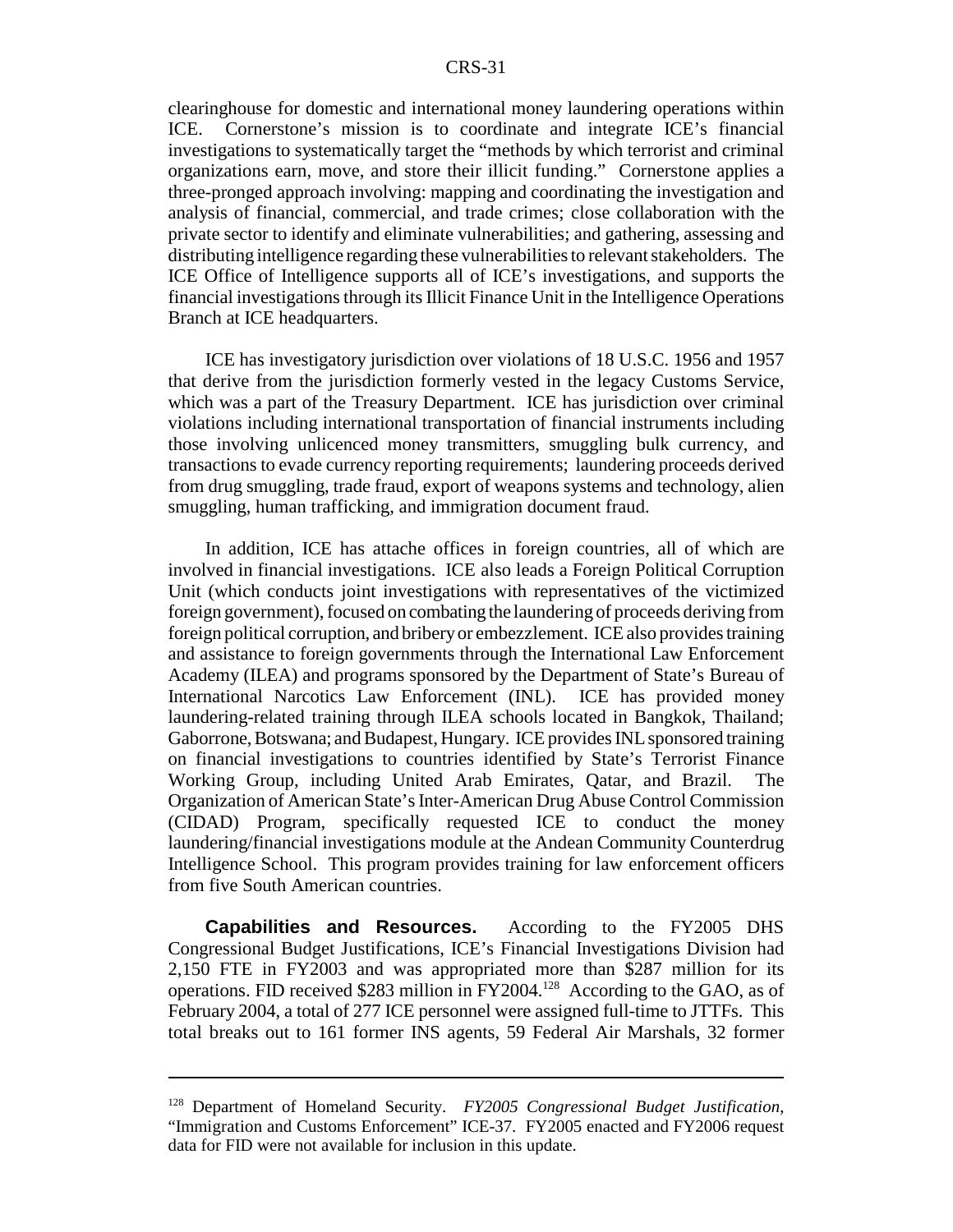Customs Service agents, and 25 Federal Protective Service agents.129 ICE's Office of Investigations (of which FID is a component) received a budget of \$1.1 billion in FY2005 and has requested \$1.3 billion for FY2006.<sup>130</sup>

**Measures of Success and Accomplishments.** While data are not readily available specifically concerning ICE investigations related to terrorist financing, data are available regarding financial investigations in general. Recent information published by ICE indicates that through Cornerstone, ICE has seized nearly \$300 million in currency and monetary instruments, and made 1,800 arrests for financial crimes. $131$ 

**Relationships and Coordination with Other Relevant Agencies.** The breadth of ICE's financial investigative responsibilities require ICE to maintain strong relationships with other U.S. agencies involved in financial investigations including the FBI, Internal Revenue Service, Secret Service, the Drug Enforcement Administration, State Department, and others. As noted above, ICE also maintains significant relationships with foreign governments and international organizations.

#### **U.S. Secret Service132**

The United States Secret Service — now a part of the Department of Homeland Security, where it is to be "maintained as a distinct entity" $133$  — had been housed, since its inception as a small anti-counterfeiting force in 1865, in the Department of the Treasury.134 As a result of its missions and responsibilities, the Service's roles in combating terrorism and financial crimes are manifold, extending to anti-terrorist financing.<sup>135</sup> These can be direct, through participation in relevant interagency task

<sup>131</sup> Testimony of Assistant Secretary Michael J. Garcia, U.S. Immigration and Customs Enforcement, before the Senate Banking, Housing and Urban Affairs Committee, September 29, 2004.

<sup>132</sup> This section was prepared by Fred Kaiser/G&F

<sup>133</sup> This autonomy was granted in the legislation establishing DHS (P.L. 107-296, Sec. 821 (2002)).

<sup>134</sup> The variety and prominence of Secret Service activities in the broad field of domestic security date to its birth during the Civil War, when the Secret Service was created as a small special investigative force to combat massive counterfeiting operations. Later, its assumption of presidential protection (since expanded to numerous other security assignments) occurred in the mid-1890s, because of credible threats against President Grover Cleveland and his family. For background and citations on this history, see Frederick M. Kaiser, "Origins of Secret Service Protection of the President," *Presidential Studies Quarterly*, vol. 18, winter 1988.

135 Descriptions and overviews are in: U.S. Secret Service, *Strategic Plan, 2003-2008* (continued...)

 $129$  GAO-04-710T. This report also noted that this total does not include agents assigned to JTTFs on a part-time basis, nor does it include agents who will be assigned to JTTFs in connection with vetted cases moving to the JTTFs from ICE.

<sup>130</sup> Department of Homeland Security. *FY2006 Congressional Budget Justification,* "Immigration and Customs Enforcement" ICE-S&E-15.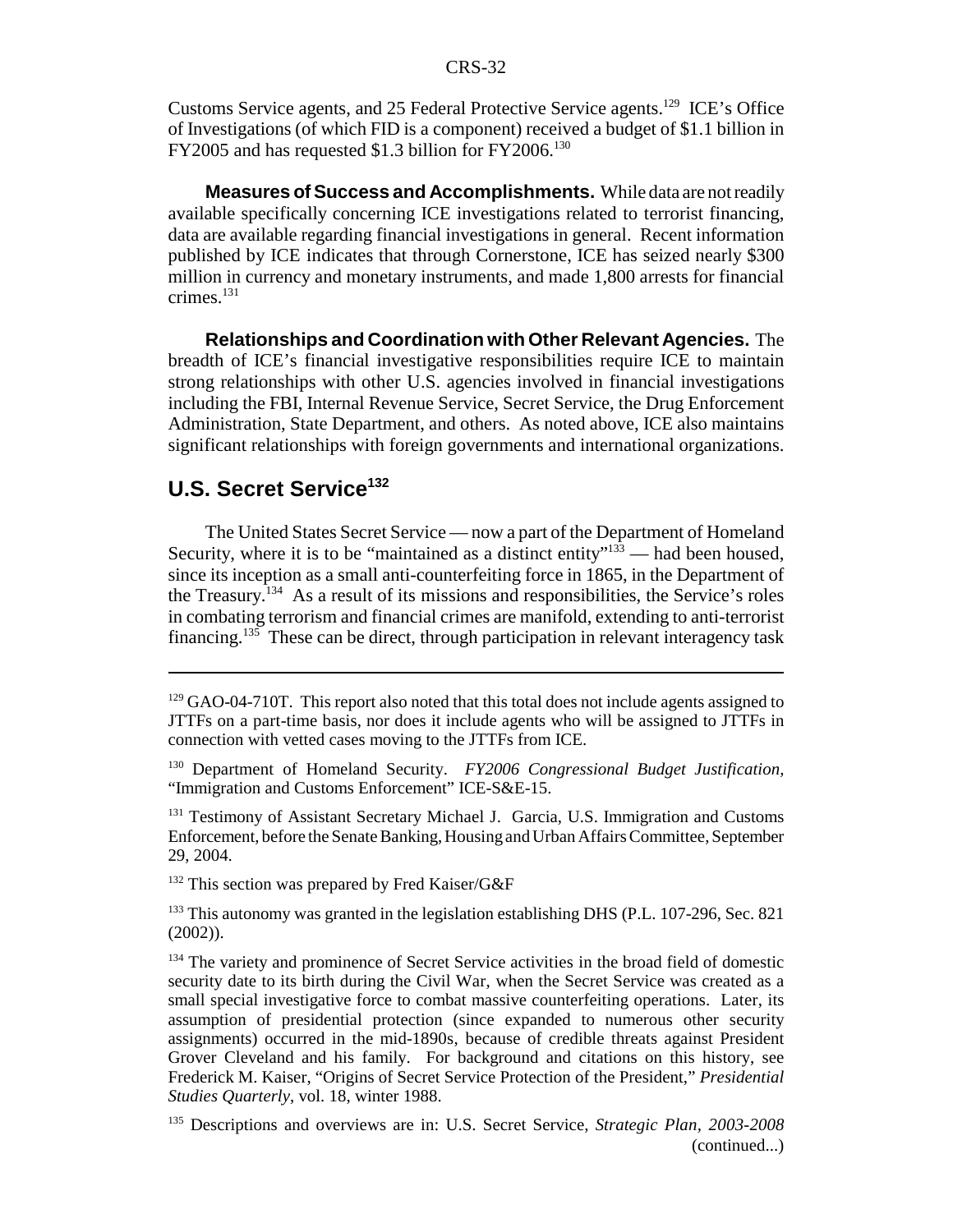forces and its own investigations of financial crimes, or indirect, through its activities and operations in seemingly unrelated areas. (Protective and security duties, for instance, might uncover terrorist financing arrangements behind potential assaults; or examination of identity theft might disclose the use of credit cards by terrorist cells.)

Even though the Secret Service no longer resides in the Treasury Department, the agency is still connected to its previous departmental home and certain responsibilities. This occurs because the Secret Service's authority, mandates, functions, and jurisdiction were continued when it was moved intact to its new residence.

**Secret Service Involvement.** Secret Service involvement in combating terrorist financing is an outgrowth of its two principal missions — protection and, especially, criminal investigations — and it is connected with several Service responsibilities, functions, and activities.<sup>136</sup> The agency's mission statement on criminal investigations summarizes these:

The Secret Service also investigates violations of laws relating to counterfeiting of obligations and securities of the United States; financial crimes that include, but are not limited to, access device fraud, financial institution fraud, identify theft, computer fraud; and computer-based attacks on our nation's financial, banking, and telecommunications infrastructure.<sup>137</sup>

Flowing into this main stream are several tributaries from within the Service, including a Counterfeit Division. But the most relevant for combating terrorist financing is the Financial Crimes Division, which, among other matters, covers

 $135$  (...continued)

<sup>(2005),</sup> *Budget Request, FY2006* (2005), and *Mission Statement* (2003), available at [http://www.secretservice.gov]. Congressional committee hearings have also provided information, available at each panel's website: U.S. Congress, House Committee on Financial Services, *Terrorist Financing*, hearings, 108<sup>th</sup> Cong., 2<sup>nd</sup> sess., May 4, 2004; Senate Committee on Banking, Housing, and Urban Affairs, *Counterterror Initiatives and Concerns in the Terror Finance Program*, hearings, 108<sup>th</sup> Cong., 2<sup>nd</sup> sess., May 29 and June 3, 2004; and Senate Committee on Governmental Affairs, *An Assessment of Current Efforts to Combat Terrorism Financing*, hearings, 108<sup>th</sup> Cong., 2<sup>nd</sup> sess., June 15, 2004. Other sources are: U.S. Department of Homeland Security, *Interim Strategic Plan, 2003-2008* (2005), available at [http://www.dhs.gov/dhspublic]; U.S. Department of the Treasury, Executive Office for Terrorist Financing and Financial Crime, *Mission Statement, 2004*, available at [http://www.treasury.gov/offices/eotffc/]; and a multiplicity of reports and testimony from the U.S. Government Accountability Office, formerly the General Accounting Office, *Anti-Money Laundering: Issues Concerning Depository Institution Regulatory Oversight*, GAO04-833 (2004); *Investigating Money Laundering and Terrorism Financing*, GAO-04-710T (2004); *Combating Terrorism: Federal Agencies Face Continuing Challenges in Addressing Terrorist Financing and Money Laundering*, GAO-04- 501T (2004); and *Terrorist Financing: U.S. Agencies Should Systematically Assess Terrorists' Use of Alternative Financing Mechanisms*, GAO-04-163 (2003).

<sup>136</sup> Secret Service, *Strategic Plan, 2003-2008*.

<sup>137</sup> Secret Service, *Mission Statement*.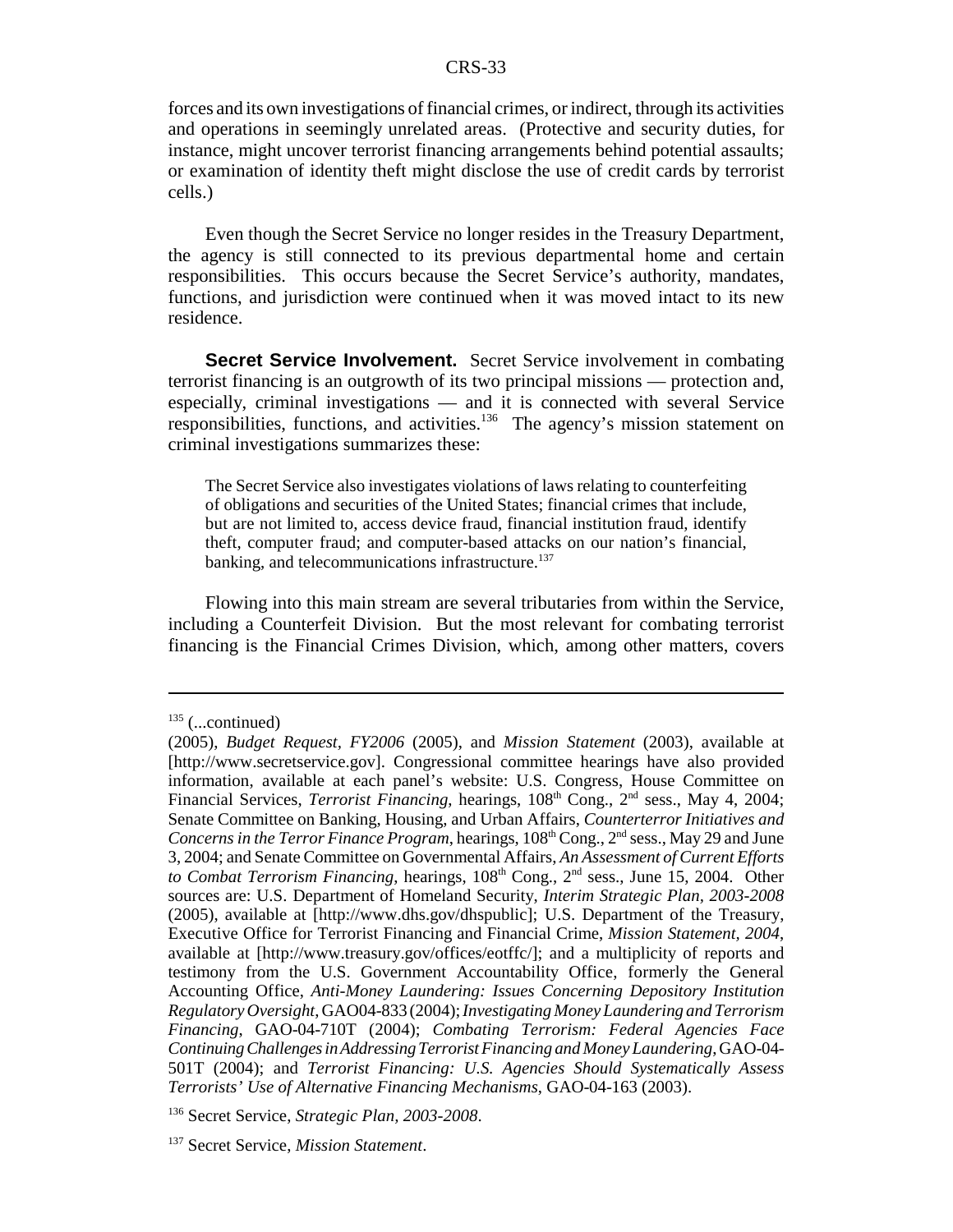financial institution fraud, money laundering, forgery, and access device fraud.138 The division has also been involved in numerous task forces consisting of other federal agencies as well as subnational government entities:

Several of these task forces specifically target international organized crime groups and the proceeds of their criminal enterprises ... These groups are not only involved in financial crimes, but investigations indicate that the proceeds obtained from financial fraud are being diverted toward other criminal enterprise.<sup>139</sup>

The task forces can also extend to international components or connections. Task forces involving the Financial Crimes Division include CABINET (Combined Agency Interdiction Network), INTERPOL (International Criminal Police Organization), the Financial Crimes Task Force, the Asian Organized Crime Task Force, and the West African Task Force.<sup>140</sup>

**Caveats and Their Meaning.** Several important caveats to any examination of Secret Service activities as well as efforts to combat terrorist financing are in order. One is that authoritative, detailed, and comprehensive information about the Secret Service and its operations in the public record is lacking. This results from the high degree of secrecy and sensitivity surrounding them and agency operations. In addition, public submissions from the Service itself or from its adoptive parent, the Department of Homeland Security, are usually general in scope, limited in detail, and short on specifics. (The Secret Service, however, does provide more information directly to Members and committees of Congress in executive session or otherwise in confidence, through reports, hearings, meetings, and briefings.)

A second qualification is that the federal involvement in combating terrorist financing has been and probably still is evolving, involving a number of different entities and connections among them. (As noted above, for example, Treasury's Office of Terrorism and Financial Intelligence emerged only recently.) Changes over time have occurred, affecting organizational structure, agency duties and operations, interagency coordinative arrangements, networks consisting of federal along with subnational and private organizations, and informal relationships. Similar changes might occur again with the same impact.

A third caveat is that actual practice might not conform to expected practice and that formal institutional arrangements and procedures might differ from informal undertakings. Consequently, some of the accounts in the public record might not adequately describe on-going interrelationships, activities, and operations; their scope and range; their effectiveness and results; or their comparative importance.

Collectively, these qualifications have meaning for the Secret Service's role and responsibilities in combating terrorist financing. These are not specified in detail in

<sup>&</sup>lt;sup>138</sup> Ibid., Financial Crimes Division statement, available at [http://www.secretservice.gov/financial\_crimes.shtml].

 $139$  Ibid.

 $140$  Ibid.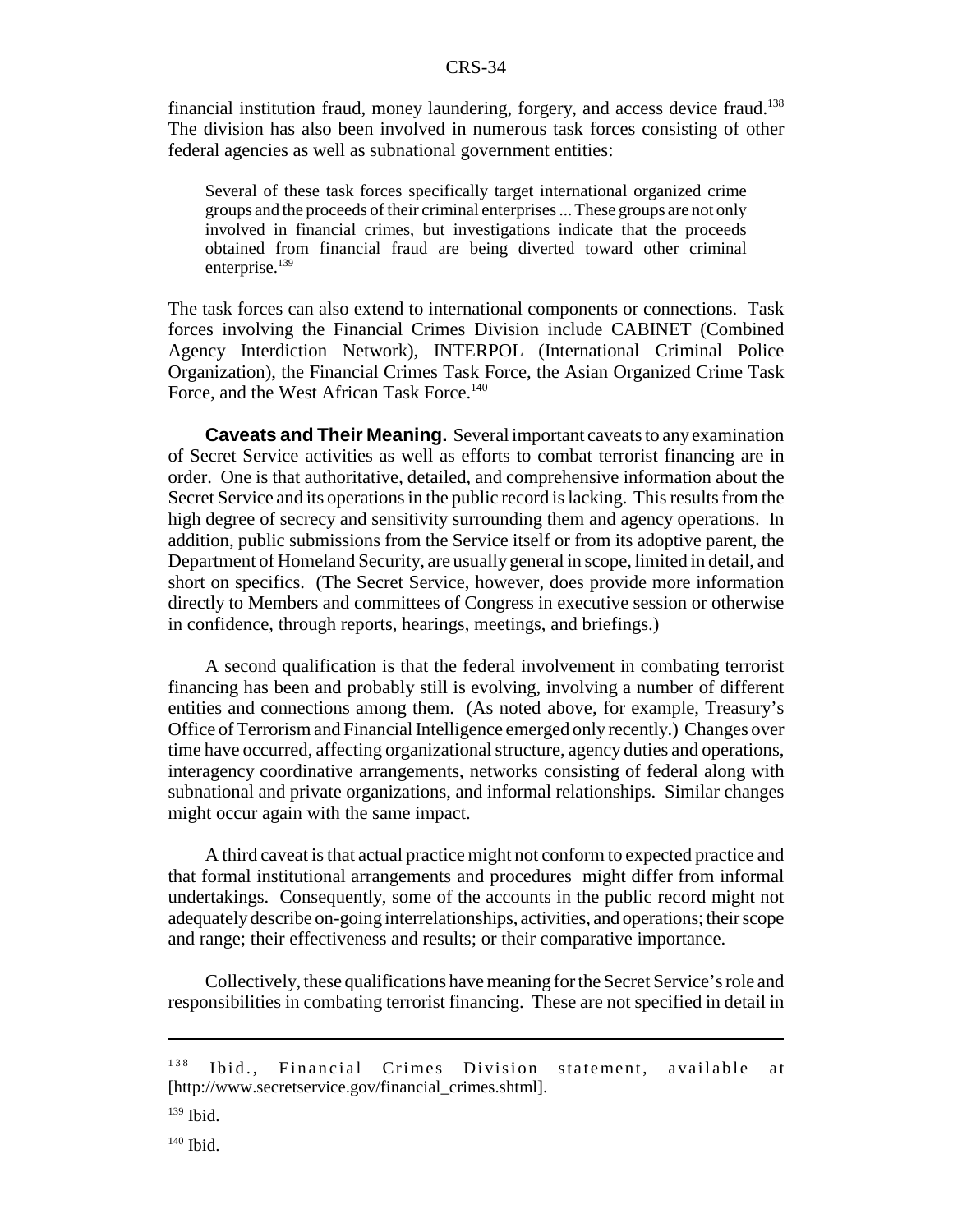the public record, a gap that leads to uncertainty and even some confusion about them. In addition, the roles may have been transformed since the Service's move into Homeland Security and out of Treasury, where the lead agency (and several related bureaus) are headquartered. The roles or practices may continue to change under certain circumstances: for instance, if Treasury's bureaus and offices increase their responsibility and operations; if the reverse occurs, whereby TFI calls upon the Secret Service for additional involvement; or if the Secret Service's own priorities are altered, to elevate, as an illustration, the protective mission while reducing criminal investigations.

### **The Federal Bureau of Investigation (FBI)<sup>141</sup>**

The Federal Bureau of Investigation is the lead agency in the Department of Justice (DOJ) for the dual mission of protecting U.S. national security and combating criminal activities. As a statutory member of the U.S. Intelligence Community, it is charged with maintaining domestic security by investigating foreign intelligence agents/officers and terrorists who pose a threat to U.S. national security. The FBI's criminal investigative priorities include organized crime and drug trafficking, public corruption, white collar crime, and civil rights violations. In addition, the FBI investigates significant federal crimes including, but not limited to, kidnaping, extortion, bank robberies, child exploitation and pornography, and international child abduction. The FBI also provides training and operational assistance to state, local, and international law enforcement agencies. Its two top priorities are counterterrorism and counterintelligence, respectively.

Due to its dual law enforcement and national security missions, the FBI has the responsibility and jurisdiction to counter both criminal money laundering and terrorist-related financing. According to the FBI, "...Within the FBI, the investigation of illicit money flows crosses all investigative program lines."142 As mentioned above, while there are some similarities between money laundering and terrorist financing at the tactical or operational level — that is the methodologies by which fungible resources are stored and transferred — there are also differences between these two areas, not the least of which is the end use of the financial resources. What follows is a description of the FBI's organization, capabilities, and relationships to and coordination with other agencies with respect to money laundering and terrorist financing.

The FBI has primary jurisdiction over the bulk of specified criminal offenses associated with money laundering in statute.<sup>143</sup> In general, investigations involving money laundering fall under the purview of its Criminal Investigative Division. The Division's Financial Crimes Section (FCS) and Money Laundering Unit (MLU) specialize in tracing illicit proceeds — "following the money" — that criminals seek to hide in multiple transactions in legitimate commerce and finance. Indeed, the

<sup>&</sup>lt;sup>141</sup> This section was prepared by Todd Masse/DSP

<sup>&</sup>lt;sup>142</sup> See Testimony of Gary M. Bald, Acting Assistant Director for Counterterrorism Division, FBI, Before the Senate Caucus on International Narcotics Control, March 4, 2004.

 $143$  18. U.S.C. § 1956(c)(7).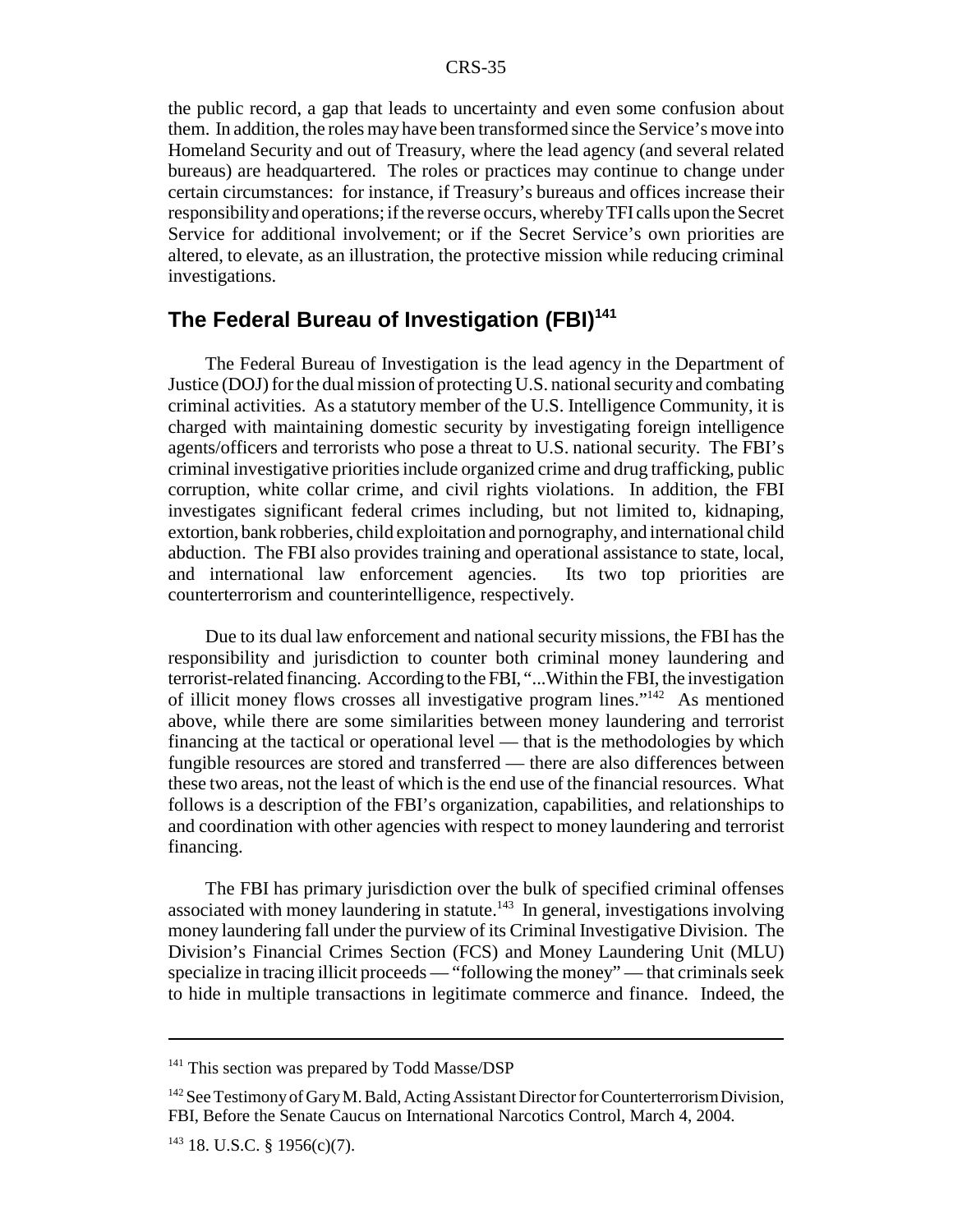investigative techniques developed by the FCS were used to trace the movements and commercial transactions of the  $9/11$  hijackers.<sup>144</sup>

The MLU works with federal, state, and local agencies — often through federal task forces — to identify and document emerging money laundering trends and methods. The MLU analyzes suspicious activity reports and other criminal intelligence to generate new investigations and contribute to ongoing investigations.<sup>145</sup>

In 2001, the FBI accounted for over one-quarter of criminal cases (423) referred to the U.S. Attorneys for prosecution in which money laundering was the primary charge,<sup>146</sup> but such cases only accounted for a small percentage  $(1.4\%)$  of the 30,708 cases referred by the FBI for prosecution in that year.<sup>147</sup> The FBI was also the lead agency for Title 18 U.S.C. money laundering referrals (376),<sup>148</sup> but such cases do not include those involving material support to foreign terrorists and international financial transaction offenses.<sup>149</sup>

**The FBI Mission to Counter Terrorist Financing.** The Department of Justice/FBI jurisdiction and authority to investigate cases of terrorist financing as crime distinct from money laundering date back to 1994 with the enactment of the first "material support" legislation.<sup>150</sup> The material support laws were subsequently enhanced with the enactment of the USA PATRIOT Act.<sup>151</sup> A variety of other legal tools are also used in the investigation and prosecution of terrorist financing activity.152

<sup>147</sup> U.S. Department of Justice, Office of Justice Programs, Bureau of Justice Statistics, *Money Laundering Offenders, 1994-2201*, by Mark Motivans, Ph.D., July 2003, p. 5.

148 Such cases involved charges under 18 U.S.C. §§ 1956, 1957, and 1960.

149 18 U.S.C. §§ 2339A and 2339B, 50 U.S.C. 1701 and 1702.

<sup>150</sup> See 18 U.S.C, Section 2339A, which defines "material support or resources" for terrorist activities as "currency or monetary instruments or financial securities, financial services, lodging, training, expert advice or assistance, safehouses, false documentation or identification, communications equipment, facilities, weapons, lethal substances, explosives, personnel, transportation, and other physical assets, except medicine or religious materials."

<sup>151</sup> See P.L. 107-56, particularly Title III, "International Money Laundering Abatement and Anti-Terrorism Financing Act of 2001." Among other initiatives, the act provides for stricter rules on correspondent bank accounts, requires securities brokers and dealers to file suspicious activity reports, and certain money services groups to register with the U.S. Department of the Treasury's Financial Crimes Enforcement Network and file SARs.

<sup>&</sup>lt;sup>144</sup> U.S. Department of Justice, Executive Office for United States Attorneys, "Terrorism Financing," in *United States Attorneys' Bulletin*, July 2003, Volume 51, Number 4, p. 8.

<sup>&</sup>lt;sup>145</sup> Federal Bureau of Investigation, "About the Money Laundering Unite" web page, go to [http://www.fbi.gov/hq/cid/fc/ml/m. about.htm].

<sup>&</sup>lt;sup>146</sup> Such cases involved charges under 18 U.S.C. §§ 1956, 1957, and 1960; and 31 U.S.C. §§ 5313, 5316, and 5324.

<sup>&</sup>lt;sup>152</sup> Some of these laws include 18 U.S.C., Section 956 concerning conspiracies within the (continued...)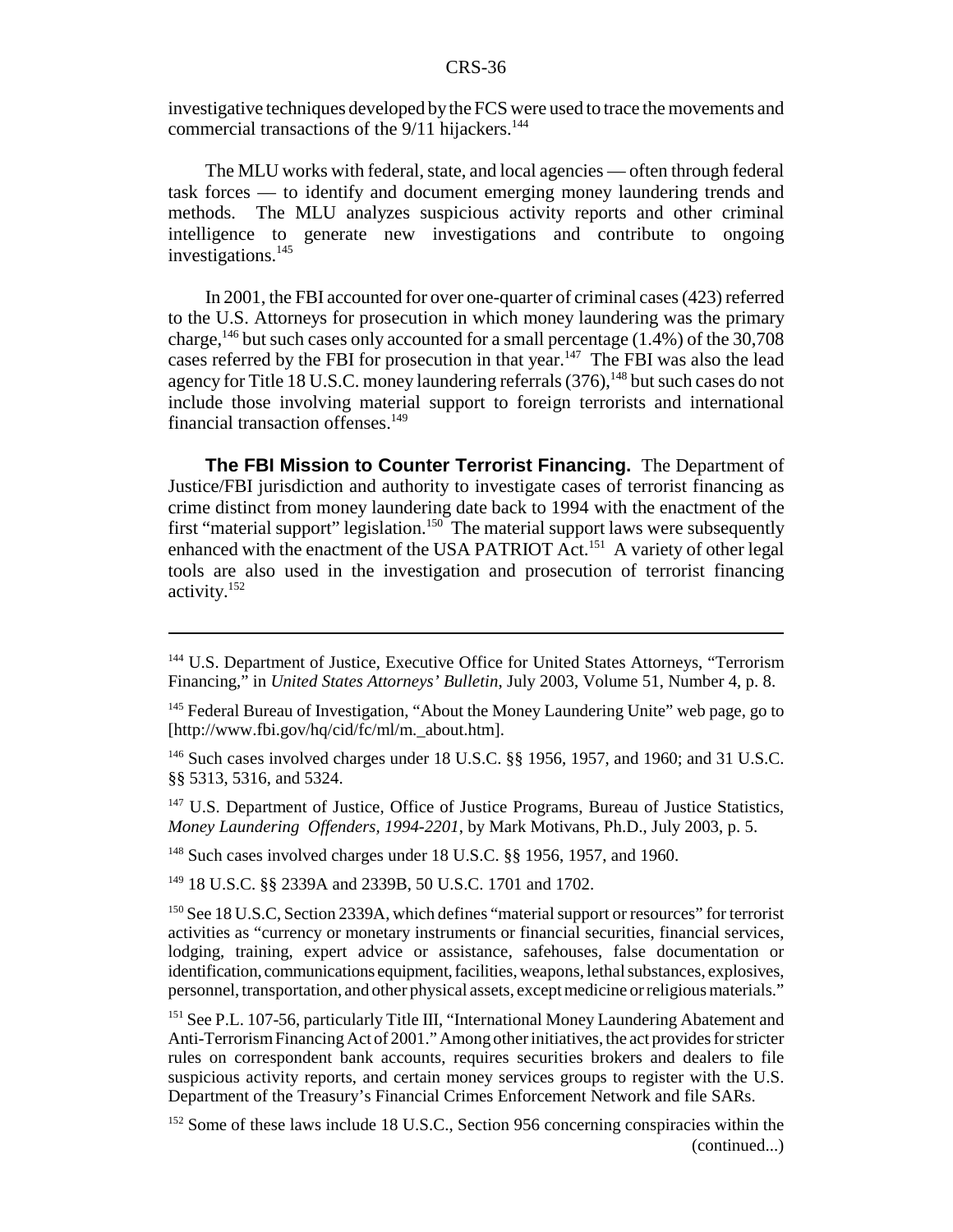Pursuant to its national security mandate, the FBI has long had responsibility for tracking terrorist financing either in response to a terrorist attack, or in a manner that would prevent such an attack. However, according to the FBI, "...Prior to the events of 9/11/2001, [the FBI] had no mechanism to provide a comprehensive, centralized, focused and pro-active approach to terrorist financial matters."<sup>153</sup> It was not until April 2002, that the various elements of the FBI tracking terrorist financing were integrated under the Terrorist Financing Operations Section of the FBI's Counterterrorism Division. According to the FBI, the mission of TFOS is to:

conduct full financial analysis of terrorist suspects and their financial support structures in the United States and abroad; coordinating joint participation, liaison and outreach efforts to appropriately utilize financial information resources of private, government and foreign entities; utilizing FBI and Legal Attache expertise to fully exploit financial information from foreign law enforcement, including the overseas deployment of TFOS personnel; working jointly with the intelligence community to fully exploit intelligence to further terrorist investigations; working jointly with prosecutors, law enforcement, and regulatory communities; and developing predictive models and conducting data analysis to facilitate the identification of previously unknown terrorist suspects.<sup>154</sup>

**TFOS Resources and Capabilities.** Due to the sensitive, if not classified, role of some of the activities of the TFOS, there is little publicly available information about the resources dedicated to this function at the FBI. In terms of the types of professionals working within TFOS, FBI testimony indicates that there is a mixture of financial intelligence analysts and law enforcement officers. According to the FBI, in order to analyze existing financial and other information for counterterrorism purposes, TFOS, working with the Counterterrorism Section of the Department of Justice's Criminal Division, works to identify potential electronic data sources controlled by domestic and foreign governments, as well as the private sector that may be valuable in its efforts. Once these are identified, TFOS attempts to create the legally appropriate protocols to access and analyze this information in order to provide reactive and proactive operational, predictive and educational support to

 $152$  (...continued)

United States to kill/maim persons and destroy specific property abroad; 18 U.S.C., Section 2339B concerning the provision of material support to designated foreign terrorist organizations; and 50 U.S.C., Sections 1701 and 1702 concerning transactions undertaken in violation of United States economic sanctions (generally known as violations of the International Emergency Economic Powers Act). See U.S. Department of Justice, Executive Office for United States Attorneys "Terrorist Financing," in *United States Attorneys' Bulletin*, July 2003, Volume 51, Number 4, p. 31.

<sup>&</sup>lt;sup>153</sup> See Testimony of John S. Pistole, Executive Assistant Director for Counterterrorism and Counterintelligence, Before the Senate Committee Banking, Housing and Urban Affairs, September 25, 2003.

<sup>&</sup>lt;sup>154</sup> See Testimony of Michael F. Morehart, Section Chief, Terrorist Financing Operations Section, Counterterrorism Division, FBI, Before the Congressional Committee on Government Reform, Subcommittee on Criminal Justice, Drug Policy, and Human Resources, May 11, 2004.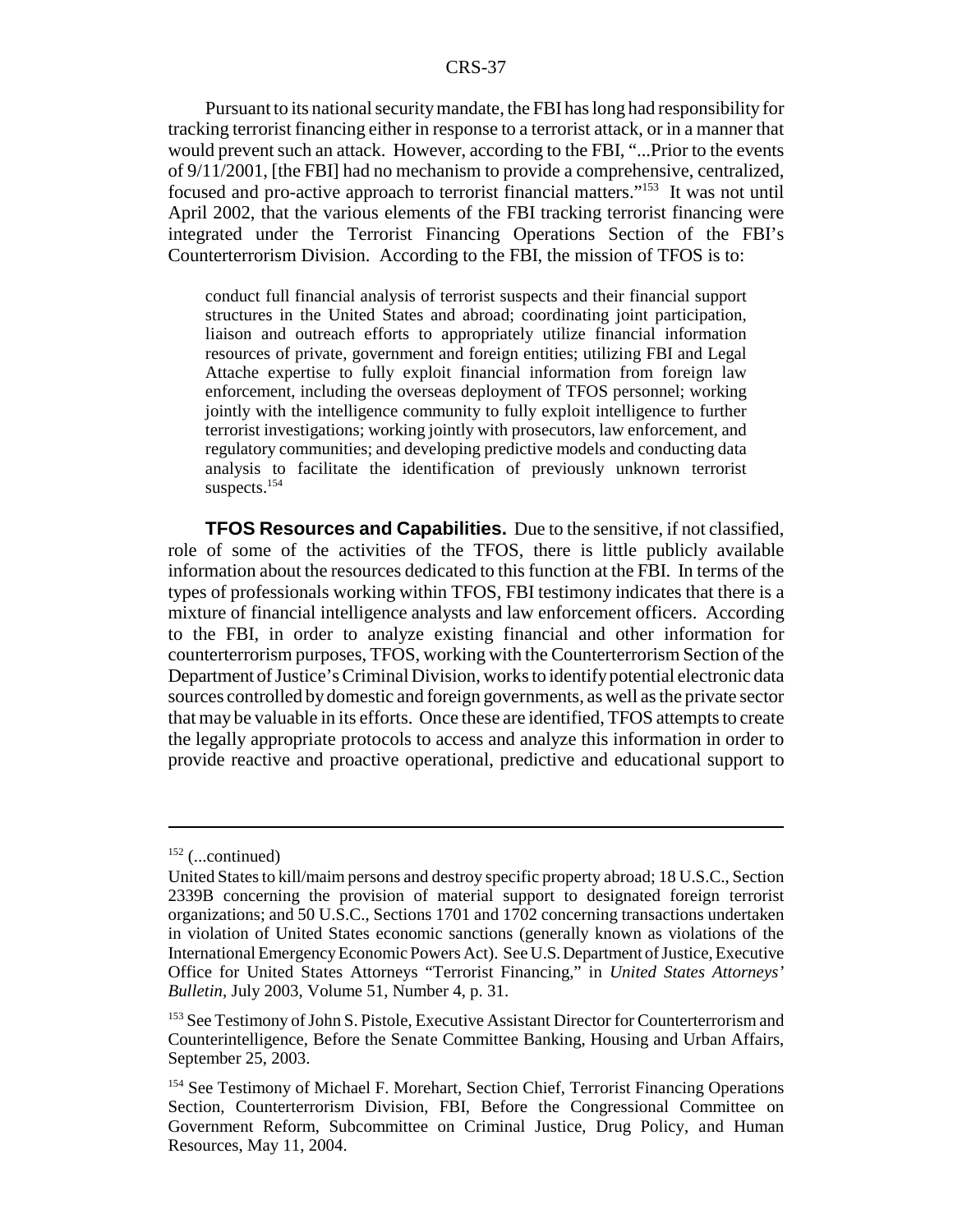investigators and prosecutors. According to the FBI, some of the projects and initiatives associated with information technology exploitation include:

- ! *The Proactive Exploits Group (PEG)*. This TFOS group serves as a proactive unit by working closely with document exploitation personnel to generate investigative leads for TFOS and other FBI investigative divisions. The PEG has conducted a survey of available data mining and link analysis software for use in TFOS activities.
- ! *The Suspicious Activity Report Project*. The SAR Project attempts to identify potential terrorists through the mining of existing databases for "...key words, patterns, individuals, entities, accounts and specific numeric indicators (i.e. Social Security...passport, telephone etc.)."155 This research and analysis is conducted independent of whether the reported SAR has a nexus to terrorism.
- ! *The Terrorist Risk Assessment Model*. Under this project, the FBI is attempting to identify potential terrorists and terrorist financing activities through the use of "predictive pattern recognition algorithms," or profiles of historical financial transactions that are associated with terrorist activities.<sup>156</sup>

**Information Access.** According to the FBI, the TFOS has developed substantial contacts domestically and internationally that have enhanced its access to near real-time information to advance the TFOS mission. Domestically, through outreach to the private sector, and with appropriate legal process, the FBI has access to, among other information: "...Banking, Credit/Debit Card Sector, Money Services Businesses, Securities/Brokerages Sector, Insurance, Travel, Internet Service Providers, and the Telecommunications Industry."<sup>157</sup> Internationally, TFOS investigators have supported numerous investigations which have led to the exchange of investigative personnel between the FBI and numerous foreign countries or agencies. For example, according to the FBI, the United Kingdom, Switzerland, Canada, Germany, and Europol have all detailed investigators to the TFOS on temporary duty.158 Moreover, the State Department has requested that the FBI-TFOS lead an interagency team to provide a TFOS-developed training curriculum to other countries requesting assistance in further developing their existing investigative programs, legislative and legal regimes, and financial oversight controls to counter terrorist financing.

<sup>155</sup> See Testimony of Carl Whitehead, Special Agent in Charge, Tampa Division, FBI, Before the House Committee of Government Reform, Subcommittee on Government Efficiency and Financial Management and Subcommittee on Technology and Information Policy and the Census, December 15, 2003.

<sup>156</sup> Ibid.

<sup>&</sup>lt;sup>157</sup> See Testimony of John Pistole, September 25, 2003.

 $158$  Ibid.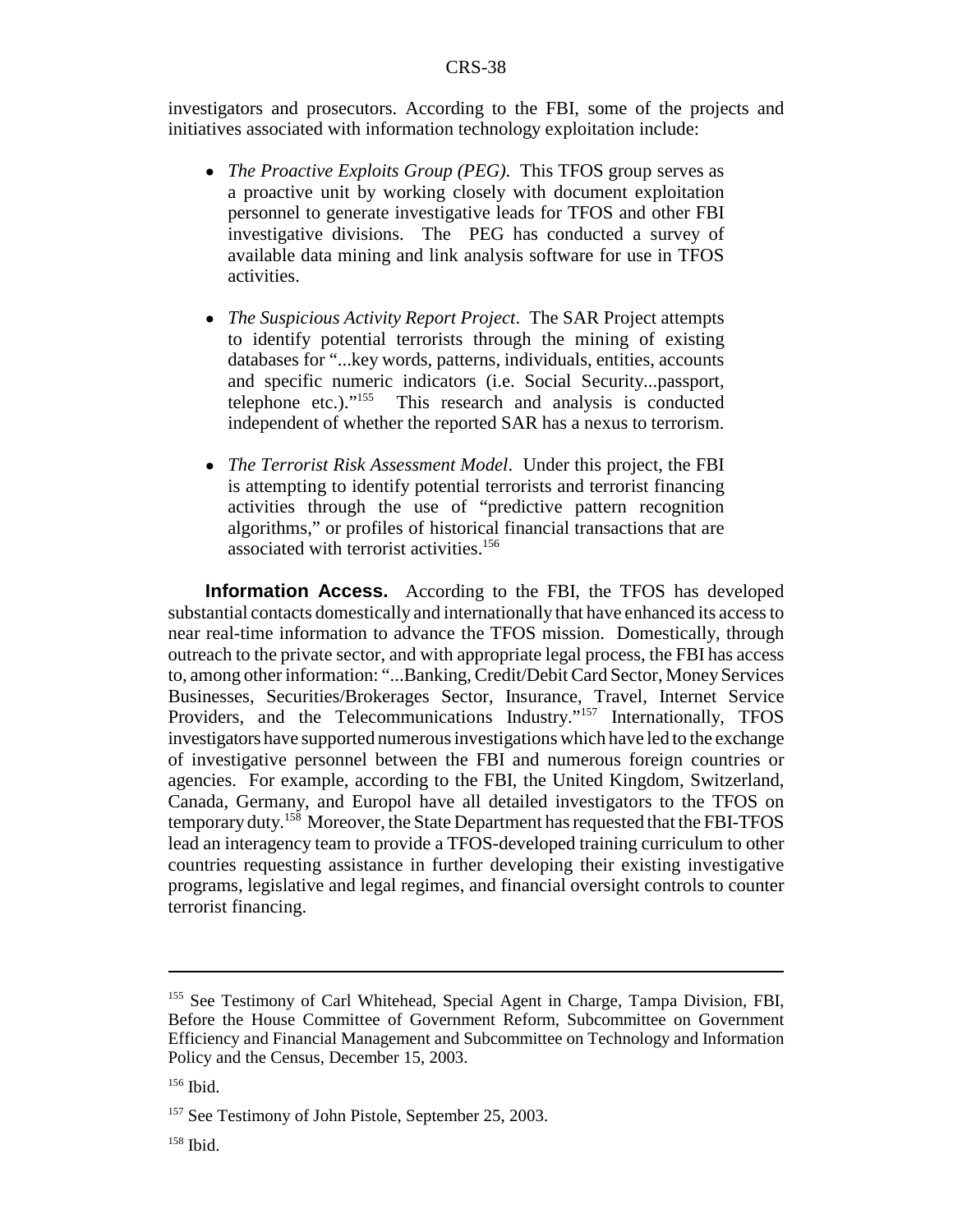**FBI Measures of Success and Related Accomplishments.** A review of publicly available FBI documents and official testimony suggests that the FBI measures its success in countering terrorist financing through numerous measures, to include the deterrence, disruption, or prevention of terrorist attacks; the identification of previously unknown ("sleeper") terrorist suspects, terrorist organizations, and terrorist supporters; enhancing the understanding of a terrorist attack after it has occurred by analyzing existing financial information gathered through the case and liaison; the development and generation of additional terrorism leads and investigations; the number of arrests, indictments and convictions for activities in violation of the aforementioned and related statutes; the closure of domestic and international non-governmental organizations and charities with linkages to designated terrorist organizations; and the seizure and/or blockage of terrorist assets. Given these self-determined criteria for assessing performance, in public remarks, the FBI has articulated its various successes in working with foreign and domestic law enforcement and intelligence agencies to achieve its goals. Some of the often cited FBI successes in terrorist financing include (1) the disruption and dismantlement of a Hezbollah procurement and fund-raising network relying on interstate cigarette smuggling; (2) FBI support to a U.S. Treasury, Office of Foreign Asset Control investigation that led to the blocking of assets of the Holy Land Foundation for Relief and Development (HLF), which, according to the FBI, had been linked to the funding of Hamas terrorist activities, and (3) the shutting down of the U.S.-based Office of the Benevolence International Foundation (BIF) after it was determined through FBI-OFAC cooperation that the charity was funneling money to Al Qaeda.<sup>159</sup>

According to the FBI, in order to address some of the concerns raised by the GAO with respect to alternative financing mechanisms, it has developed intelligence requirements related to known indicators of terrorist financing activity.<sup>160</sup> Theoretically, such requirements should cause the FBI's field collectors (largely its special agents located at the  $56$  FBI field offices<sup>161</sup>) to pro-actively collect intelligence on alternative mechanisms of financing terrorism. Secondly, according to the FBI, the TFOS Program Management and Coordination Unit (PCMU) has been tasked with "tracking various funding mechanisms used by different subjects on ongoing investigations — to include alternative financing mechanisms."162

**Relationships to and Coordination with Other Agencies.** The FBI participates in, and leads some, domestic and international groups to coordinate

<sup>159</sup> See Testimony of Gary M. Bald, March 4, 2004.

<sup>&</sup>lt;sup>160</sup> For an assessment of the FBI's intelligence reform since  $9/11/2001$ , see CRS Report RL32336, *FBI Intelligence Reform Since September 11, 2001: Issues and Options for Congress*, by Alfred Cumming and Todd Masse, April 6, 2004.

<sup>&</sup>lt;sup>161</sup> For a listing of the locations of the 56 field offices, and overseas Legal Attache Offices, respectively, see [http://www.fbi.gov/contact/fo/fo.htm] and [http://www.fbi.gov/contact/legat/legat.htm] or CRS Report RL32095, *The Federal Bureau of Investigation: Past, Present and Future*, by William Krouse and Todd Masse, October 2, 2003, appendices I (field offices) and III (Legal Attache Offices).

<sup>&</sup>lt;sup>162</sup> See Testimony of John Pistole, March 4, 2004.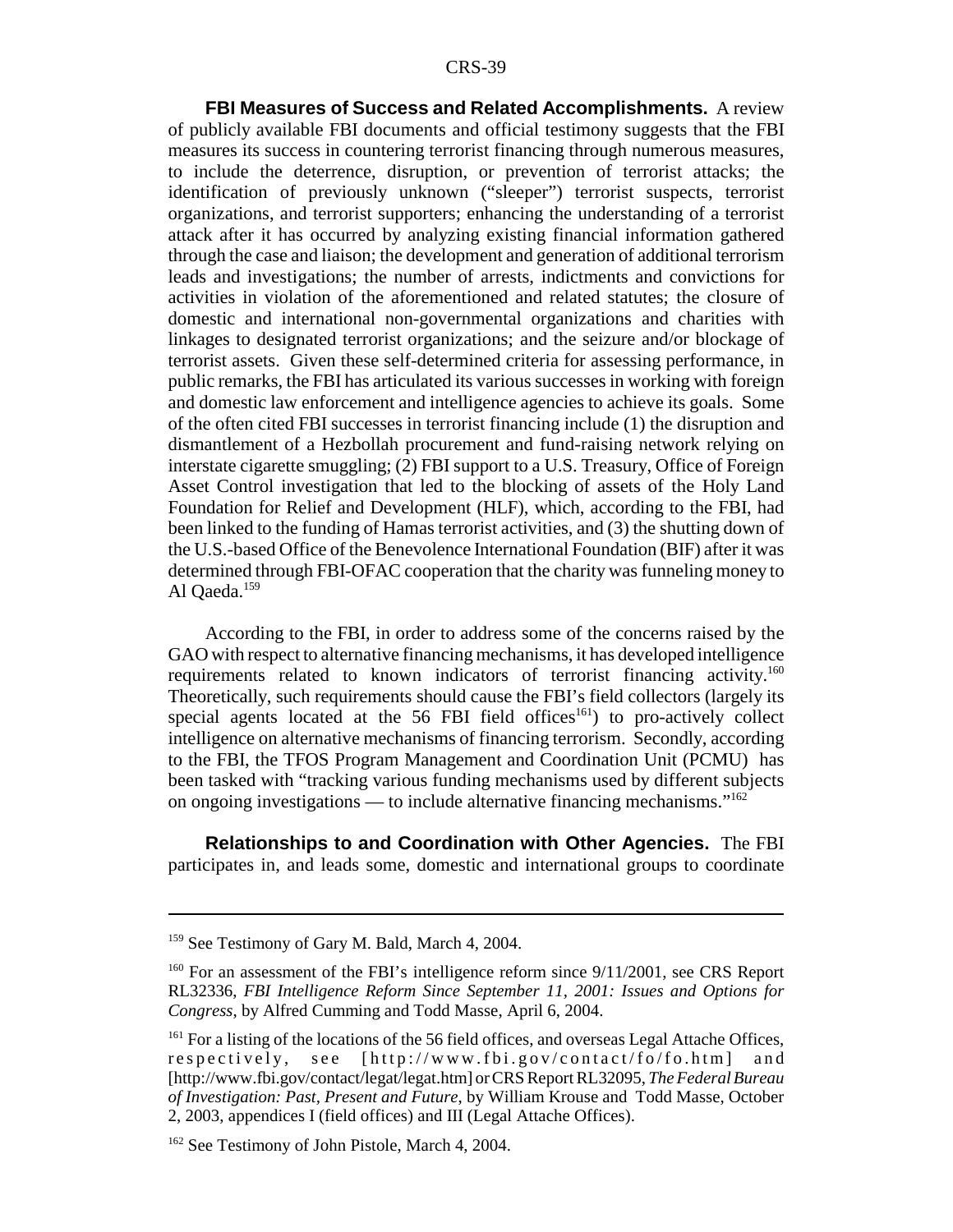activities related primarily to terrorist financing. The interagency FBI-led Joint Terrorism Task Forces, of which there are currently 100, play the lead role in investigating terrorist financing activities. In addition to representatives from other federal law enforcement agencies, the JTTFs also include participation of many state and local law enforcement officers. Domestically, the FBI is a participant in the National Security Council's Policy Coordination Committee on Terrorist Financing (established in late 2001) which meets at least once a month to coordinate the United States Government's activities to counter terrorism financing. It is also a participant in the State Department-chaired Terrorist Financing Working Group which identifies, prioritizes and assists those countries whose financial systems may be vulnerable to manipulation for terrorist purposes; other agencies participating in this group include the Departments of the Treasury and Homeland Security.

In May of 2003, a Memorandum of Agreement was signed by the Attorney General and Secretary of Homeland Security to de-conflict and clarify the terrorist financing activities of the FBI and DHS, particularly the Bureau of Immigration and Customs Enforcement. Under the MOA, generally, the FBI was designated the lead agency for the investigation of terrorist financing, and DHS was enabled to focus its law enforcement activities on protecting the integrity of the financial system. A process was established whereby existing DHS terrorist financing investigations (largely part of legacy U.S. Customs' "Operation Green Quest") would be reviewed jointly to determine if there was a nexus to terrorism. If a joint determination was made by the FBI and DHS that there was a nexus to terrorism, the case would be transferred to the FBI-led JTTF. Because DHS - ICE law enforcement officers are on the JTTF, they would continue to play an important role in the investigation. If a joint determination was made that there was no nexus to terrorism, the case would remain with DHS- ICE, and likely become a part of "Operation Cornerstone," ICE's effort to identify and work to resolve vulnerabilities in the U.S. financial system that may be exploited by terrorists.

Internationally, in addition to its 51 Legal Attache Offices which conduct law enforcement and intelligence liaison,<sup>163</sup> the FBI formed the International Terrorism Financing Working Group (ITFWG). Composed of law enforcement and intelligence agency representatives from the United Kingdom, Canada, Australia, and New Zealand, the ITFWG works to coordinate information and intelligence sharing with respect to national efforts to counter terrorist financing.<sup>164</sup> Moreover, the FBI is a participant in the Joint Terrorist Financing Task Force, based in Riyadh, Saudi Arabia to gather information about financing activities having a potential nexus to the Kingdom of Saudi Arabia and other countries or non-state terrorist groups operating in the Near East region. The information gathered is provided to TFOS,

<sup>&</sup>lt;sup>163</sup> These 51 Legal Attache offices cover over 200 countries. For FY2006, the President's budget requests an additional 60 positions and \$11M to expand the Legal Attache program. According to FBI Director Robert S. Mueller, III, by the end of 2005, the FBI hopes to have Legal Attaches in Kabul, Afghanistan; Sofia, Bulgaria; and Sarajevo, Bosnia. See Statement of Robert S. Mueller, III, Director Federal Bureau of Investigation, Before the Committee on Appropriations, Subcommittee on Science, State, Justice, and Commerce, and Related Agencies, March 8, 2005.

<sup>&</sup>lt;sup>164</sup> See Testimony of Gary M. Bald, March 4, 2004.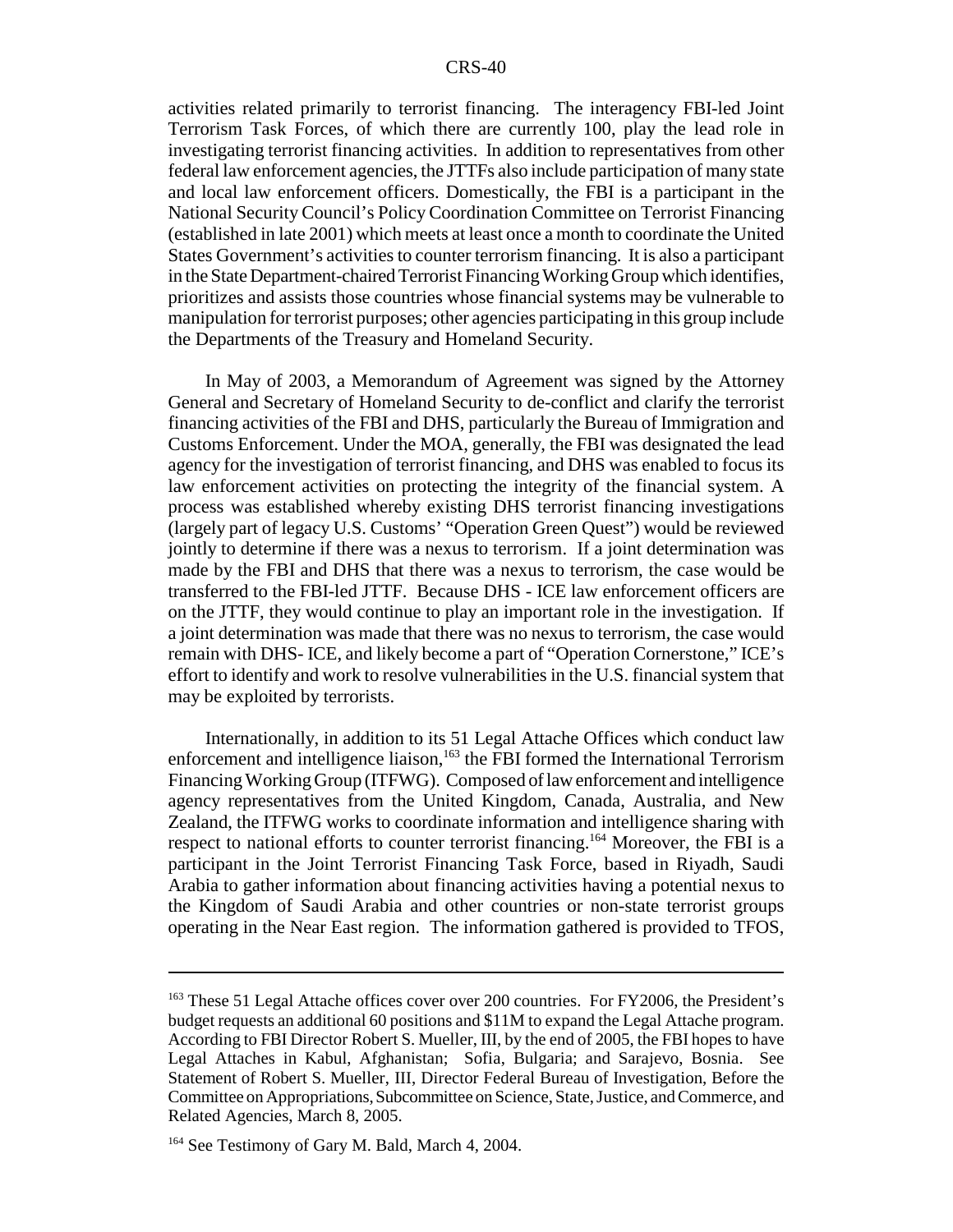and subsequently to the FBI-led JTTFs in the United States for investigation, as appropriate.<sup>165</sup>

### **Bureau of Alcohol, Tobacco, Firearms and Explosives (ATF)166**

**ATF's Mission and Roles Related to Terrorist Financing.** On January 24, 2003, the Bureau of Alcohol, Tobacco and Firearms' law enforcement functions were transferred from the Treasury Department to the Department of Justice, and became the Bureau of Alcohol, Tobacco, Firearms and Explosives. ATF enforces the federal laws and regulations relating to alcohol, tobacco, firearms, explosives and arson by working directly and in cooperation with others to: 1) suppress and prevent crime and violence through enforcement, regulation, and community outreach; 2) ensure fair and proper revenue collection and provide fair and effective industry regulation; 3) support and assist federal, state, local, and international law enforcement; and 4) provide innovative training programs in support of criminal and regulatory enforcement functions.

In supporting the Department of Justice's primary strategic goal of preventing terrorism and promoting national security, the ATF participates in joint terrorism task force initiatives, as well as other interagency counterterrorism mission partnerships. Operations and intelligence data in firearms trafficking and explosives accountability have shown that terrorist organizations may be shifting to tobacco and alcohol commodities to fund their criminal activities. As it relates to terrorist financing, the ATF seeks to reduce and divest criminal and terrorist organizations of monies derived from illicit alcohol diversion and contraband cigarette trafficking activity.

Specifically, the mission of the ATF's Alcohol and Tobacco Diversion Program is to: 1) disrupt and eliminate criminal and terrorist organizations by identifying, investigating and arresting offenders who traffic in contraband cigarettes and illegal liquor; 2) conduct financial investigations in conjunction with alcohol and tobacco diversion investigations in order to seize and deny further access to assets and funds utilized by criminal enterprises and terrorist organizations; 3) prevent criminal encroachment on the legitimate alcohol and tobacco industries by organizations trafficking in counterfeit/contraband cigarettes and illegal liquor and; 4) assist local, state, and other federal law enforcement and tax agencies in order to thoroughly investigate the interstate trafficking of contraband cigarettes and liquor.

Teams of ATF auditors, special agents and inspectors are all involved with performing complex investigations of multi-state criminal violations of federal law. Several ATF investigations have found terrorism links. For example, in 2003, ATF investigated an organization in North Carolina that was trafficking cigarettes to Michigan and utilizing some of the profits to fund the Hezbollah in the Middle East.

<sup>&</sup>lt;sup>165</sup> See Testimony of Juan C. Zarate, March 24, 2004.

<sup>&</sup>lt;sup>166</sup> This section was prepared by Cindy Hill/DSP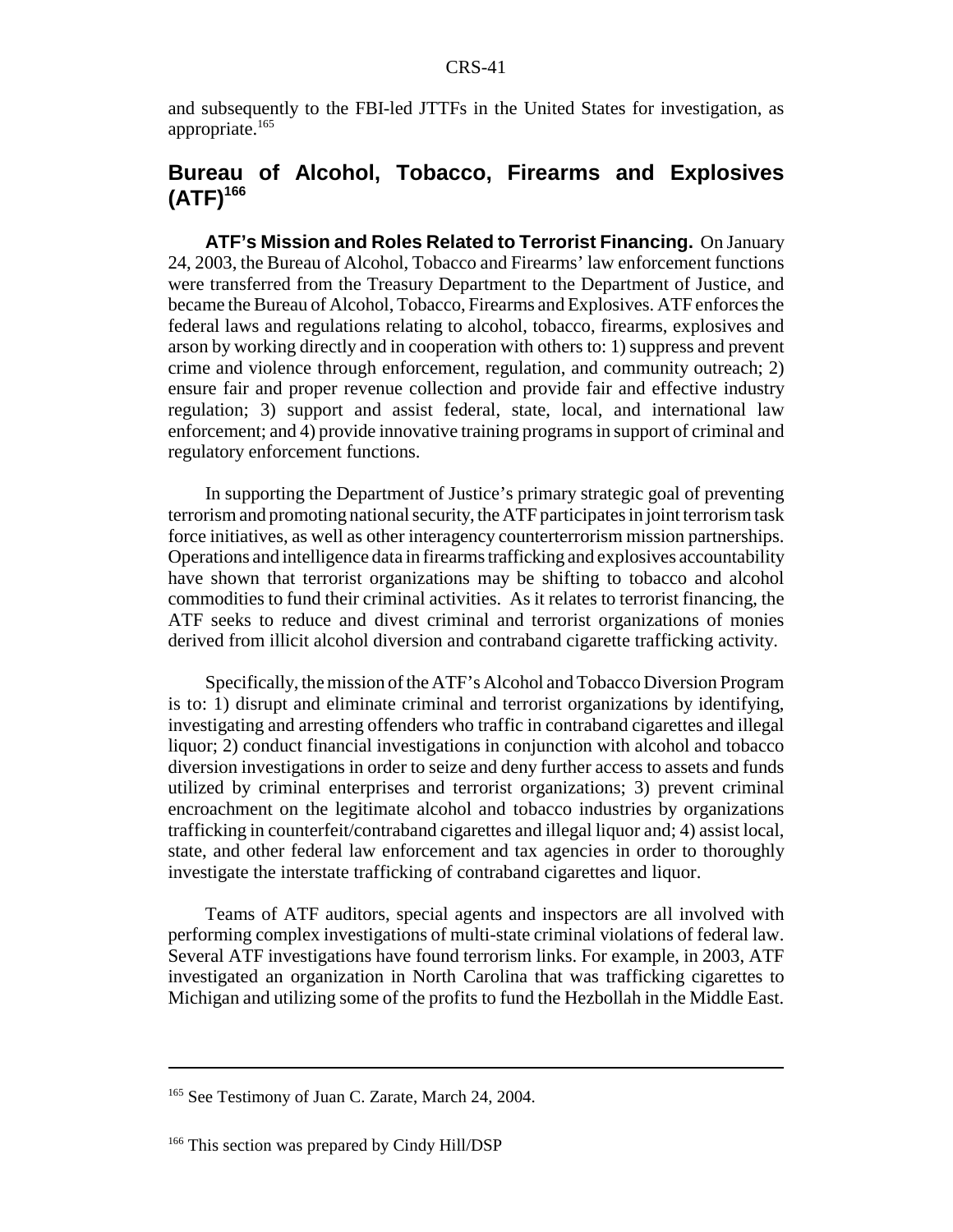ATF efforts contributed to the indictment of 18 defendants associated with this operation.

**ATF Coordination with Other Federal Agencies.** In preventing unlawful trafficking in firearms and explosives and the diversion of alcohol and tobacco as financial means in support of terrorist activities, ATF continues to work in conjunction with all responsible law enforcement agencies to support terrorismrelated investigations. ATF is represented at the National Drug Intelligence Center, El Paso Intelligence Center (EPIC), Financial Crimes Enforcement Network, INTERPOL, the FBI Counterterrorism Center, Central Intelligence Agency, Department of Homeland Security, Defense Intelligence Agency, and the National Joint Terrorism Task Force. ATF is also represented at the executive level in the FBI Strategic Intelligence Operations Center and is involved in the Law Enforcement Information Sharing (LEIS) group. ATF maintains a Memorandum of Understanding with six Regional Information Sharing Systems (RISS) agencies, which represent thousands of state and local law enforcement agencies.

## **Drug Enforcement Administration (DEA)<sup>167</sup>**

**DEA's Responsibilities with Regard to Terrorist Financing.** DEA's mission is to enforce the treaties, laws, and regulations that seek to eliminate the manufacture, distribution, sale, and use of illegal drugs. The size of the worldwide market in illicit drugs — estimates range from \$300-\$500 billion per year provides ample opportunities for drug proceeds to be diverted to terrorist ends through money laundering activities and other financial schemes.<sup>168</sup>

Statutorily, DEA has authority to investigate monetary transactions resulting from unlawful drug activities under the primary U.S. money laundering statutes (18 U.S.C.1956 and 1957) and the applicable civil and criminal forfeiture statute (18 U.S.C. 981 and 982). Jurisdiction under these statutes was granted to the Attorney General (as well as the Secretary of the Treasury and the Postmaster General) and delegated to DEA (and the FBI). DEA's enforcement jurisdiction is contingent upon the funds involved being derived from the trafficking of illegal narcotics. DEA also exercises authority under 18 U.S.C. 1960, the illegal money remitter statute, and 31 U.S.C. 5332, dealing with bulk cash smuggling when the funds involved in the violations are derived from trafficking of illegal narcotics. Both of these criminal statutes also have applicable forfeiture statutory provisions.

Operationally, DEA Administrator Karen Tandy has mandated that every DEA investigation will have a financial investigative component. Thus, any DEA investigation could potentially discover monetary links to terrorist entities. Within DEA's infrastructure, the following components are specifically designated with anti-money laundering responsibilities:

<sup>&</sup>lt;sup>167</sup> This section was prepared by Mark Eddy/DSP

<sup>&</sup>lt;sup>168</sup> For an analysis of the links between drug trafficking and terrorism, see CRS Report RL32334, *Illicit Drugs and the Terrorist Threat: Causal Links and Implications for Domestic Drug Control Policy*, by Mark A.R. Kleiman.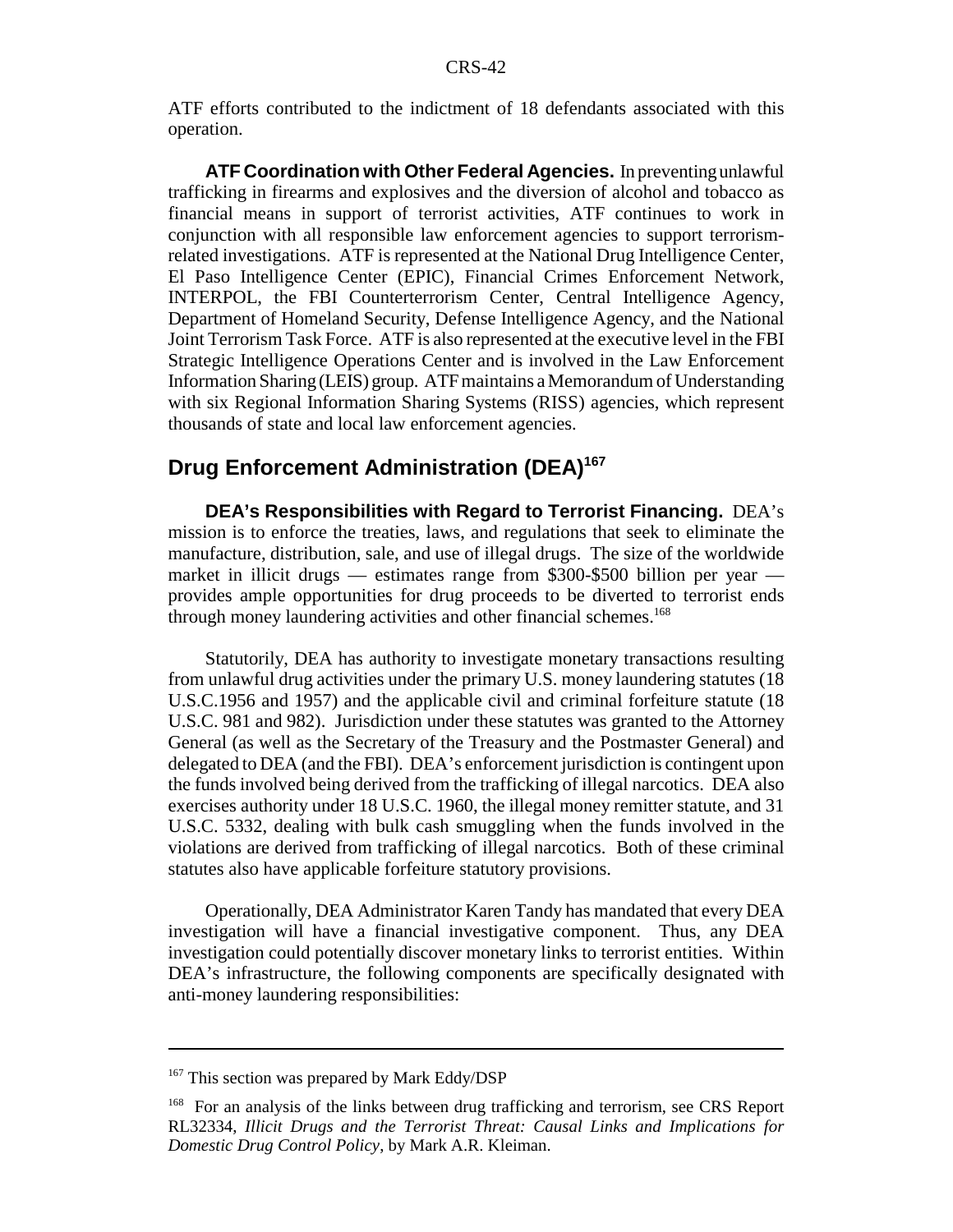- The Office of Financial Operations at DEA headquarters has overall program responsibility for all DEA financial investigative efforts;
- The Financial Intelligence/Investigations Unit at DEA headquarters provides analytical support to the Office of Investigative Intelligence;
- The Financial Section at the Special Operations Division (SOD) is a multi-agency section that coordinates multi-district, complex money-laundering wiretap investigations; and
- Each of DEA's 21 Field Divisions as well as the Bangkok, Bogotá, and Mexico City Country Offices have Financial Investigative Teams.

**DEA Resources Devoted to Combating Terrorist Financing.** There are 45 positions in DEA authorized to support counter-terrorism efforts. Since FY2002, DEA has received funding from the FBI to reimburse DEA for counter-terrorism related investigative and analytical support provided through the Special Operations Division-Special Coordination Unit (SOD-SCU). DEA received, via reimbursable agreement from the FBI, \$7.7 million in FY2002, \$11.4 million in FY2003, and \$6.3 million in FY2004. For FY2005, DEA again anticipates reimbursement from the FBI for the counterterrorism support provided by DEA. The anticipated reimbursement would equal \$6.3 million, which includes funding to support 45 positions (including 11 Special Agents and 13 Intelligence Analysts).

**Measures of Success and Accomplishments.** DEA does not maintain specific statistics related to terrorist financing. DEA's investigations, however, are routinely directed at activities involving narcotics and precursor materials that have the potential to fund terrorist organizations. Examples are Operation Mountain Express and Operation Northern Star, investigations that uncovered possible links between the trafficking of pseudoephedrine (a methamphetamine precursor) in the United States and Middle Eastern groups with terrorist connections.<sup>169</sup>

**DEA Coordination with Other Federal Agencies.** The SOD-SCU is responsible for coordinating all responses to terrorism-related requests for SOD assistance and is responsible for sharing tactical and/or investigative information with other appropriate federal agencies. For the purpose of information exchange at the headquarters level, SCU personnel have been assigned to the National Joint Terrorism Task Force and the Department of Homeland Security. Domestic field investigations that identify extremist/terrorist information are documented in a teletype and/or DEA-6 Report of Investigation (ROI) and are immediately passed to the local FBI office and, if applicable, to JTTFs in the field. This information, as appropriate, is also passed to state and local enforcement counterparts. Foreign Country Office investigations that identify extremist/terrorist information are documented in a teletype and/or ROI and immediately passed to the respective U.S.

<sup>&</sup>lt;sup>169</sup> Information on both investigations can be found on the DEA Website [http://www.usdoj.gov/dea/].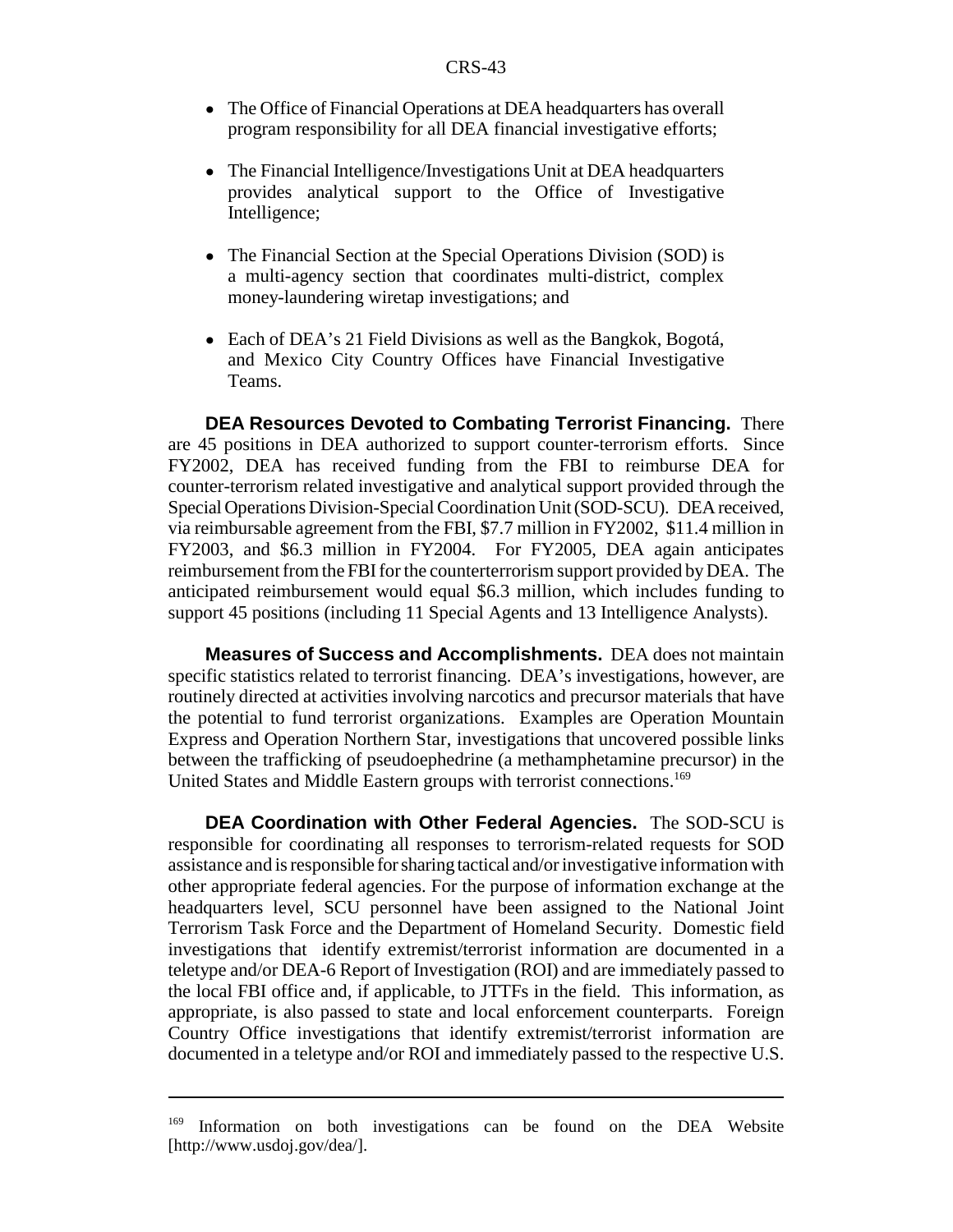government agencies that are part of the local country team (e.g., State Department, Regional Security Officer, Military Attaché, FBI Legal Attaché, etc.). Documentation on domestic and foreign office investigations that identify extremist/terrorist information is also provided to the SOD-SCU along with the names of all individuals to whom the information was passed and their contact information.

All "cooperating sources" utilized in DEA investigations are debriefed quarterly regarding their knowledge of any terrorist-related information, including money laundering. This information is documented on a DEA Form 6 Report of Investigation using the protocols outlined above.

### **The Department of State170**

The Office of the Coordinator for Counterterrorism (S/CT) within the Department of State implements some key activities to help identify and stop terrorist financing and acts as the lead in coordinating U.S. Government agencies in these efforts. Within S/CT is the Counterterrorism Finance and Designation Unit. State's Bureau for Economic and Business Affairs (EB) also works closely with the Coordinator for Counterterrorism to freeze assets of terrorists and terrorist organizations.

The "finance" part of the Unit coordinates the delivery of technical assistance and training to foreign governments to help them improve their ability to investigate, identify and interdict the flow of funds to terrorists. The "designation" part of the Unit leads and coordinates with the Departments of the Treasury and Justice to designate foreign terrorist organizations, as well as individual terrorists.

The Department of State's S/CT and Bureau for International Narcotics and Law Enforcement Affairs co-chair the Terrorist Finance Working Group (TFWG) which is made up of numerous agencies throughout the U.S. government.<sup>171</sup>

Funding for counterterrorism activities within the Department of State is designated for the Office of the Ambassador-at-large for Counterterrorism (\$1.728 million for FY2004, an estimated \$1.614 million for FY2005, and \$1.614 million requested for FY2006). In addition, there is funding for worldwide security upgrades for the Office of the Ambassador-at-large for Counterterrorism (FY2004 — \$2.968 million, none for 2005, and none requested for FY2006). Furthermore, funding for salaries and expenses for the Office of the Coordinator for Counterterrorism's management operations amounts to \$5.318 million for FY2004, an estimated \$5.574 million for FY2005, and a request of \$5.716 million for FY2006. The State Department budget does not break down funding levels to specific activities such as the freezing of assets.

<sup>&</sup>lt;sup>170</sup> This section was prepared by Susan Epstein/FDT.

<sup>&</sup>lt;sup>171</sup> The interagency working group includes other offices and bureaus in the Departments of State, the Treasury, Justice, and Homeland Security, as well as the National Security Council, Central Intelligence Agency, and the Federal Reserve Board.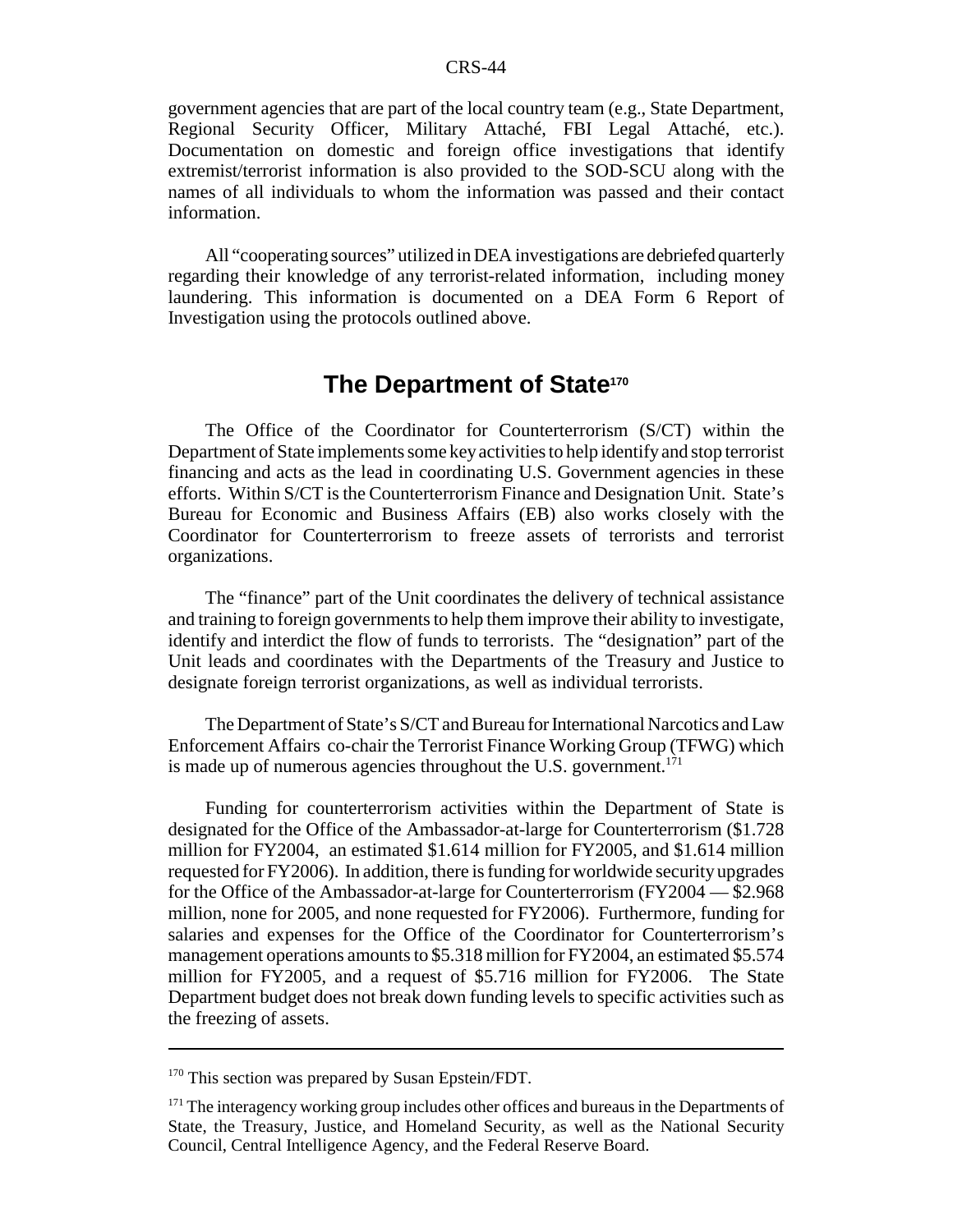According to the Department of State's *Performance and Accountability Report Fiscal Year 2004,* November 15, 2004, the agency's counterterrorism activities were on target in both FY2003 and FY2004. One rating — *the number of countries that have instituted measures to combat the financing of terrorists through U.S. training and assistance programs —* ranked above target. The report states that as of November 2004, "the Department mobilized some 180 countries and territories in the global war on terrorism to identify, disrupt, and destroy international terrorist organizations. Over 3,000 terrorist suspects have been arrested, and over \$138 million in terrorists assets have been blocked by over forty foreign governments."

## **International Cooperation**<sup>172</sup>

In response to concerns expressed by the 9/11 Commission that the U.S. government "has been less successful in persuading other countries to adopt financial regulations that would permit the tracing of financial transactions,"173 some observers have recommended the establishment of a counter-terrorist financing certification regime as a means of securing greater cooperation and compliance with international counter-terrorist financing standards. In Congress, legislative proposals to enact such a regime are currently under consideration. H.R.1952 would establish a certification regime modeled on the existing illicit drug certification process that would require the Department of the Treasury to identify countries of concern based on noncompliance with the requirements of the International Convention for the Suppression of the Financing of Terrorism. The bill would require the withholding of 50% of Foreign Assistance Act assistance and direct opposition voting by U.S. representatives to multilateral financial institutions with regard to countries of concern. The bill provides for a Presidential national security interest waiver subject to Congressional review. H.R.1952 has been read and referred to the House Committee on International Relations and the House Committee on Financial Services.

#### **International Agreements and Bodies**

Given the significant overlap between international money laundering and terrorist financing, the international community has addressed these crimes with a similar set of measures and policies. In 1988, the United Nations (UN) General Assembly passed the Vienna Convention Against Illicit Traffic in Narcotic Drugs and Psychotropic Substances (the Vienna Convention), the first international agreement to criminalize money laundering. An important component of the agreement, some argue, is that it includes a mutual assistance clause mandating that governments collaborate with each other in money laundering investigations.<sup>174</sup> In order to

<sup>&</sup>lt;sup>172</sup> This section was prepared by Martin A. Weiss/FDT and Christopher Blanchard/FDT

<sup>&</sup>lt;sup>173</sup> Final Report of the National Commission on Terrorist Attacks Upon the United States, p. 382.

<sup>&</sup>lt;sup>174</sup> Ian Roberge, "The Internationalization of Public Policy and the Fight Against Terrorist Financing," Paper presented at the International Studies Association Conference, Montreal, (continued...)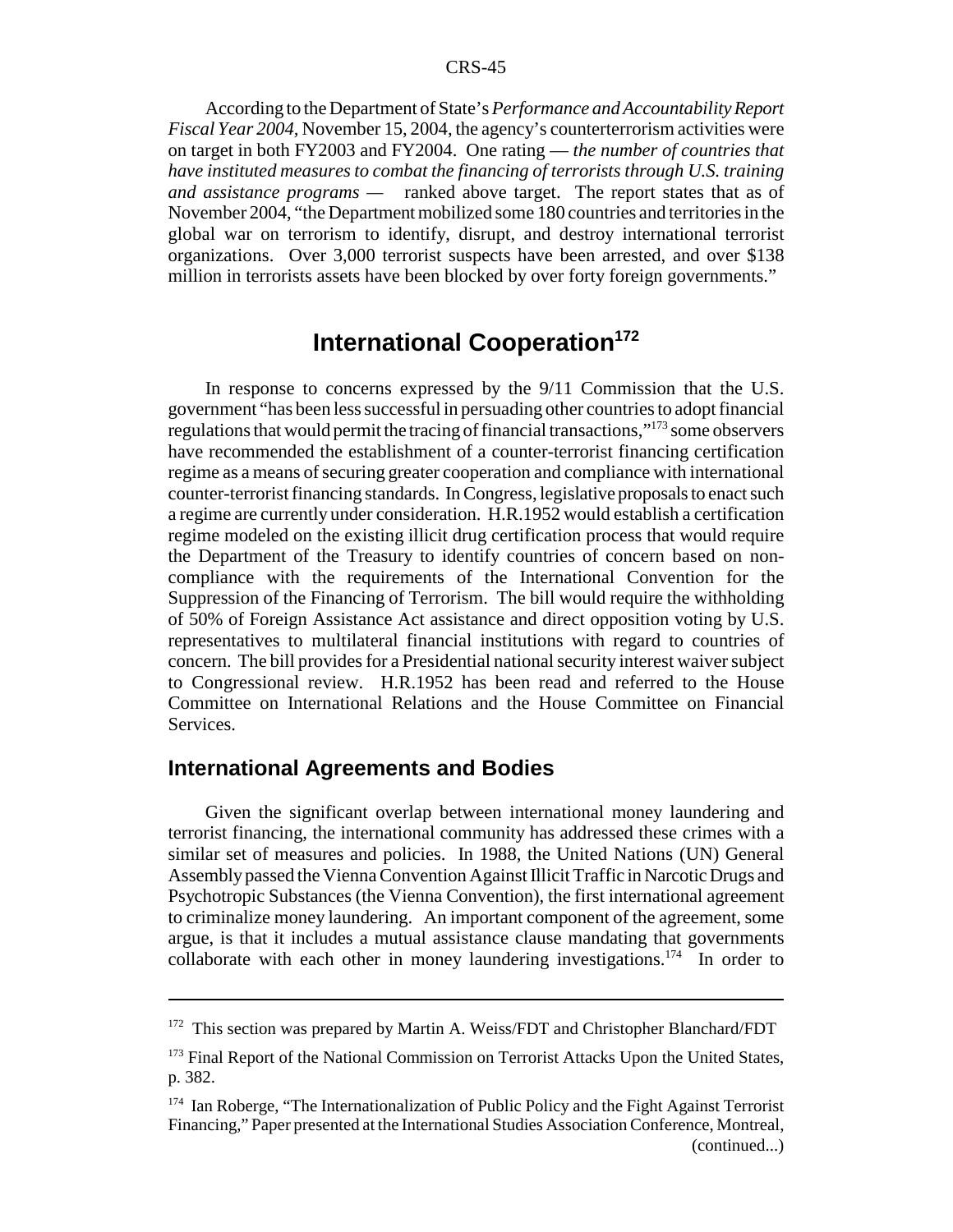facilitate cooperation on anti-money laundering issues among various nations and to help countries implement the Vienna Convention, the Group of Seven nations created the Financial Action Task Force (FATF) in 1989.

Several recent conventions on terrorist financing have been negotiated. Most prominent among these is the UN's International Convention for the Suppression of the Financing of Terrorism, which entered into force on April 10, 2002. As of June 2005, 132 countries had signed the convention and 117 were full parties to the agreement.<sup>175</sup> The convention requires each country to criminalize the funding of terrorist activities under its domestic law and to seize or freeze funds used or allocated for terrorist purposes. Countries must ensure that their domestic laws require financial institutions to implement measures that identify, impede, and prevent the flow of terrorist funds. Finally, countries are required to prosecute or extradite individuals suspected of involvement in the financing of terrorism and to cooperate with other countries in the investigation and/or prosecution of those suspected of engaging in these acts.

United Nations Security Council Resolution (UNSCR) 1373, was adopted on September 28, 2001. It established numerous measures to combat terrorism, in addition to calling on member countries to become parties to the International Convention for the Suppression of the Financing of Terrorism. It focused on areas of financing, intelligence sharing, and limiting terrorists' ability to travel. The resolution also required states to criminalize Al Qaeda financial activities and to freeze the group's monetary assets; it mandated exchanges of intelligence, among other arrangements. UNSCR 1373 was passed under Chapter VII of the UN Charter, making compliance mandatory for all member-states and giving the Security Council enforcement powers.

UNSCR 1267, passed in October 1999, set up the "1267 Committee," to monitor the sanctions imposed on then Taliban-controlled Afghanistan for its support of Osama Bin Laden and Al Qaeda. These sanctions require U.N. member states, among other things, to freeze assets of persons and entities listed by the 1267 committee. The Council has revised and strengthened these sanctions since 1999. On January 30, 2004, the Council, in Resolution 1526 (2004), further strengthened and expanded the Committee's mandate by requiring that states freeze economic resources derived from properties owned or controlled by Al Qaeda and the Taliban and also that states cut the flow of funds derived from non-profit organizations and alternative/informal remittance systems to terrorist groups.

**Financial Action Task Force (FATF).** The Financial Action Task Force is an inter-governmental body that develops and promotes policies and standards to combat money laundering (the so-called *Forty Recommendations*) and terrorist

 $174$  (...continued)

Canada, 2004, pg.12.

<sup>175 [</sup>http://untreaty.un.org/ENGLISH/Status/Chapter\_xviii/treaty11.asp]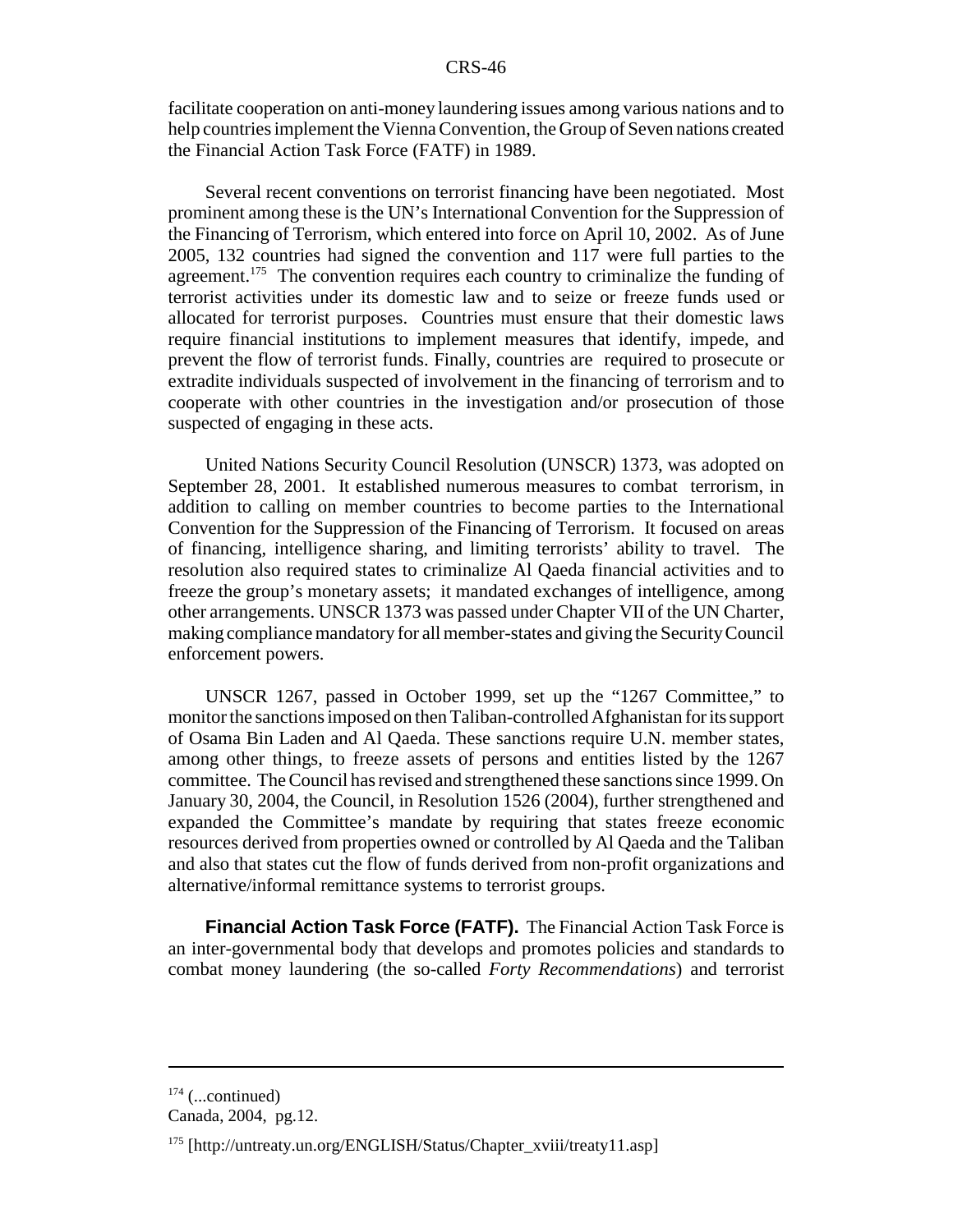financing (*Eight Special Recommendations on Terrorist Financing*).176 It is housed at the Organization for Economic Cooperation and Development (OECD) in Paris. As of July 2005, FATF has 33 members.<sup>177</sup> According to its most recent mandate (May 2004, renewed until 2012):

FATF will continue to set anti-money laundering and counter-terrorist financing standards in the context of an increasingly sophisticated financial system, and work to ensure global compliance with those standards. FATF will enhance its focus on informal and non-traditional methods of financing terrorism and money laundering, including through cash couriers, alternative remittance systems, and the abuse of non-profit organizations. $178$ 

FATF sets minimum standards and makes recommendations for its member countries. Each country must implement the recommendation according to its particular laws and constitutional frameworks. In 2001, FATF released *Eight Special Recommendations on Terrorist Financing*. These are very focused, and reflect a more nuanced understanding of how terrorist groups raise and transmit funds. The eight recommendations are:

- 1. Take immediate steps to ratify and implement the relevant United Nations instruments.
- 2. Criminalize the financing of terrorism, terrorist acts and terrorist organizations.
- 3. Freeze and confiscate terrorist assets.
- 4. Report suspicious transactions linked to terrorism.
- 5. Provide the widest possible range of assistance to other countries' law enforcement and regulatory authorities for terrorist financing investigations.
- 6. Impose anti-money laundering requirements on alternative remittance systems.
- 7. Strengthen customer identification measures in international and domestic wire transfers.
- 8. Ensure that entities, in particular non-profit organizations, cannot be misused to finance terrorism.179

In October 2004, FATF added a ninth recommendation calling on countries to stop cross-border movements of currency and monetary instruments related to terrorist financing and money laundering and confiscate such funds. It also called for enhanced information-sharing between countries on the movement of illicit cash related to terrorist financing or money laundering.

<sup>176</sup> See CRS Report RS21904: *The Financial Action Task Force: An Overview.*

<sup>&</sup>lt;sup>177</sup> See FATF website for a list of member countries and observer organizations [http://www1.oecd.org/fatf/]

<sup>178</sup> *FATF Mandate Renewed for Eight Years*, May 14, 2004, available at [http://www1.oecd.org/fatf/pdf/PR-20040514\_en.pdf]

<sup>179</sup> Financial Action Task Force *Terrorist Financing*, available at [http://www1.oecd.org/fatf/TerFinance\_en.htm]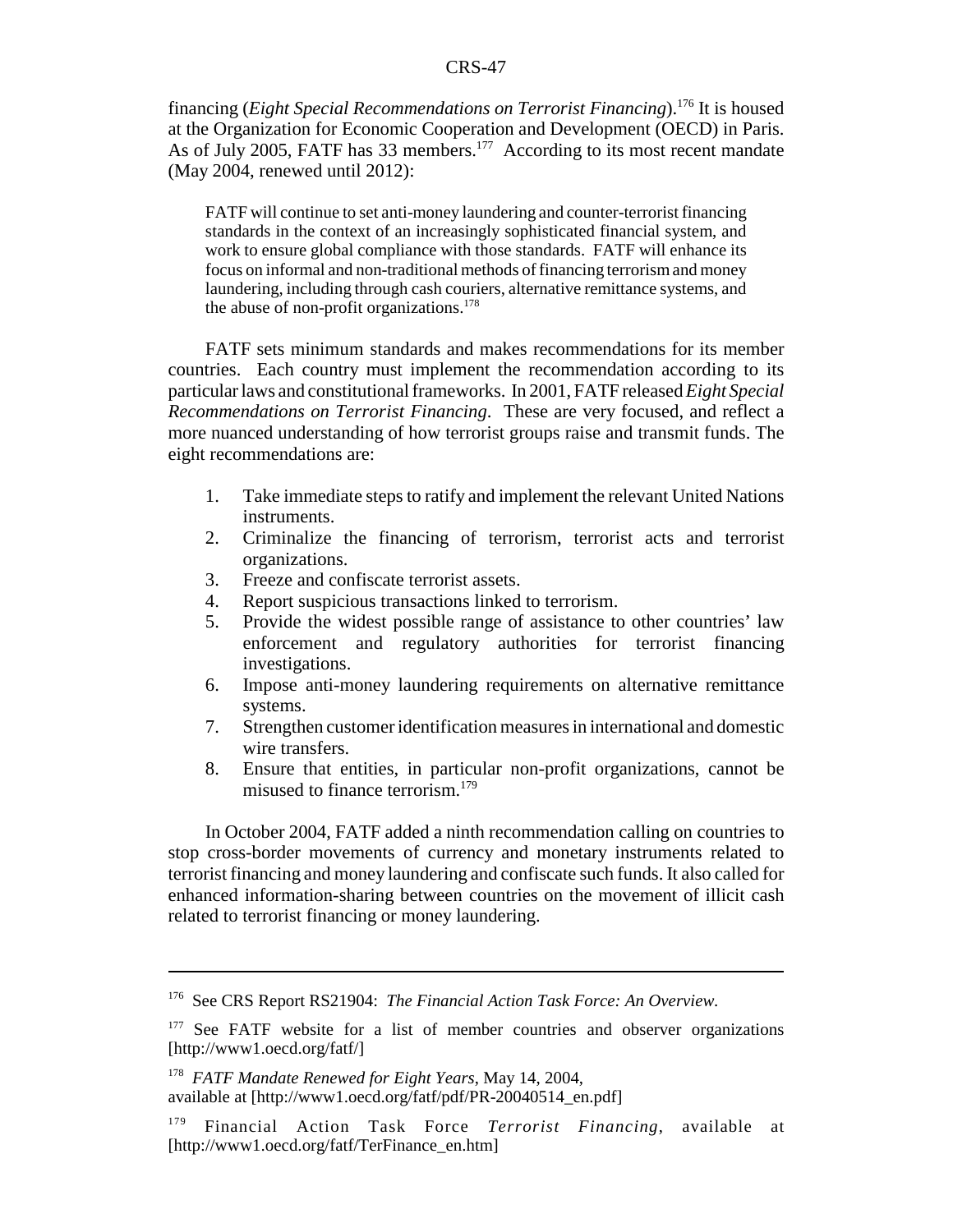**Middle East and North Africa Financial Action Task Force.** The Middle East and North Africa Financial Action Task Force (MENAFATF) was inaugurated in November 2004 and works to promote the adoption and implementation of internationally recognized anti-money laundering and counter-terrorism financing standards among its 14 Middle Eastern member states.<sup>180</sup> The new body is designed to provide a regional forum for sharing knowledge and expertise on terrorist financing issues and to serve as a mutual assessment and assistance mechanism for countries working to develop legal and enforcement infrastructure to combat terrorist financing. The regional body is headquartered in Bahrain, and its President, Vice President, and Executive Secretary are from Lebanon, Egypt, and Saudi Arabia, respectively.<sup>181</sup> At the MENAFATF's first plenary meeting in April 2005, representatives assessed and evaluated progress in combating terrorist financing in the region and discussed the organization's budget, action plan, and working groups. Its next meeting is scheduled for late-September 2005 in Beirut.

The International Monetary Fund (IMF) and the World Bank have also incorporated counter-terrorist financing activities into their work. During 2003-2004, the IMF and the World Bank undertook a twelve-month pilot program that evaluated 33 countries and assessed their compliance with the FATF 40 + 8 recommendations. In March 2004, the IMF and World Bank agreed to make the pilot program permanent. Experience under the pilot program with both assessments and with technical assistance considerably deepened collaboration between the IMF and World Bank and FATF and the FATF Style Regional Bodies (FSRBs). Recommendations for the IMF and World Bank on how to improve monitoring include the need for close coordination with FATF and FATF-Style Regional Bodies on the timing of assessments, more equitable sharing of the assessment burden among agencies, and broadening the responsibilities of IMF and World Bank staff for the supervision and integration of assessment missions to insure comprehensive and high quality assessments.182

In addition to the pilot program, numerous IMF products, including annual economic reports (Article IV Assessments) and the Reports on Standards and Codes, and Financial Sector Assessment Program reports consider issues relevant to terrorist financing.183 None of these reports constitutes a binding agreement. The legal basis for the IMF and World Banks' work on these issues is through its technical assistance function. The IMF and World Bank may offer advice and

<sup>180</sup> The MENAFATF participants are Syria, Bahrain, Saudi Arabia, the United Arab Emirates, Lebanon, Qatar, Algeria, Oman, Morocco, Jordan, Egypt, Kuwait, Tunisia, and Yemen.

<sup>&</sup>lt;sup>181</sup> For more information, see [http://www.mofne.gov.bh/menafatf/Home.asp].

<sup>&</sup>lt;sup>182</sup> International Monetary Fund and World Bank, "Twelve Month Pilot Program of Anti-Money Laundering and Combating Terrorist Financing of Terrorism (AML/CFT) Assessments, Joint Report on the Review of the Pilot Program." March 10, 2004.

<sup>&</sup>lt;sup>183</sup> See William E. Holder, "The International Monetary Fund's Involvement in Combating Money Laundering and the Financing of Terrorism," *Journal of Money Laundering Control*, Spring 2003, pg. 383-387.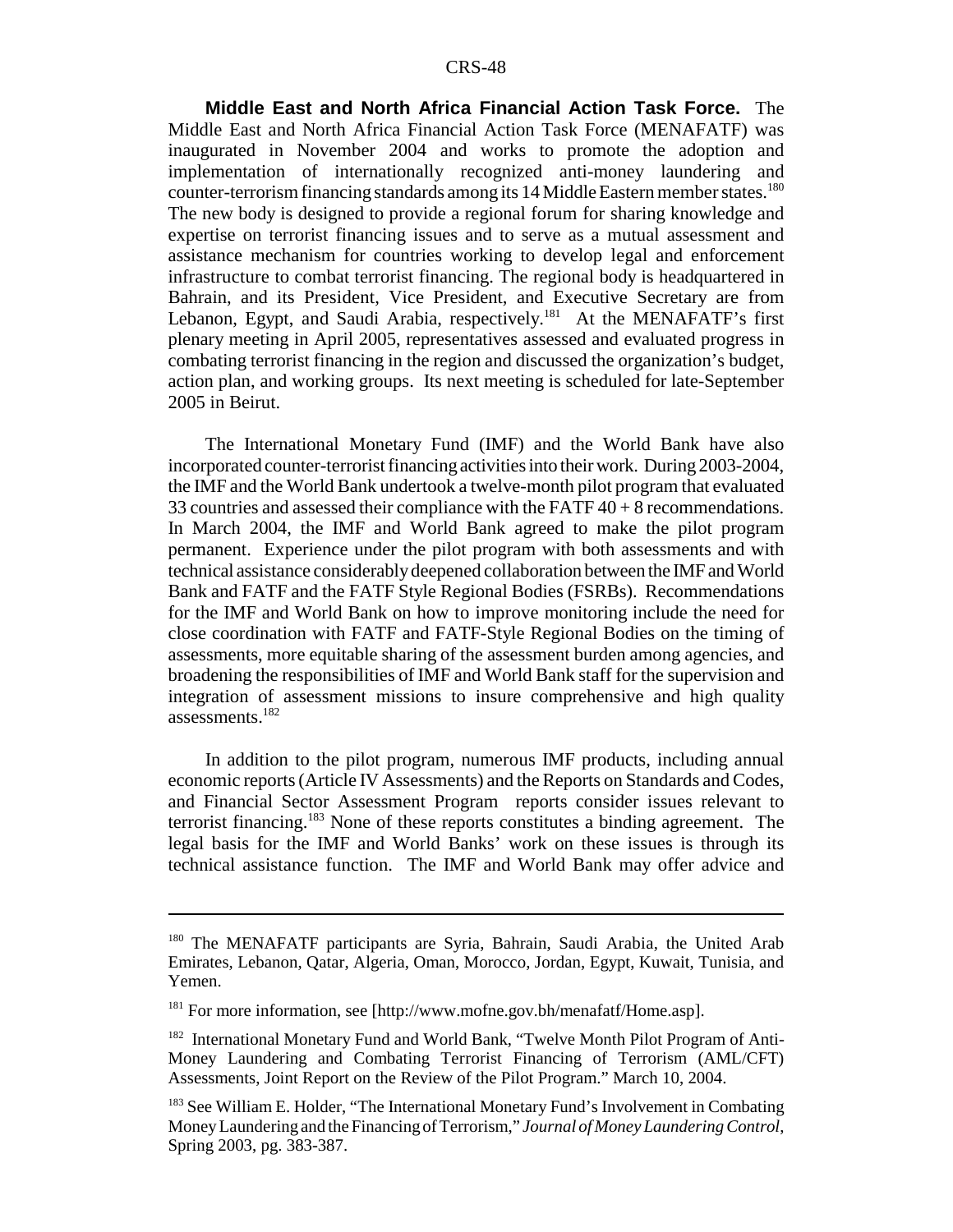guidance, but it is the responsibility of the national governments to implement and enforce any new laws suggested by FATF's, IMF's, or the World Bank's recommendations.

## **Conclusion: Policy Issues for Congress<sup>184</sup>**

While the current campaign against terrorist finance reportedly has diminished terrorists' abilities to gather and transmit finances, significant funds still appear to be available. Efforts to further regulate and introduce transparency into the global financial system are welcome steps; yet they will not completely reduce terrorists' striking capacity because most of the proposed measures cannot with certainty separate out terrorists from other types of lawbreakers. Terrorists' ability to exploit non-bank mechanisms of moving and storing value, as well as their decentralized self-supporting network of cells represent additional challenges to law enforcement.

These challenges and concerns lead to numerous policy questions that may be relevant for Congress as it debates both a U.S. strategy to counter terrorist financing and to reorganize the U.S. government in order to best implement this strategy. Among those questions are:

- Should the U.S. strategy emphasize freezing assets or following financial trails? In the wake of the 9/11 report, this does not appear to be answered. More importantly, who should author the U.S. Government terrorist financing strategy? Although the current terrorist financing strategy is drawn up by the State Department, many would argue that Treasury maintains more expertise on the issue and, having prepared the previous Anti-Money Laundering Strategies, would be better suited to draft a national counterterrorist financing strategy.
- Does the current architecture of the U.S. Government display clear jurisdiction among the various federal departments and agencies involved in the fight against terrorist financing? The preceding analysis points to many possible overlaps among the various investigatory agencies (FBI/DOJ and DHS) as well as between Treasury and State in policy setting and providing technical assistance to foreign allies. To what extent has the Administration analyzed each federal agency budget allocation for combating terrorist financing to reconcile duplication of efforts?
- What future efforts can be put in place to further inter-departmental and inter-agency coordination on both policy-setting and enforcement? How well are the functions of the panoply of new and legacy departments and agencies being coordinated? Who is best suited to coordinate these functions?

<sup>&</sup>lt;sup>184</sup> This section was prepared by Martin A. Weiss/FDT.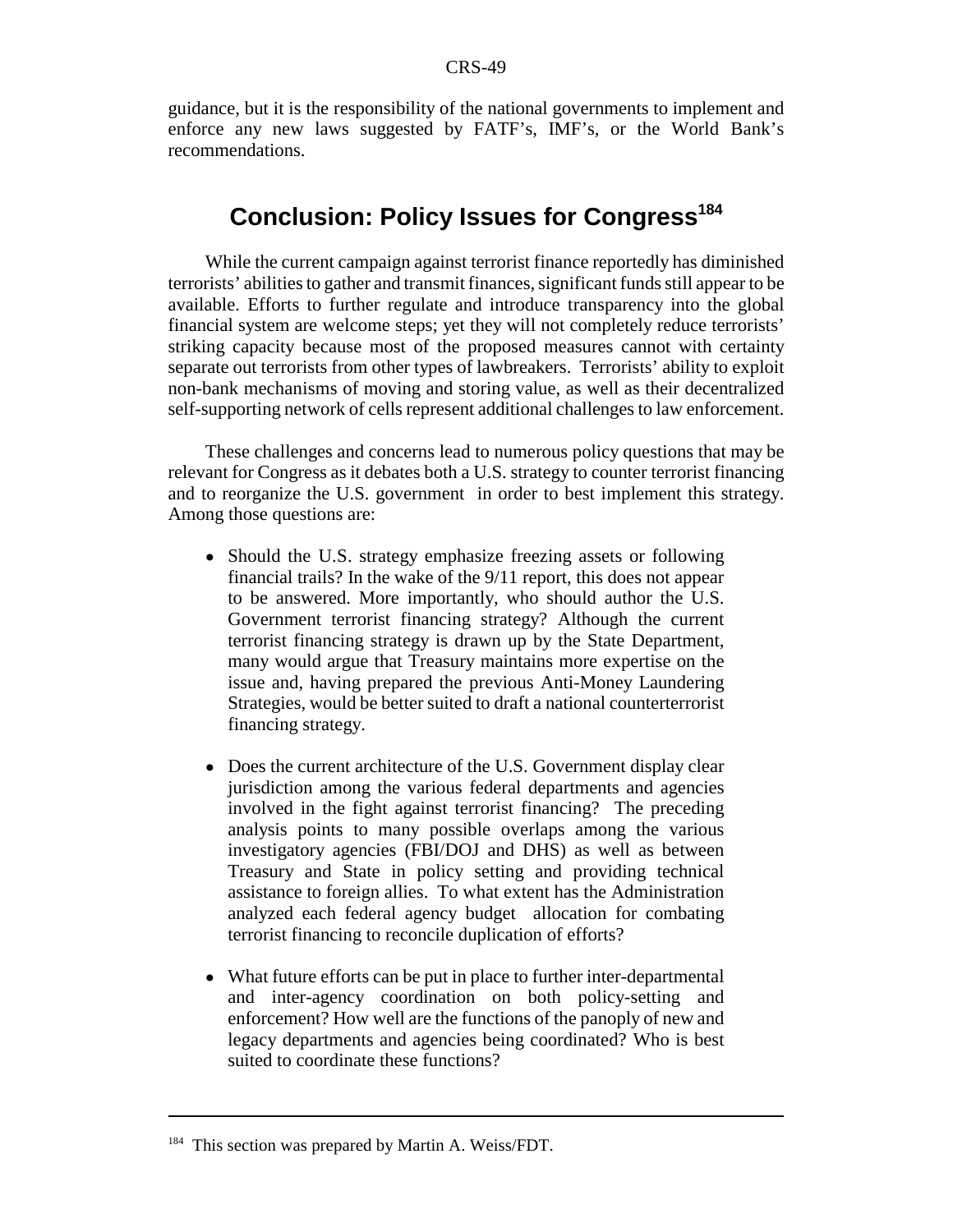- How well is the congressional oversight mechanism designed to assess federal performance on countering terrorist financing? The Senate Banking and Finance Committees agreed to joint jurisdiction over the Treasury's Office of Terrorism and Financial Intelligence. Several other Committees have potential relevance in the overall fight against terrorist financing. Reform of congressional jurisdiction is an historically tricky issue, yet some argue that reevaluating how Congress oversees the fight against terrorism and terrorist financing may lead to more effective Executive Branch action.
- ! Considering terrorists' increased use of alternative remittance systems, is there any way to regulate these practices? What would the costs be to register all informal money-transmitters and bring them in line with USA PATRIOT Act requirements? Many small remittance services cater to immigrant communities without reliable access to the formal banking sector. Making alternative remittance systems illegal is likely impractical and could create a swell of resentment among the immigrant population in the United States. If the U.S. Government wants to license and regulate alternative remittance systems, some say it may be necessary to offer funds and technical assistance to small remittance providers to help insure their compliance.
- How effectively is the United States cooperating with other countries and insuring their cooperation in implementing and enforcing national regulations to restrict terrorist financing? If a U.S. bank, charity, or remittance system is based in the U.S., or has U.S. operations, it is subject to U.S. jurisdiction. When such entities lie outside U.S. jurisdiction, the United States is often at the mercy of other governments to first enact legislation making terrorist financing illegal and, more importantly, rigorously enforce this legislation. Creating a legal and regulatory system is likely meaningless if it is not enforced.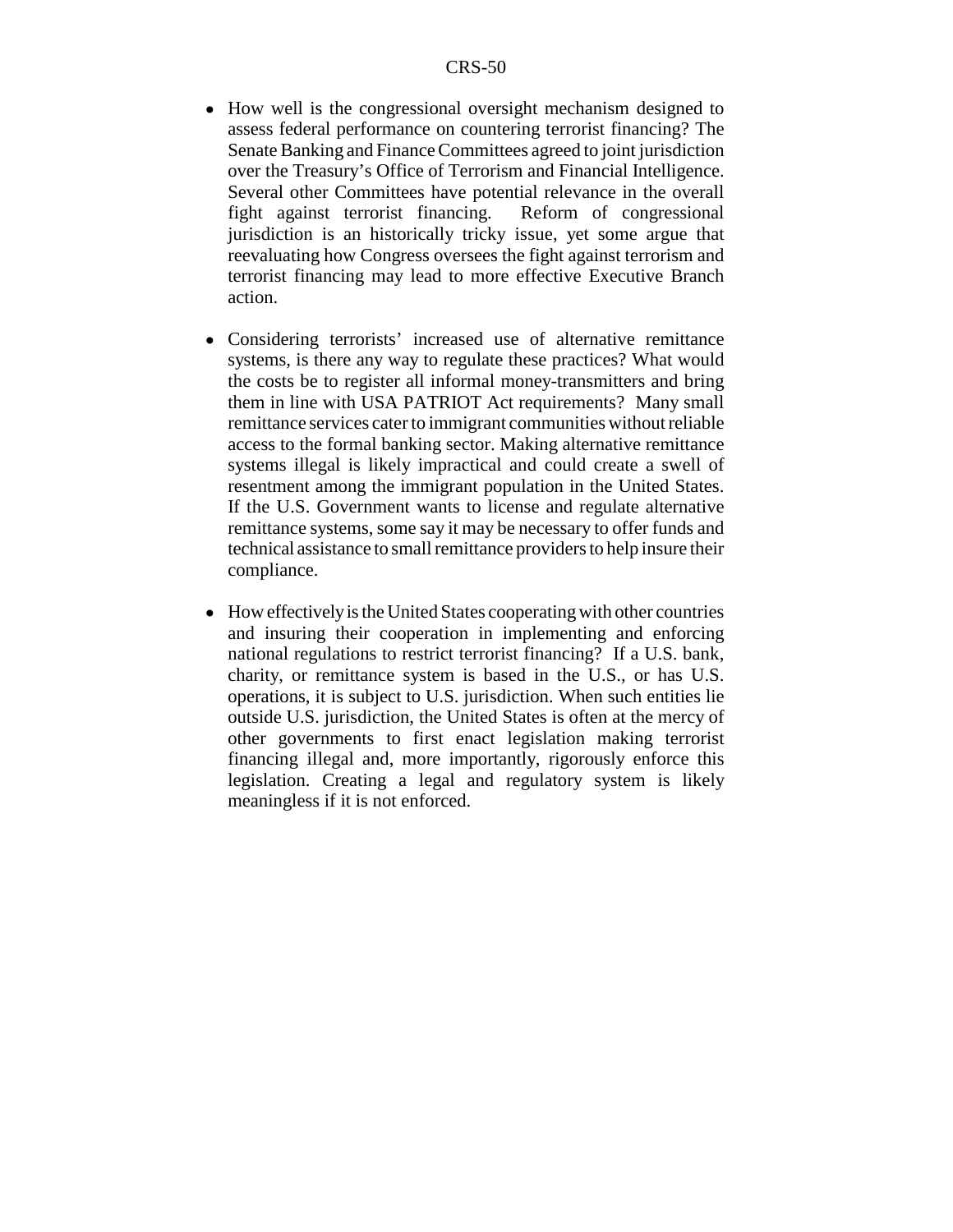## **Key Acronyms**

AML - Anti-Money Laundering APHIS - Animal and Plant Health Inspection Service ATF - Bureau of Alcohol, Tobacco, Firearms, and Explosives BSA - Bank Secrecy Act CBP - Bureau of Customs and Border Protection CBRS - Currency Banking Retrieval System CFTC - Commodity Futures Trading Commission CFTRA - Currency and Foreign Transaction Reporting Act CI - Criminal Investigation CIDAD - The Organization of American State's Inter-American Drug Abuse Control Commission CTR - Currency Transaction Report DCI - Director of Central Intelligence DEA - Drug Enforcement Agency DHS - Department of Homeland Security DNI - Director of National Intelligence DSRO - Designated Self-Regulatory Organizations EB - Bureau for Economic and Business Affairs FATF - Financial Action Task Force FBAR - Report of Foreign Bank and Financial Accounts FBI - Federal Bureau of Investigation FCS - Financial Crimes Section FDIC - Federal Deposit Insurance Corporation Fed - Federal Reserve System FFIEC - Federal Financial Institutions Examination Council FID - Financial Investigations Division FinCEN - Financial Crimes Enforcement Network FIP - Financial Investigative Program FSRBs - FATF Style Regional Bodies FTATC - Foreign Terrorist Asset Tracking Center FTATG - Foreign Terrorist Asset Targeting Group HIFCA - High-risk money laundering and related financial crimes areas IC - Intelligence Community ICE - Bureau of Immigration and Customs Enforcement IG - Inspector General IMF - International Monetary Fund INS - Immigration and Naturalization Service IEEPA - International Emergency Economic Powers Act IRS - Internal Revenue Service IRTPA - Intelligence Reform and Terrorism Prevention Act of 2004 ITFWG - International Terrorism Financing Working Group JTTF - Joint Terrorism Task Forces LDC - Garden City (Garden City, NY) Counterterrorism Lead Development Center MENAFATF - Middle East and North Africa Financial Action Task Force MLCC - Money Laundering Coordination Center MOA - Memorandum of Understanding MSB - Money Service Business NAMLG - National Anti-Money Laundering Group